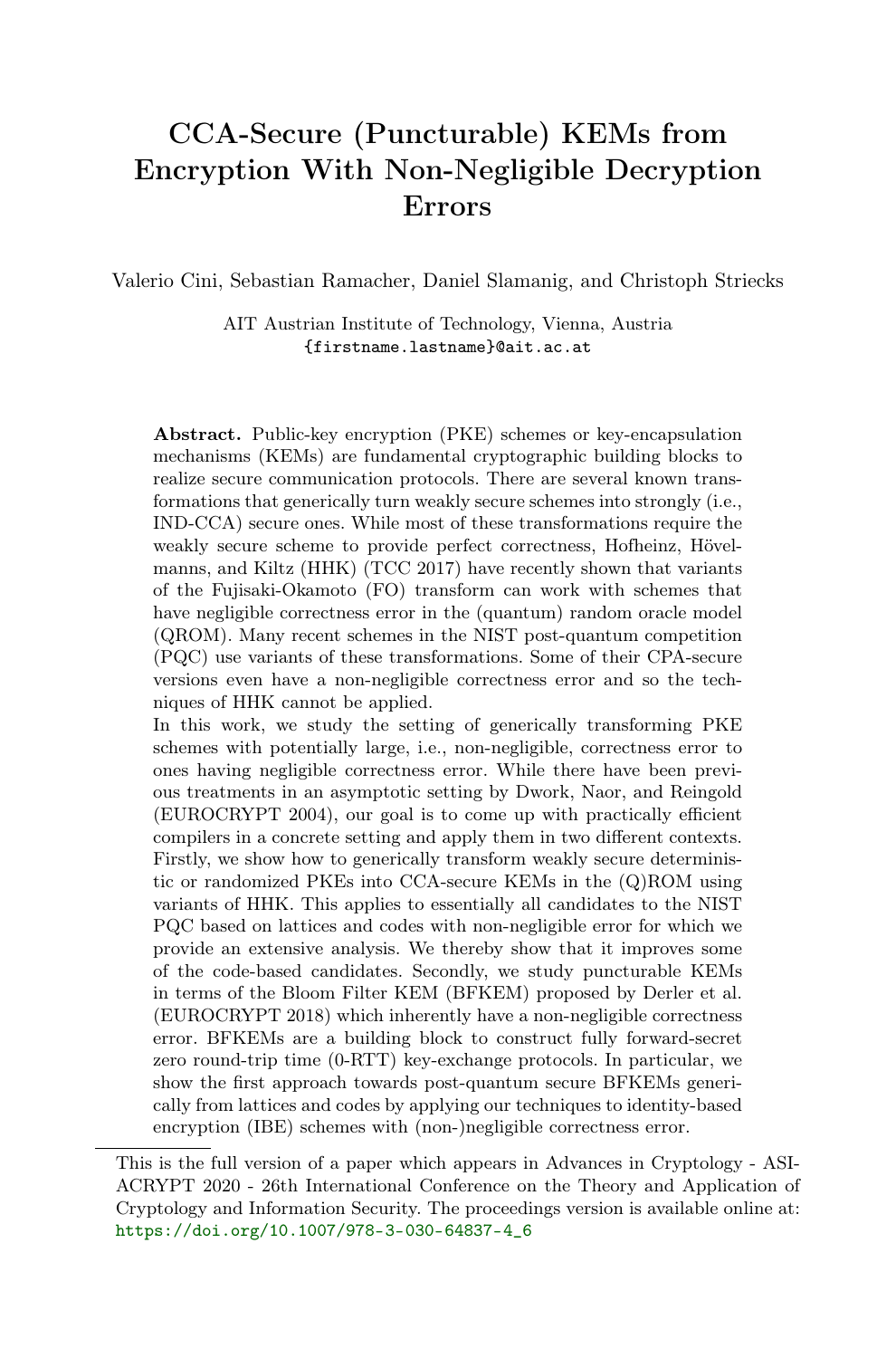### 1 Introduction

Public-key encryption (PKE) schemes or key-encapsulation mechanisms (KEMs) are fundamental cryptographic building blocks to realize secure communication protocols. The security property considered standard nowadays is security against chosen-ciphertext attacks (IND-CCA security). This is important to avoid pitfalls and attacks in the practical deployments of such schemes, e.g., paddingoracle attacks as demonstrated by Bleichenbacher [\[Ble98\]](#page-34-0) and still showing up very frequently  $[JSS12, ASS^+16, BSY18, RGG^+19]$  $[JSS12, ASS^+16, BSY18, RGG^+19]$  $[JSS12, ASS^+16, BSY18, RGG^+19]$  $[JSS12, ASS^+16, BSY18, RGG^+19]$  $[JSS12, ASS^+16, BSY18, RGG^+19]$  $[JSS12, ASS^+16, BSY18, RGG^+19]$  $[JSS12, ASS^+16, BSY18, RGG^+19]$  $[JSS12, ASS^+16, BSY18, RGG^+19]$ . Also, for key exchange protocols that achieve the desirable forward-secrecy property, formal analysis shows that security against active attacks is required (cf. [\[JKSS12,](#page-37-1) [KPW13,](#page-37-2) [DFGS15,](#page-35-1) [PST20\]](#page-38-1)). This equally holds for recent proposals for fully forwardsecret zero round-trip time (0-RTT) key-exchange protocols from puncturable KEMs [\[GHJL17,](#page-36-0) [DJSS18,](#page-35-2) [DGJ](#page-35-3)<sup>+</sup>18] and even for ephemeral KEM keys for a post-quantum secure TLS handshake without signatures [\[SSW20\]](#page-38-2).

In the literature, various different ways of obtaining CCA security generically from weaker encryption schemes providing only chosen-plaintext (IND-CPA) or one-way (OW-CPA) security are known. These can be in the standard model using the double-encryption paradigm due to Naor and Yung [\[NY90\]](#page-38-3), the compiler from selectively secure identity-based encryption (IBE) due to Canetti, Halevi and Katz [\[CHK04\]](#page-35-4), or the more recent works due to Koppula and Waters [\[KW19\]](#page-38-4) based on so called hinting pseudo-random generators and Hohenberger, Koppula, and Waters [\[HKW20\]](#page-37-3) from injective trapdoor functions. In the random oracle model (ROM), CCA security can be generically obtained via the well-known and widely-used Fujisaki-Okamoto (FO) transform [\[FO99,](#page-36-1) [FO13\]](#page-36-2) yielding particularly practical efficiency.

Perfect correctness and (non-)negligible correctness error. A property common to many compilers is the requirement for the underlying encryption schemes to provide perfect correctness, i.e., there are no valid ciphertexts where the decryption algorithm fails when used with honestly generated keys. Recently, Hofheinz, Hövelmanns, and Kiltz (HHK) [\[HHK17a\]](#page-37-4) investigated different variants of the FO transform also in a setting where the underlying encryption scheme has non-perfect correctness and in particular decryption errors may occur with a negligible probability in the security parameter. This is interesting since many PKE schemes or KEMs based on conjectured quantum-safe assumptions and in particular assumptions on lattices and codes do not provide perfect correctness. Even worse, some of the candidates submitted to the NIST post-quantum competition (PQC) suffer from a non-negligible correctness error and so the FO transforms of HHK cannot be applied. Ad-hoc approaches to overcome this problem that are usually chosen by existing constructions in practice — if the problem is considered at all — is to increase the parameters to obtain a suitably small decryption error, applying an error correcting code on top or implementing more complex decoders. In practice, these ad-hoc methods come with drawbacks. Notably, LAC, which is a Learning With Errors (LWE) based IND-CCA secure KEM in the 2nd round of the NIST PQC that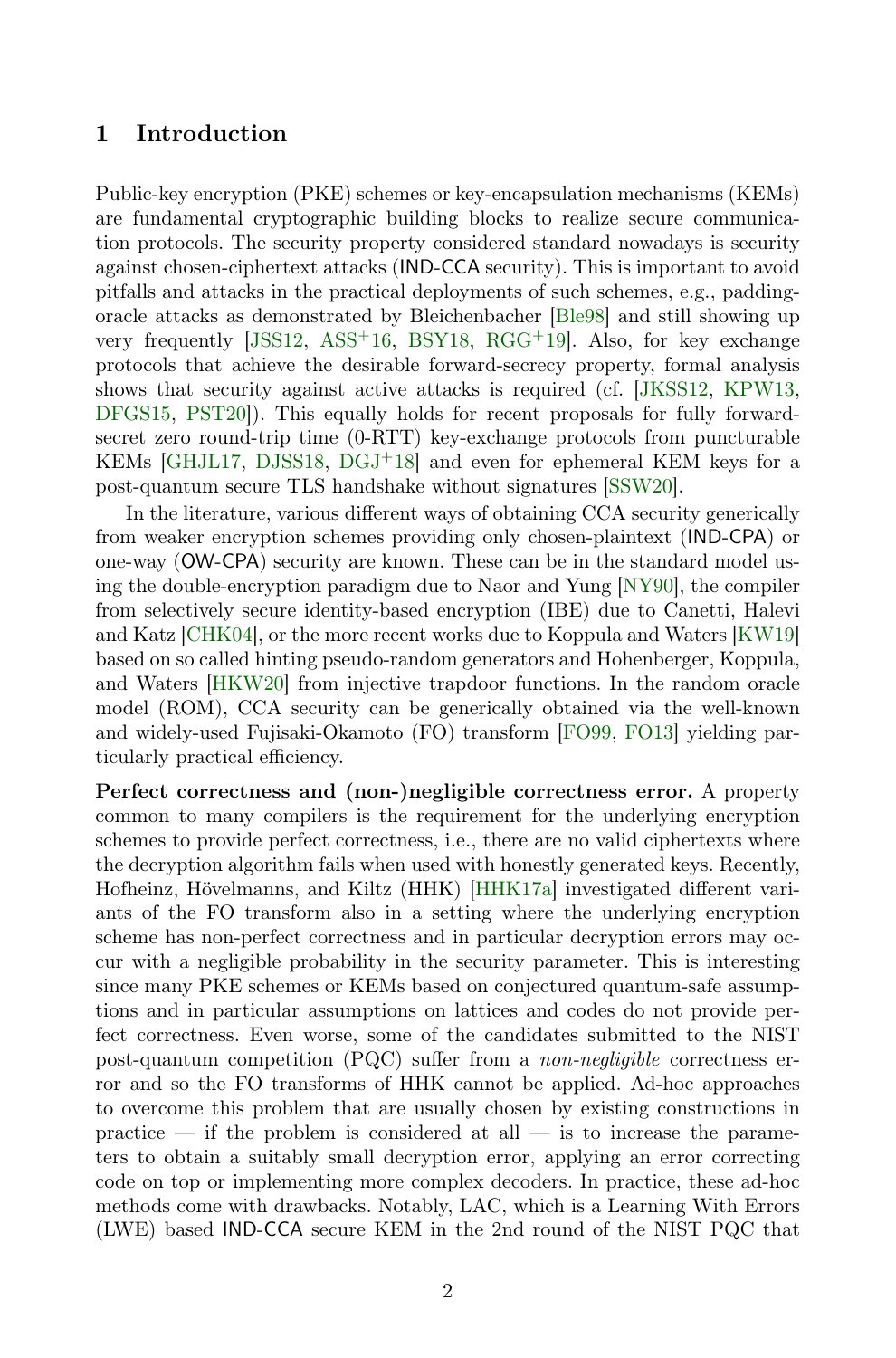applies an error correcting code, is susceptible to a key-recovery attack recently proposed by Guo et al. [\[GJY19\]](#page-36-3). Also, code-based schemes have a history of attacks [\[GJS16,](#page-36-4) [SSPB19,](#page-38-5) [FHS](#page-36-5)+17] due to decoding errors. Recently, Bindel and Schanck [\[BS20\]](#page-35-5) proposed a failure boosting attack for lattice-based schemes with a non-zero correctness error. For some code-based schemes, the analysis of the decoding error is a non-trivial task as it specifically depends on the decoder. For instance, the analysis of BIKE's decoder, another 2nd round NIST PQC candidate, has recently been updated [\[SV19\]](#page-38-6).

Consequently, it would be interesting to have rigorous and simple approaches to remove decryption errors (to a certain degree) from PKE schemes and KEMs.

Immunizing encryption schemes. The study of "immunizing" encryption schemes from decryption errors is not new. Goldreich, Goldwasser, and Halevi [\[GGH97\]](#page-36-6) studied the reduction or removal of decryption errors in the Ajtai-Dwork encryption scheme as well as Howgrave-Graham et al.  $[HNP<sup>+</sup>03]$  $[HNP<sup>+</sup>03]$ in context of NTRU. The first comprehensive and formal treatment has been given by Dwork, Naor, and Reingold [\[DNR04\]](#page-35-6) who study different amplification techniques in the standard and random oracle model to achieve non-malleable (IND-CCA secure) schemes. One very intuitive compiler is the direct product compiler  $\mathsf{Enc}^{\otimes \ell}$  which encrypts a message M under a PKE  $\Pi = (\mathsf{KGen}, \mathsf{Enc}, \mathsf{Dec})$ with a certain decryption error  $\delta$  under  $\ell$  independent public keys from KGen, i.e,.  $\mathsf{pk}' := (\mathsf{pk}_1, \ldots, \mathsf{pk}_\ell)$  as  $\mathsf{Enc}'(\mathsf{pk}', M) := (\mathsf{Enc}(\mathsf{pk}_1, M), \ldots, \mathsf{Enc}(\mathsf{pk}_\ell, M)).$ Dec', given  $C' = (C_1, \ldots, C_\ell)$  tries to decrypt  $C_i, 1 \leq i \leq \ell$ , and returns the result of a majority vote among all decrypted messages, yielding an encryption scheme with some error  $\delta' \leq \delta$ . Their asymptotic analysis, however, and limitation to PKEs with a binary message space does not make it immediate what this would mean in a concrete setting and in particular how to choose  $\ell$ for practically interesting values of  $\delta$  and  $\delta'$ . For turning a so-obtained amplified scheme with negligible correctness error into a CCA-secure one in the ROM, they provide a transform using similar ideas, but more involved than the FO transform. Bitansky and Vaikuntanathan [\[BV17\]](#page-35-7) go a step further and turn encryption schemes with a correctness error into perfectly correct ones, whereas they even consider getting completely rid of bad keys (if they exist) and, thus, completely immunize encryption schemes. They build upon the direct product compiler of Dwork et al. and then apply reverse randomization [\[Nao90\]](#page-38-7) and Nisan-Wigderson style derandomization [\[NW94\]](#page-38-8). Thereby, they partition the randomness space into good and bad randomness, and ensure that only good randomness is used for encryption and key generation.

Our goals. In this work, we are specifically interested in transformations that lift weaker schemes with non-negligible correctness error into CCA-secure ones with negligible error. Thereby, our focus is on modular ways of achieving this and can be seen as a concrete treatment of ideas that have also be discussed by Dwork et al. [\[DNR04\]](#page-35-6), who, however, treat their approaches in an asymptotic setting only. We show that the direct product compiler can be used with variants of the standard FO transform considered by HHK [\[HHK17a\]](#page-37-4) (in the ROM) as well as Bindel et al. [\[BHH](#page-34-2)<sup>+</sup>19] and Jiang et al. [\[JZM19\]](#page-37-6) (in the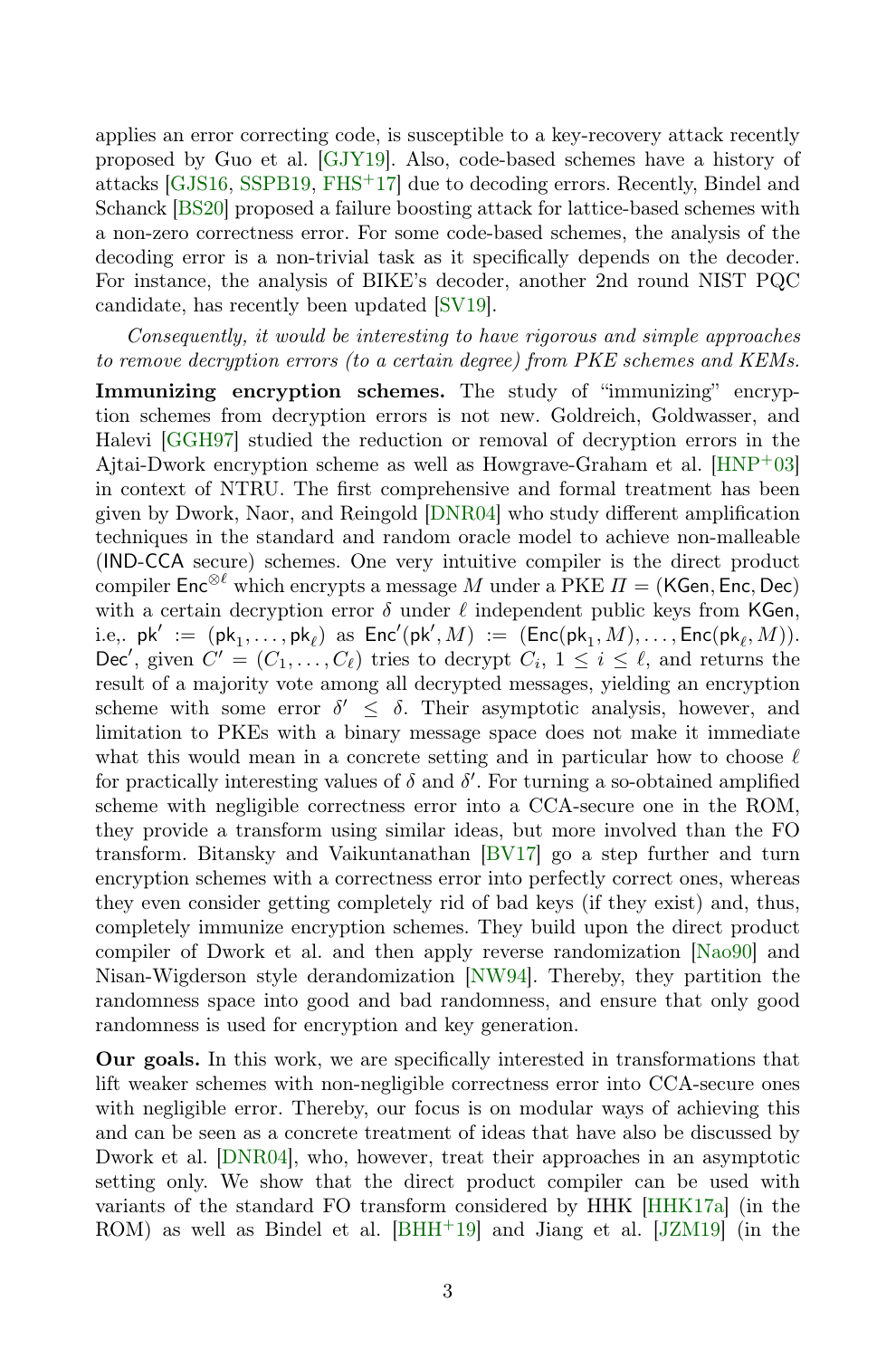quantum ROM (QROM)  $[BDF+11]$  $[BDF+11]$ ). They are used by many candidates of the NIST PQC, when starting from PKE schemes having non-negligible correctness error generically. As we are particularly interested in practical compilers in a *concrete setting* to obtain CCA security for KEMs in the  $(Q)ROM$ , we analyze the concrete overhead of this compiler and its use with widely used variants of the transforms from HHK. Moreover, we provide a rigorous treatment of non-black-box applications of these ideas and show that they yield better concrete results than the direct application of the direct product compiler. Importantly, it gives a generic way to deal with the error from weaker schemes (e.g., IND-CPA secure ones with non-negligible error) which are easier to design. An interesting question that we will study is how does increasing from one to  $\ell$  ciphertexts compare to increasing the parameters at comparable resulting decryption errors for existing round-two submissions in the NIST PQC. As it turns out, our approach performs well in context of code-based schemes but gives less advantage for lattice-based schemes.

We also study our approach beyond conventional PKE schemes and KEMs. In particular, a class of KEMs that have recently found interest especially in context of full forward-secrecy for zero round-trip time (0-RTT) key-exchange (KE) protocols are so-called *puncturable KEMs* [\[GM15,](#page-36-7) [GHJL17,](#page-36-0) [DJSS18,](#page-35-2) [SSS](#page-38-9)<sup>+</sup>20] and, in particular, Bloom Filter KEMs (BFKEMs) [\[DJSS18,](#page-35-2) [DGJ](#page-35-3)<sup>+</sup>18]. BFKEMs schemes are CCA-secure KEMs that inherently have non-negligible correctness error. Interestingly, however, the non-negligible correctness error comes from the Bloom filter layer and the underlying IBE scheme (specifically, the Boneh-Franklin [\[BF01\]](#page-34-4) instantiation in [\[DJSS18\]](#page-35-2)) is required to provide perfect correctness. Thus, as all post-quantum IBEs have at least negligible correctness error, there are no known post-quantum BFKEMs.

### 1.1 Contribution

Our contributions on a more technical level can be summarized as follows:

Generic transform. We revisit the ideas of the direct product compiler of Dwork et al. [\[DNR04\]](#page-35-6) (dubbed  $C_{p,r}$  and  $C_{p,d}$  for randomized and deterministic PKEs, respectively) in the context of the modular framework of HHK [\[HHK17a\]](#page-37-4). In particular, we present a generic transform dubbed  $T^*$  that, given any randomized PKE scheme with non-negligible correctness error, produces a derandomized PKE scheme with negligible correctness error. We analyze the transform both in the ROM and QROM and give a tight reduction in the ROM and compare it to a generic application of the direct product compiler. The transform naturally fits into the modular framework of HHK [\[HHK17a\]](#page-37-4), and, thus, by applying the  $\mathsf{U}^{\mathcal{F}}$ transform, gives rise to an IND-CCA-secure KEM. For the analysis in the QROM, we follow the work of Bindel et al. [\[BHH](#page-34-2)<sup>+</sup>19]. We show that the  $T^*$  transform also fits into their framework. Hence, given the additional injectivity assumption, we also obtain a tight proof for  $\mathsf{U}^{\mathcal{L}}$ . But even if this assumption does not hold, the non-tight proofs of Jiang et al. [\[JZM19\]](#page-37-6) and Hövelmanns et al. [\[HKSU20\]](#page-37-7) still apply. Compared to the analysis of the T transform that is used in the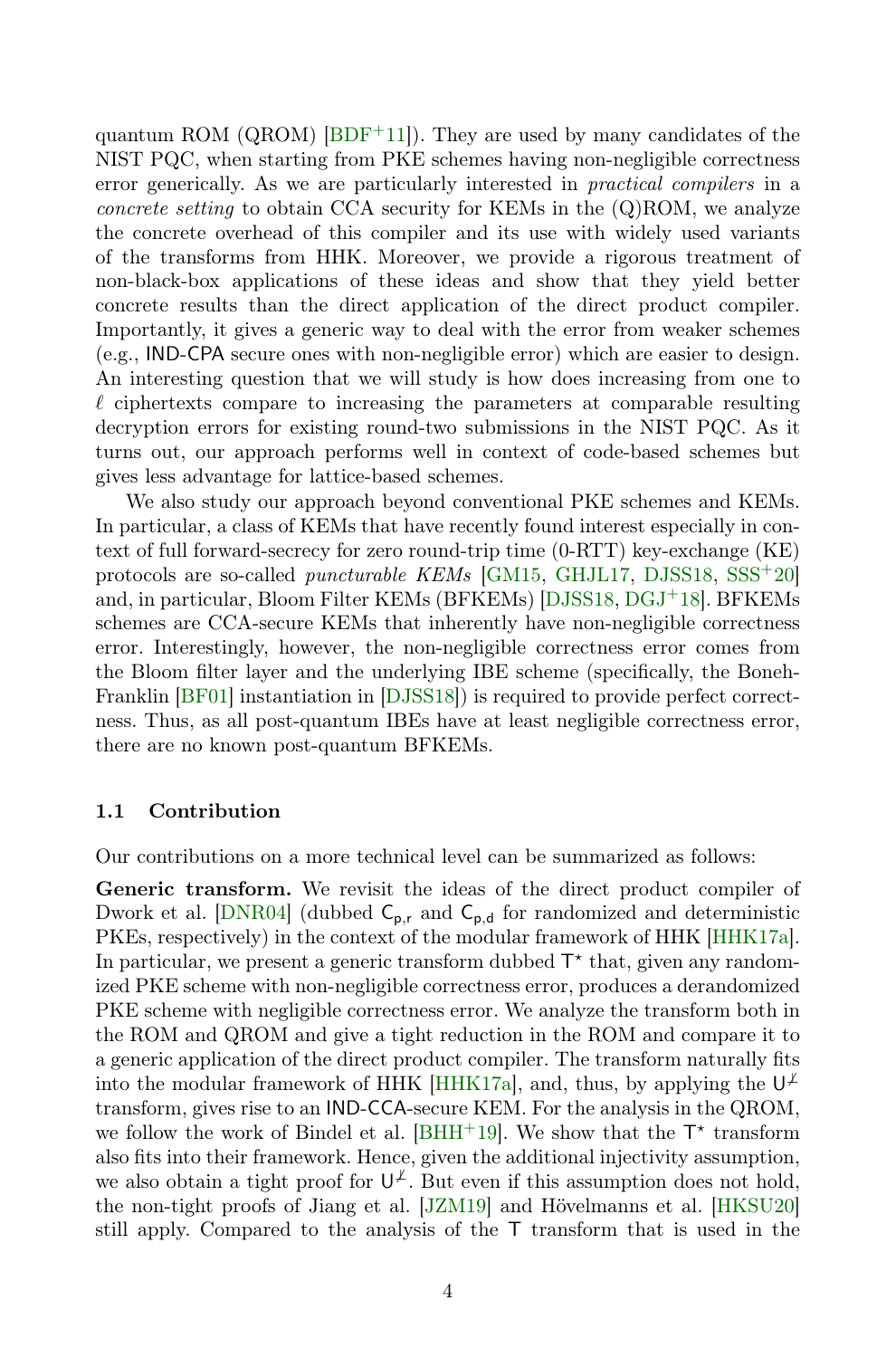

<span id="page-4-0"></span>Fig. 1. Overview of the transformations in the ROM with the results related to  $T^*$ highlighted in blue. rPKE denotes a randomized PKE. dPKE denotes a deterministic PKE. The prefix nn indicates encryption schemes with non-negligible correctness error.



<span id="page-4-1"></span>Fig. 2. Overview of the transformations in the QROM using the notation from Figure [1.](#page-4-0) A dashed arrow denotes a non-tight reduction. DS denotes disjoint simulatability. <sup>†</sup>: Obtained by applying the modifications from Theorems [7](#page-17-0) and [8](#page-18-1) to [\[HKSU20,](#page-37-7) Thm 3.2].

modular frameworks, our reductions lose a factor of  $\ell$ , i.e., the number of parallel ciphertexts required to reach a negligible correctness error, in the ROM and a factor of  $\ell^2$  in the QROM. For concrete schemes, this number is small (e.g.,  $\leq$  5) and, thus, does not impose a significant loss. An overview of the transformations and how our transform fits into the modular frameworks is given in Figure [1](#page-4-0) (ROM) and Figure [2](#page-4-1) (QROM). Furthermore, using ideas similar to  $T^*$ , we discuss a modified version of the deterministic direct product compiler  $C_{p,d}$ which we denote by  $C_{p,d}^*$ , that compared to the original one allows to reduce the number of parallel repetitions needed to achieve negligible correctness error.

Evaluation. We evaluate  $T^*$  based on its application to code- and lattice-based second-round candidates in the NIST PQC. In particular, we focus on schemes that offer IND-CPA secure versions with non-negligible correctness error such as ROLLO  $[ABD+19]$  $[ABD+19]$ , BIKE  $[ABB+19]$  $[ABB+19]$ , and Round5  $[GZB+19]$  $[GZB+19]$ . We compare their IND-CCA variants with our transform applied to the IND-CPA schemes. In particular, for the code-based schemes such as ROLLO we can observe improvements in the combined size of public keys and ciphertexts, a metric important when used in protocols such as TLS, as well as its runtime efficiency. We also argue the ease of implementing our so-obtained schemes which can rely on simpler decoders. For lattice-based constructions, we find that the use of the transform results in an increase in the sum of ciphertext and public-key size of 30% even in the best case scenario, i.e., for an **IND-CPA** version of KEM Round5  $[GZB^+19]$  $[GZB^+19]$ . Nevertheless, it offers easier constant-time implementations and the opportunity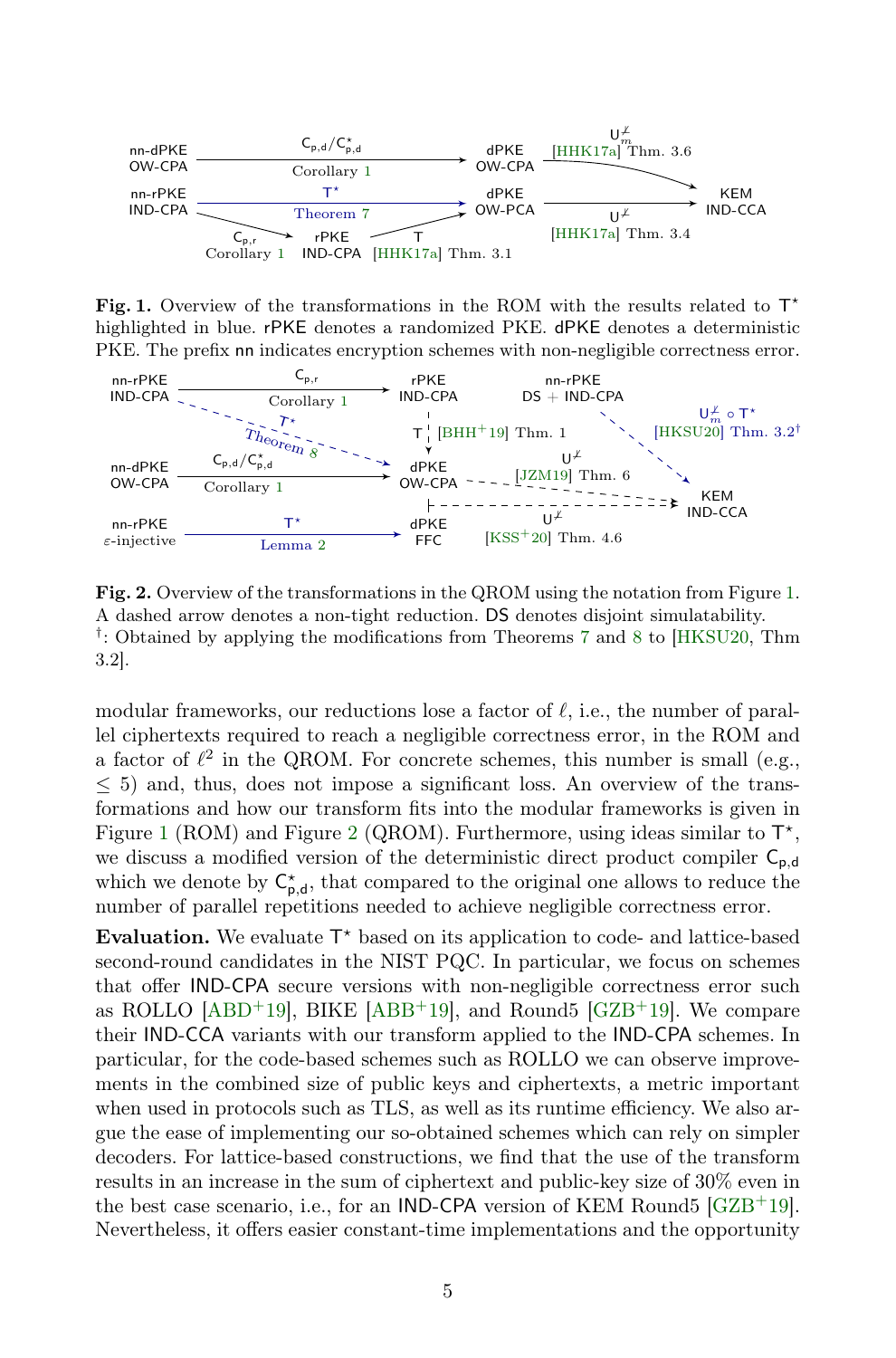of decreasing the correctness error without changing the underlying parameter set and, thus, the possibility to focus on analyzing and implementing one parameter set for both, IND-CPA and IND-CCA security.

Bloom Filter KEMs. Finally, we revisit puncturable KEMs from Bloom filter KEMs (BFKEMs) [\[DJSS18,](#page-35-2) [DGJ](#page-35-3)+18], a recent primitive to realize 0-RTT key exchange protocols with full forward-secrecy [\[GHJL17\]](#page-36-0). Currently, it is unclear how to instantiate BFKEMs generically from IBE and, in particular, from conjectured post-quantum assumptions due to the correctness error of the respective IBE schemes. We show that one can construct BFKEMs generically from any IBE and even base it upon IBEs with a (non-)negligible correctness error. Consequently, our results allow BFKEMs to be instantiated from latticeand code-based IBEs and, thereby, we obtain candidates for post-quantum CCAsecure BFKEMs.

On the progress in the NIST PQC. We note that our work has been done during the second round of the NIST PQC. Meanwhile, NIST has announced the third-round candidates and from the schemes that are suitable for our compilers, BIKE  $[ABB^+19]$  $[ABB^+19]$  and FrodoKEM  $[NAB^+19]$  $[NAB^+19]$  still remain as alternate candidates in the competition. Moreover, we concretely analyze the submissions to the second round and want to note that meanwhile there are additional results on the cryptanalysis of some relevant second round schemes, i.e., for ROLLO in  $[BBC+20]$  $[BBC+20]$  as well as for LEDAcrypt in  $[APRS20]$ . These results might require a change in the parameters compared to the versions that we use in this work.

# 2 Preliminaries

**Notation.** For  $n \in \mathbb{N}$ , let  $[n] := \{1, \ldots, n\}$ , and let  $\lambda \in \mathbb{N}$  be the security parameter. For a finite set S, we denote by  $s \leftarrow sS$  the process of sampling s uniformly from S. For an algorithm A, let  $y \leftarrow A(\lambda, x)$  be the process of running A on input  $(\lambda, x)$  with access to uniformly random coins and assigning the result to y (we may assume that all algorithms take  $\lambda$  as input). To make the random coins r explicit, we write  $A(x; r)$ . We say an algorithm A is probabilistic polynomial time (PPT) if the running time of A is polynomial in  $\lambda$ . A function f is negligible if its absolute value is smaller than the inverse of any polynomial, i.e., if  $\forall c \exists k_0 \text{ s.t. } \forall \lambda \geq k_0 : |f(\lambda)| < 1/\lambda^c$ .

### 2.1 Public-Key Encryption and Key-Encapsulation Mechanisms

**Public-key encryption.** A public-key encryption (PKE) scheme  $\Pi$  with message space M consists of the three PPT algorithms (KGen, Enc, Dec): KGen( $\lambda$ ), on input security parameter  $\lambda$ , outputs public and secret keys (pk, sk). Enc(pk, M), on input pk and message  $M \in \mathcal{M}$ , outputs a ciphertext C. Dec(sk, C), on input sk and C, outputs  $M \in \mathcal{M} \cup \{\perp\}$ . We may assume that pk is implicitly available in Dec.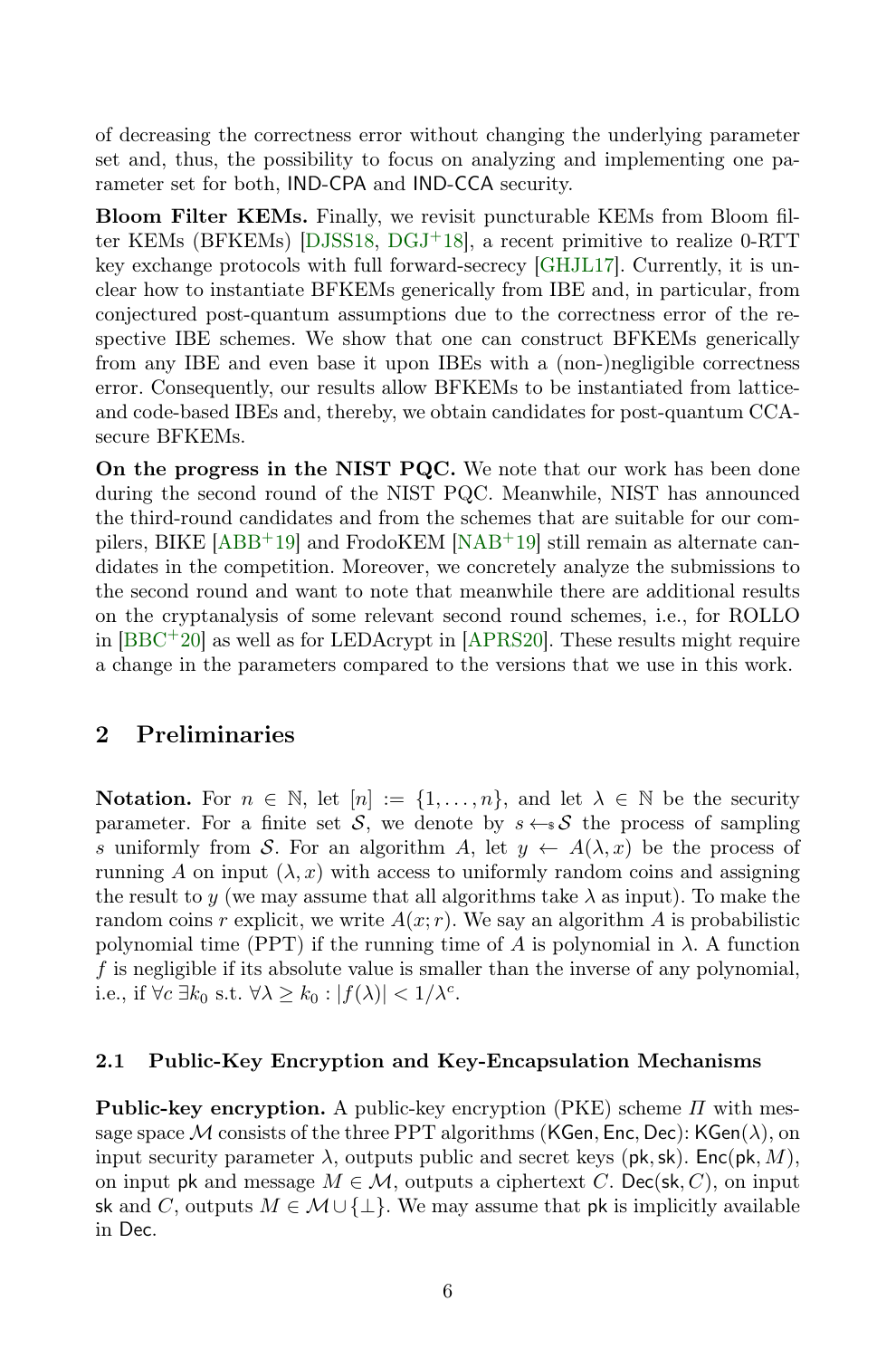| <b>Exp.</b> Exp <sup>pke-ind-cpa</sup> $(\lambda)$             | $\mathbb{E}$ <b>xp.</b> $\mathsf{Exp}_{\Pi}^{\mathsf{pke-ow-cpa}}(\lambda)$ | <b>Exp.</b> Exp <sup>pke-ow-pca</sup> $(\lambda)$              |
|----------------------------------------------------------------|-----------------------------------------------------------------------------|----------------------------------------------------------------|
| $(\mathsf{pk}, \mathsf{sk}) \leftarrow \mathsf{KGen}(\lambda)$ | $(\mathsf{pk}, \mathsf{sk}) \leftarrow \mathsf{KGen}(\lambda)$              | $(\mathsf{pk}, \mathsf{sk}) \leftarrow \mathsf{KGen}(\lambda)$ |
| $(M_0, M_1) \leftarrow A(\mathsf{pk})$                         | $M \leftarrow s M$                                                          | $M \leftarrow s M$                                             |
| $b \leftarrow s \{0, 1\}$                                      | $C^* \leftarrow \mathsf{Enc}(\mathsf{pk}, M)$                               | $C^* \leftarrow \mathsf{Enc}(\mathsf{pk}, M)$                  |
| $C^* \leftarrow \mathsf{Enc}(\mathsf{pk}, M_b)$                | $M' \leftarrow A(\mathsf{pk}, C^*)$                                         | $M' \leftarrow A^{\text{Pco}(\cdot,\cdot)}(\text{pk}, C^*)$    |
| $b' \leftarrow A(C^*)$                                         | if $M = M'$ then return                                                     | if $M = M'$ then return 1                                      |
| if $b = b'$ then return 1                                      | $1$ else return $0$                                                         | else return 0                                                  |
| else return 0                                                  |                                                                             |                                                                |

<span id="page-6-0"></span>Fig. 3. PKE-x-y security with  $x \in \{OW, IND\}$ ,  $y \in \{CPA, PCA\}$  for  $\Pi$ .

Correctness. We recall the definition of δ-correctness of [\[HHK17a\]](#page-37-4). A PKE  $\Pi$ is  $\delta$ -correct if

$$
E\bigg[\max_{M\in\mathcal{M}}\Pr\big[c\leftarrow\mathsf{Enc}(\mathsf{pk},M):\mathsf{Dec}(\mathsf{sk},C)\neq M\big]\bigg]\leq\delta,
$$

where the expected value is taken over all  $(\mathsf{pk}, \mathsf{sk}) \leftarrow \mathsf{KGen}(\lambda)$ .

PKE-IND-CPA, PKE-OW-CPA, and PKE-OW-PCA security. We say a PKE  $\Pi$  is PKE-IND-CPA-secure if and only if any PPT adversary  $A$  has only negligible advantage in the following security experiment. First, A gets an honestly generated public key pk. A outputs equal-length messages  $(M_0, M_1)$ and, in return, gets  $C_b^* \leftarrow \mathsf{Enc}(\mathsf{pk}, M_b)$ , for  $b \leftarrow s \{0, 1\}$ . Eventually, A outputs a guess  $b'$ . If  $b = b'$ , then the experiment outputs 1. For PKE-OW-CPA security, A does not receive a ciphertext for A-chosen messages, but only a ciphertext  $C^* \leftarrow \mathsf{Enc}(\mathsf{pk}, M)$  for  $M \leftarrow \mathcal{M}$  and outputs  $M'$ ; if  $M = M'$ , then the experiment outputs 1. For PKE-OW-PCA security, A additionally has access to a plaintext checking oracle  $PCO(M, C)$  returning 1 if  $M = \mathsf{Dec}(\mathsf{sk}, C)$  and 0 otherwise.

Definition 1. For any PPT adversary A the advantage function

$$
\mathsf{Adv}_{II,A}^{\mathsf{pke-ind-cpa}}(\lambda) := \left| \Pr \left[ \mathsf{Exp}_{II,A}^{\mathsf{pke-ind-cpa}}(\lambda) = 1 \right] - \frac{1}{2} \right|,
$$

is negligible in  $\lambda$ , where the experiment  $\mathsf{Exp}_{\Pi,A}^{\mathsf{pke-ind-cpa}}(\lambda)$  is given in Figure [3](#page-6-0) and Π is a PKE as above.

**Definition 2.** For any PPT adversary A, and  $y \in \{CPA, PCA\}$  the advantage function

$$
\mathsf{Exp}_{\Pi,A}^{\mathsf{pke\text{-}OW\text{-}y}}(\lambda) := \Pr\left[\mathsf{Exp}_{\Pi,A}^{\mathsf{pke\text{-}OW\text{-}y}}(\lambda) = 1\right],
$$

is negligible in  $\lambda$ , where the experiments  $Exp_{\Pi,A}^{\text{pke-ow-cpa}}(\lambda)$  and  $Exp_{\Pi,A}^{\text{pke-ow-pca}}(\lambda)$  are given in Figure [3](#page-6-0) and  $\Pi$  is a PKE as above.

We recall a well known lemma below:

**Lemma 1.** For any adversary  $B$  there exists an adversary  $A$  with the same running time as that of B such that

<span id="page-6-1"></span>
$$
\mathsf{Adv}_{\varPi,B}^{\mathsf{pke\text{-}ow\text{-}cpa}}(\lambda) \leq \mathsf{Adv}_{\varPi,A}^{\mathsf{pke\text{-}ind\text{-}cpa}}(\lambda) + \frac{1}{|\mathcal{M}|}.
$$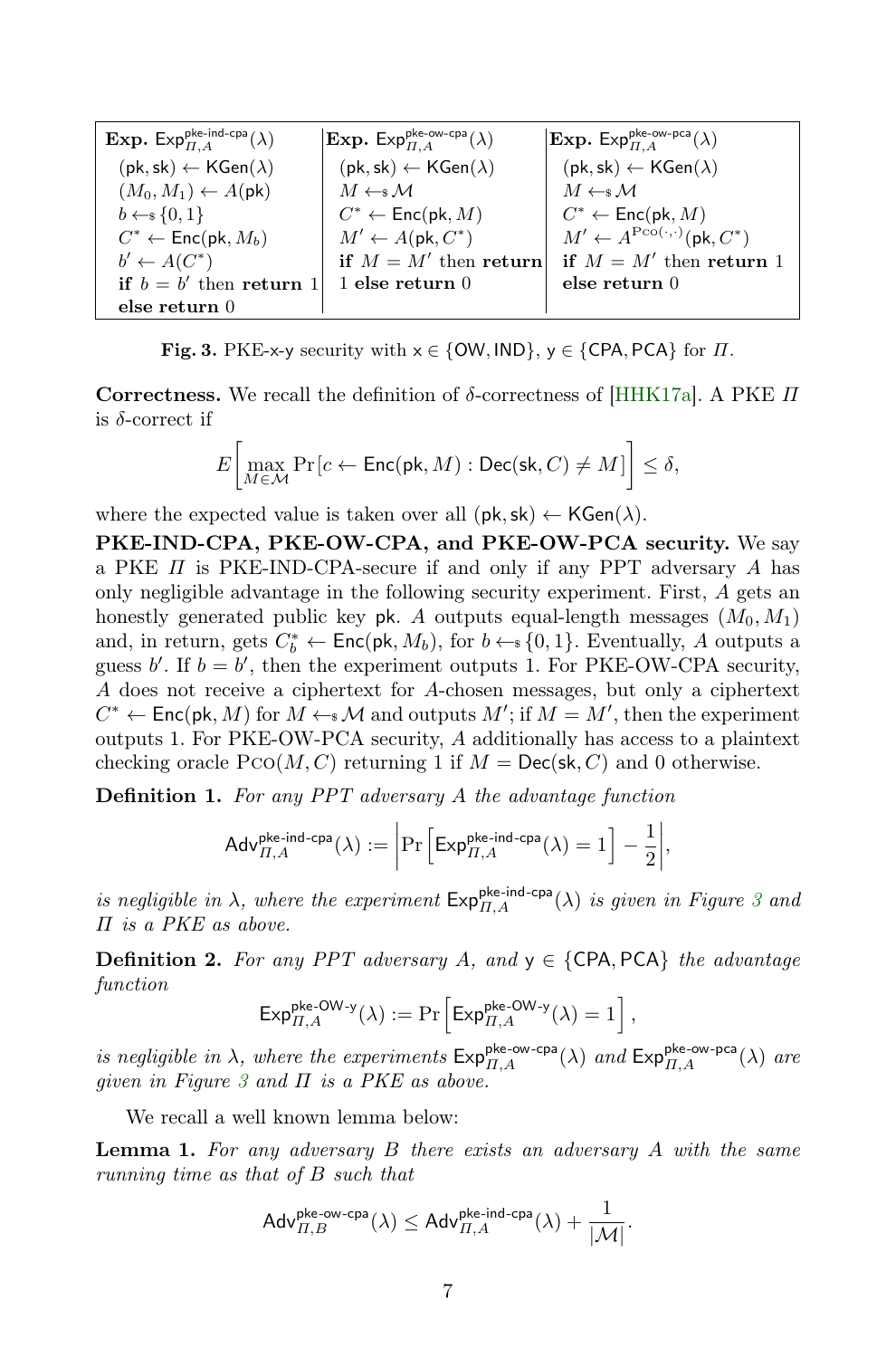**Exp.** Exp<sup>pke-ffc</sup> $(\lambda)$  $(\mathsf{pk},\mathsf{sk}) \leftarrow \mathsf{KGen}(\lambda)$  $L \leftarrow A(\mathsf{pk})$ if exists  $C \in L$  with  $M \in \mathcal{M}$  such that  $Enc(\mathsf{pk}, M) = C$  and  $Dec(\mathsf{sk}, C) \neq M$ then return 1 else return 0

<span id="page-7-1"></span>Fig. 4. Finding-failing-ciphertext experiment for  $\Pi$ .

We note that Lemma [1](#page-6-1) equivalently holds for the  $\ell$ -IND-CPA notion below.

Multi-challenge setting. We recall some basic observations from [\[BBM00\]](#page-34-7) regarding the multi-challenge security of PKE schemes. In particular, for our construction we need the relation between OW-CPA/IND-CPA security in the conventional single-challenge and single-user setting and  $n$ -OW-CPA/n-IND-CPA respectively, which represents the multi-challenge and multi-user setting. In particular, latter means that the adversary is allowed to obtain multiple challenges under multiple different public keys.

**Theorem 1 (Th. 4.1 [\[BBM00\]](#page-34-7)).** Let  $\Pi$  = (KGen, Enc, Dec) be a PKE scheme that provides x-CPA security with  $x \in \{OW, IND\}$ . Then, it holds that:

<span id="page-7-0"></span>
$$
\mathsf{Adv}_{\varPi,A}^{\mathsf{pke-x-cpa}}(\lambda) \geq \frac{1}{q \cdot n} \cdot \mathsf{Adv}_{\varPi,A}^{\mathsf{n-pke-x-cpa}}(\lambda),
$$

where  $n$  is the number of public keys and  $A$  makes at most  $q$  queries to any of its n challenge oracles.

Although the loss imposed by the reduction in Theorem [1](#page-7-0) can be significant when used in a general multi-challenge and multi-user setting, in our application we only have cases where  $n = 1$  and small  $q$  ( $q = 5$  at most), or vice versa (i.e.,  $q = 1$  and  $n = 5$  at most) thus tightness in a concrete setting is preserved.

Finding failing ciphertexts and injectivity. For the QROM security proof we will need the following two definitions from [\[BHH](#page-34-2)+19].

Definition 3 (ε-injectivity). A PKE  $\Pi$  is called ε-injective if

 $\Pi$  is deterministic and

$$
\Pr[(\mathsf{pk},\mathsf{sk}) \leftarrow \mathsf{KGen}(\lambda) : M \mapsto \mathsf{Enc}(\mathsf{pk}, M) \text{ is not injective}] \leq \varepsilon.
$$

 $\Pi$  is non-deterministic with randomness space  $\mathcal{R}$  and

$$
\Pr\left[\begin{matrix}(\mathsf{pk},\mathsf{sk})\leftarrow\mathsf{KGen}(\lambda),\\ M,M'\leftarrow_\mathsf{s}\mathcal{M},r,r'\leftarrow_\mathsf{s}\mathcal{R}\end{matrix}\right:\mathsf{Enc}(\mathsf{pk},M;r)=\mathsf{Enc}(\mathsf{pk},M';r')\right]\leq\varepsilon.
$$

Definition 4 (Finding failing ciphertexts). For a deterministic PKE, the FFC-advantage of an adversary A is defined as

$$
\mathsf{Adv}_{\Pi,A}^{\mathsf{pke\text{-}ffc}}(\lambda) := \Pr\Big[\mathsf{Exp}_{\Pi,A}^{\mathsf{pke\text{-}ffc}}(\lambda) = 1\Big] \,,
$$

where the experiment  $\mathsf{Exp}_{\Pi,A}^{\mathsf{pke-ffc}}$  is given in Figure [4.](#page-7-1)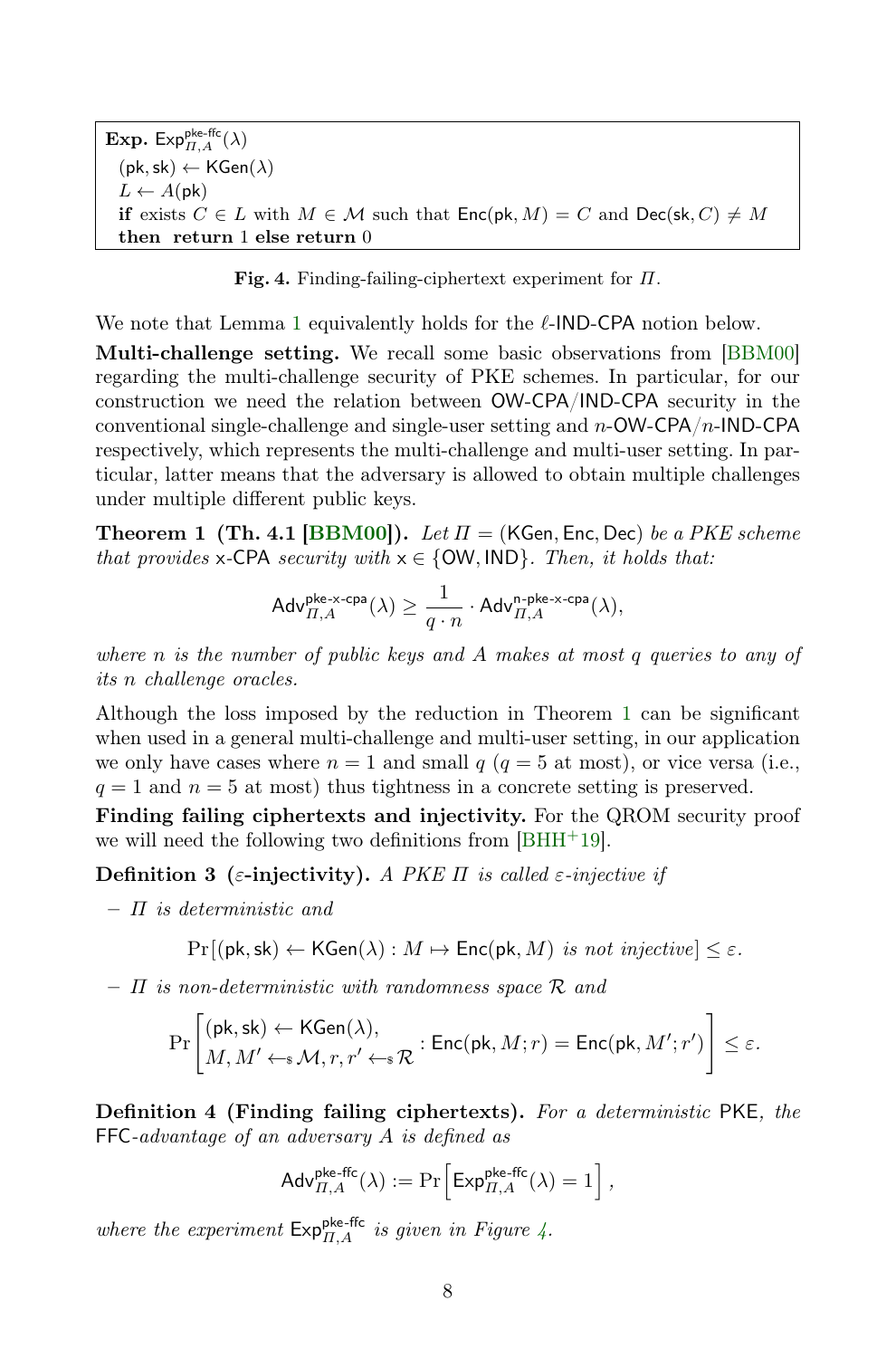**Exp.** Exp $_{\mathsf{KEM},A}^{\mathsf{kem-ind-cca}}(\lambda)$  $(\mathsf{pk},\mathsf{sk}) \leftarrow \mathsf{KGen}(\lambda)$  $(C^*, \mathsf{k}_0) \leftarrow \mathsf{Encaps}(\mathsf{pk}), \mathsf{k}_1 \leftarrow \!\! \mathsf{s}\, \mathcal{K}$  $b \leftarrow s \{0, 1\}$  $b' \leftarrow A^{\text{Decaps}(\text{sk}, \cdot)}(\text{pk}, C^*, \text{k}_b)$ if  $b = b'$  then return 1 else return 0

<span id="page-8-0"></span>Fig. 5. KEM-IND-CCA security experiment for KEM.

Key-encapsulation mechanism. A key-encapsulation mechanism (KEM) scheme KEM with key space  $\mathcal K$  consists of the three PPT algorithms (KGen, Encaps, Decaps): KGen( $\lambda$ ), on input security parameter  $\lambda$ , outputs public and secret keys ( $pk, sk$ ). Encaps( $pk$ ), on input  $pk$ , outputs a ciphertext C and key k. Decaps(sk, C), on input sk and C, outputs k or  $\{\perp\}.$ 

Correctness of KEM. We call a KEM  $\delta$ -correct if for all  $\lambda \in \mathbb{N}$ , for all (pk, sk)  $\leftarrow$  $KGen(\lambda)$ , for all  $(C, k) \leftarrow Enc(pk)$ , we have that

$$
\Pr[\mathsf{Dec}(\mathsf{sk}, C) \neq \mathsf{k}] \leq \delta.
$$

KEM-IND-CCA security. We say a KEM KEM is KEM-IND-CCA-secure if and only if any PPT adversary A has only negligible advantage in the following security experiment. First, A gets an honestly generated public key pk as well as a ciphertext-key pair  $(C^*, k_b)$ , for  $(C^*, k_0) \leftarrow$  Encaps(pk), for  $k_1 \leftarrow k$ , and for  $b \leftarrow \{0, 1\}$ . A has access to a decapsulation oracle  $Dec(\mathsf{sk}, \cdot)$  and we require that A never queries  $Decaps(st, C^*)$ . Eventually, A outputs a guess  $b'$ . Finally, if  $b = b'$ , then the experiment outputs 1.

Definition 5. For any PPT adversary A, the advantage functions

$$
\mathsf{Adv}_{\mathsf{KEM},A}^{\mathsf{kem-ind-cca}}(\lambda) := \left| \Pr \left[ \mathsf{Exp}_{\mathsf{KEM},A}^{\mathsf{kem-ind-cca}}(\lambda) = 1 \right] - \frac{1}{2} \right|,
$$

is negligible in  $\lambda$ , where the experiment  $\mathsf{Exp}_{\mathsf{KEM},A}^{\mathsf{kem-ind}\text{-}\mathsf{cca}}(\lambda)$  is given in Figure [5](#page-8-0) and KEM is a KEM as above.

### 2.2 Identity-Based Encryption

An identity-based encryption (IBE) scheme IBE with identity space  $\mathcal{ID}$  and message space M consists of the PPT algorithms (KGen, Ext, Enc, Dec): KGen( $\lambda$ ) on input security parameter  $\lambda$ , outputs main public and secret keys (mpk, msk). Ext(msk, id) on input identity id  $\in \mathcal{ID}$ , outputs an identity secret key sk<sub>id</sub>. Enc(mpk, id, M) on input mpk, id  $\in \mathcal{ID}$ , and message  $M \in \mathcal{M}$ , outputs a ciphertext C. Dec(s $\mathsf{k}_{id}$ , C) on input s $\mathsf{k}_{id}$  and C, outputs  $M \in \mathcal{M} \cup \{\perp\}.$ 

Correctness of IBE. Analogous to  $[HHK17a]$  we define  $\delta$ -correctness of an IBE IBE for any  $id \in \mathcal{ID}$  as

$$
E\bigg[\max_{M\in\mathcal{M}}\Pr\big[C\leftarrow \mathsf{Enc}(\mathsf{mpk},\mathit{id},M):\mathsf{Dec}(\mathsf{sk}_{\mathit{id}},C)\neq M\big]\bigg]\leq \delta(\lambda),
$$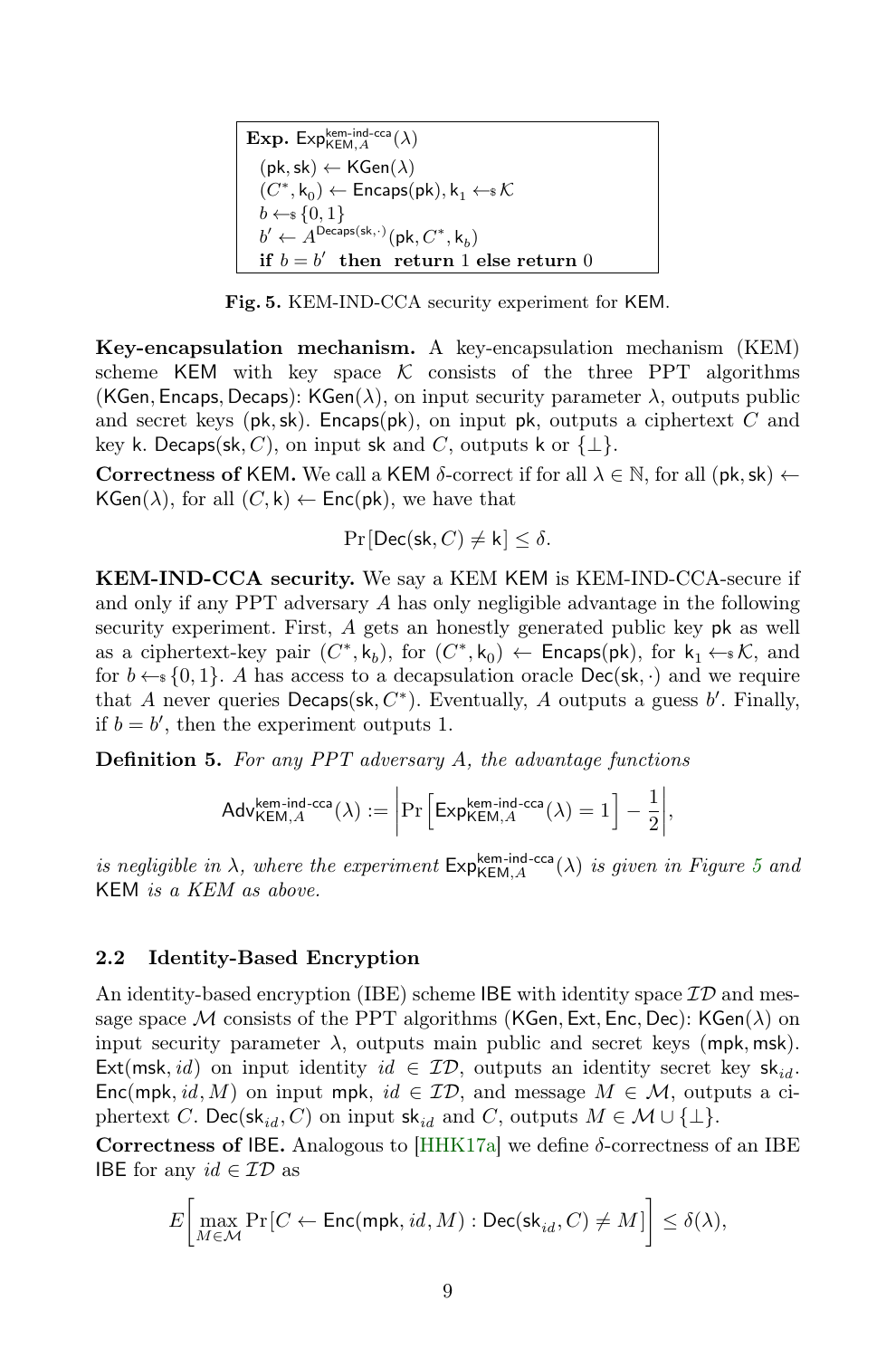where the expected value is taken over all (mpk, msk)  $\leftarrow$  KGen( $\lambda$ ) and sk<sub>id</sub>  $\leftarrow$  $Ext(msk, id)$ .

IBE-sIND-CPA security of IBE. We say an IBE scheme IBE is IBE-sIND-CPA-secure if and only if any PPT adversary A has only negligible advantage in the following security experiment. First, A outputs the target identity  $id^*$ and, subsequently, gets an honestly generated main public key mpk. During the experiment, but after providing  $id^*$ , A has access to a secret-key extraction oracle  $Ext(msk, \cdot)$  where we require that A never queries an identity secret key for  $id^*$ . At some point, A outputs equal-length messages  $(M_0, M_1)$  and receives a challenge ciphertext  $C^* \leftarrow \text{Enc}(\text{mpk}, id^*, M_b)$ , for  $b \leftarrow s \{0, 1\}$ . Eventually, A outputs a guess  $b'$ ; if  $b = b'$ , then the experiment outputs 1. The experiment is depicted in Figure [6.](#page-9-0)

Definition 6. For any PPT adversary A, the advantage function

$$
\mathsf{Adv}_{\mathsf{IBE},B}^{\mathsf{ibe}\text{-}\mathsf{sind}\text{-}\mathsf{cpa}}(\lambda) := \left| \Pr \left[ \mathsf{Exp}_{\mathsf{IBE},A}^{\mathsf{ibe}\text{-}\mathsf{sind}\text{-}\mathsf{cpa}}(\lambda) = 1 \right] - \frac{1}{2} \right|,
$$

is negligible in  $\lambda$ , where the experiment  $\mathsf{Exp}_{\mathsf{IBE},A}^{\mathsf{ibe}\text{-}\mathsf{spa}}(\lambda)$  is given in Figure [6](#page-9-0) and IBE is an IBE scheme.

$$
\begin{aligned} &\textbf{Exp. Exp}_{\mathsf{IBE},A}^{\text{ibe-sind-cpa}}(\lambda)\\ &\quad id^* \leftarrow A(\lambda)\\ &(\text{mpk, msk}) \leftarrow \text{KGen}(\lambda)\\ &(M_0, M_1) \leftarrow A^{\text{Ext}(msk, \cdot)}(\text{mpk})\\ &b \leftarrow \S \{0, 1\}\\ &C^* \leftarrow \text{Enc}(\text{mpk}, id^*, M_b)\\ &b' \leftarrow A^{\text{Ext}(msk, \cdot)}(C^*)\\ &\text{if } b = b' \text{ then return 1 else return 0} \end{aligned}
$$

<span id="page-9-0"></span>Fig. 6. IBE-sIND-CPA experiment for IBE scheme IBE.

 $\gamma$ -spreadness of IBE. In order to prove our Bloom filter KEM CCA-secure in Section [5,](#page-22-0) we need an additionally property of the underlying IBE scheme which essentially guarantees that honestly generated IBE ciphertexts have large-enough min-entropy.

**Definition 7** ( $\gamma$ -Spreadness of IBE). For all  $\lambda \in \mathbb{N}$ , an IBE scheme IBE is  $\gamma$ spread, if for any  $(\text{mpk}, \cdot) \leftarrow \text{KGen}(\lambda)$ , any identity id  $\in \mathcal{ID}$ , any message  $M \in$ M, any  $C \in \mathcal{C}$ , and  $r \leftarrow \mathbb{R}$ , where C and R are the ciphertext and randomness spaces of IBE, respectively, we have that  $Pr[C = Enc(mpk, id, M; r)] \leq 2^{-\gamma}$  holds, where the probability is taken over the random coins of KGen.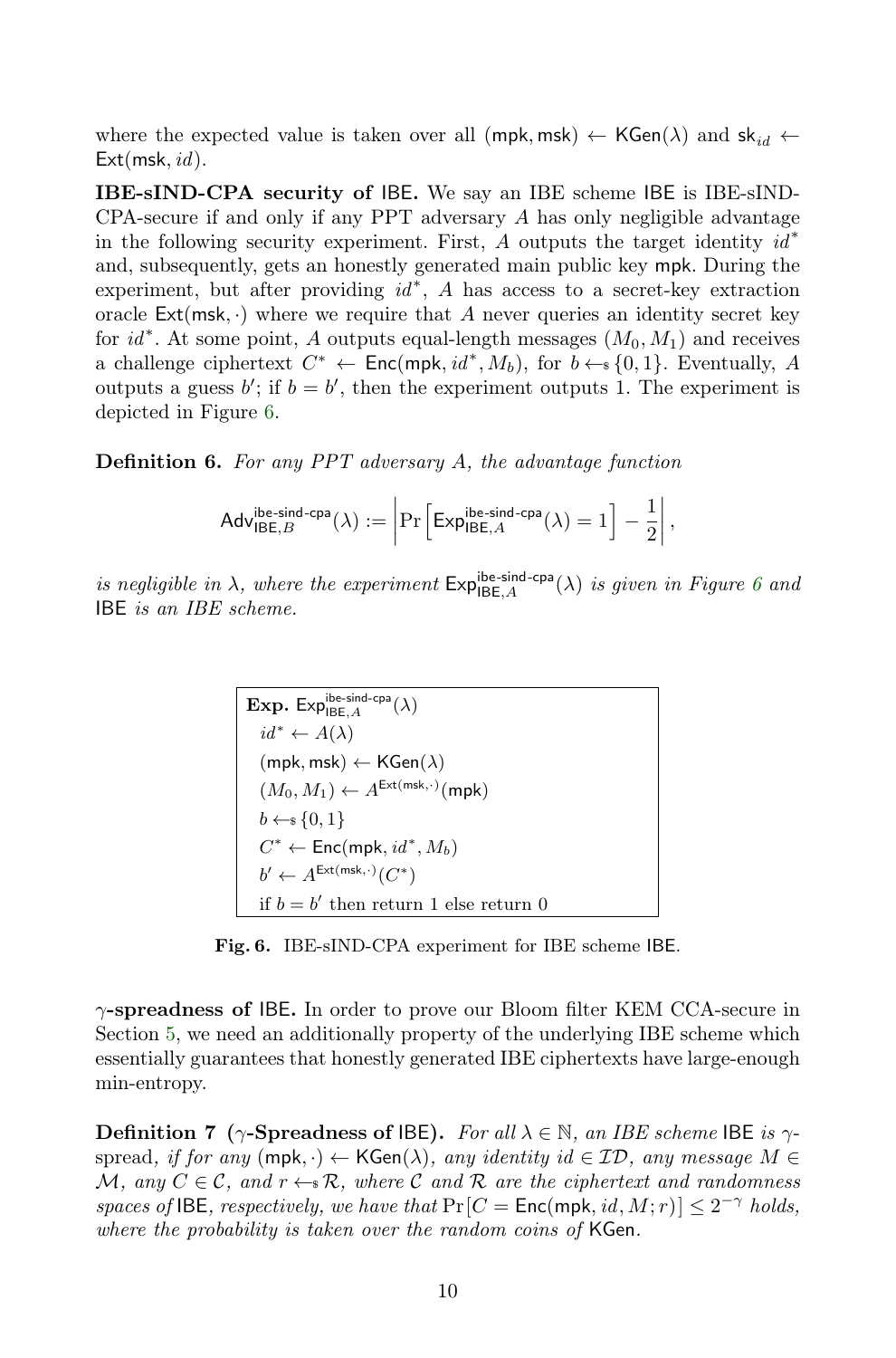### 3 CCA Security from Non-Negligible Correctness Errors

In this section, we present our approaches to generically achieve CCA secure KEMs in the (Q)ROM with negligible correctness error when starting from an OW-CPA or IND-CPA secure PKE with non-negligible correctness error. We start by discussing the definitions of correctness errors of PKE and KEMs. Then, we present a generic transform based on the direct product compiler of Dwork et al. [\[DNR04\]](#page-35-6) and revisit certain FO transformation variants from [\[HHK17a\]](#page-37-4) (in particular the T and U transformations), their considerations in the  $\alpha$ ROM [\[BHH](#page-34-2)<sup>+</sup>19] and their application with the direct product compiler. As a better alternative, we analyze the non-black-box use of the previous technique yielding transformation  $T^*$ , that combines the direct product compiler with the T transformation. Finally, we provide a comprehensive comparison of the two approaches.

### 3.1 On the Correctness Error

In this work, we use the  $\delta$ -correctness for PKEs given by HHK in [\[HHK17a\]](#page-37-4). With this definition, particularly bad keys in terms of correctness error only contribute a fraction to the overall correctness error as it averages the error probability over all key pairs: if there are negligible many keys with a higher correctness error, then those keys do not really contribute to the overall correctness error. At the same time this definition is tailored, via maxing over all possible messages, to the security proofs of the FO-transforms where an adversary could actively search for the worst possible message, in order to trigger decryption failure. As also done by Dwork et al. [\[DNR04\]](#page-35-6), we explicitly write the correctness error as a function in the security parameter:

**Definition 8.** A PKE  $\Pi$  is  $\delta(\cdot)$ -correct if

$$
E\bigg[\max_{M\in\mathcal{M}}\Pr\big[C\leftarrow \mathsf{Enc}(\mathsf{pk}, M):\mathsf{Dec}(\mathsf{sk}, C)\neq M\big]\bigg]\leq \delta(\lambda),
$$

where the expected value is taken over all  $(\mathsf{pk}, \mathsf{sk}) \leftarrow \mathsf{KGen}(\lambda)$ .

It will be important for our transform to make explicit that the correctness error depends on the security level, as this allows us to chose a function  $\ell(\cdot)$  such that  $\delta(\lambda)^{\ell(\lambda)} \leq 2^{-\lambda}$ . We will often just write  $\delta = \delta(\lambda)$  and  $\ell = \ell(\lambda)$  for simplicity.

An alternative but equivalent definition, as used in [\[HHK17a\]](#page-37-4), can be given in the following form: a PKE  $\Pi$  is called  $\delta(\cdot)$ -correct if we have for all (possibly unbounded) adversaries A that

$$
\mathsf{Adv}_{\varPi,A}^{\mathsf{cor}}(\lambda) = \Pr\left[\mathsf{Exp}_{\varPi,A}^{\mathsf{cor}}(\lambda) = 1\right] \le \delta(\lambda),
$$

where the experiment is given in Figure [7.](#page-11-0) If  $\Pi$  is defined relative to a random oracle H, then the adversary is given access to the random oracle and  $\delta$  is additionally a function in the number of queries  $q_H$ , i.e., the bound is given by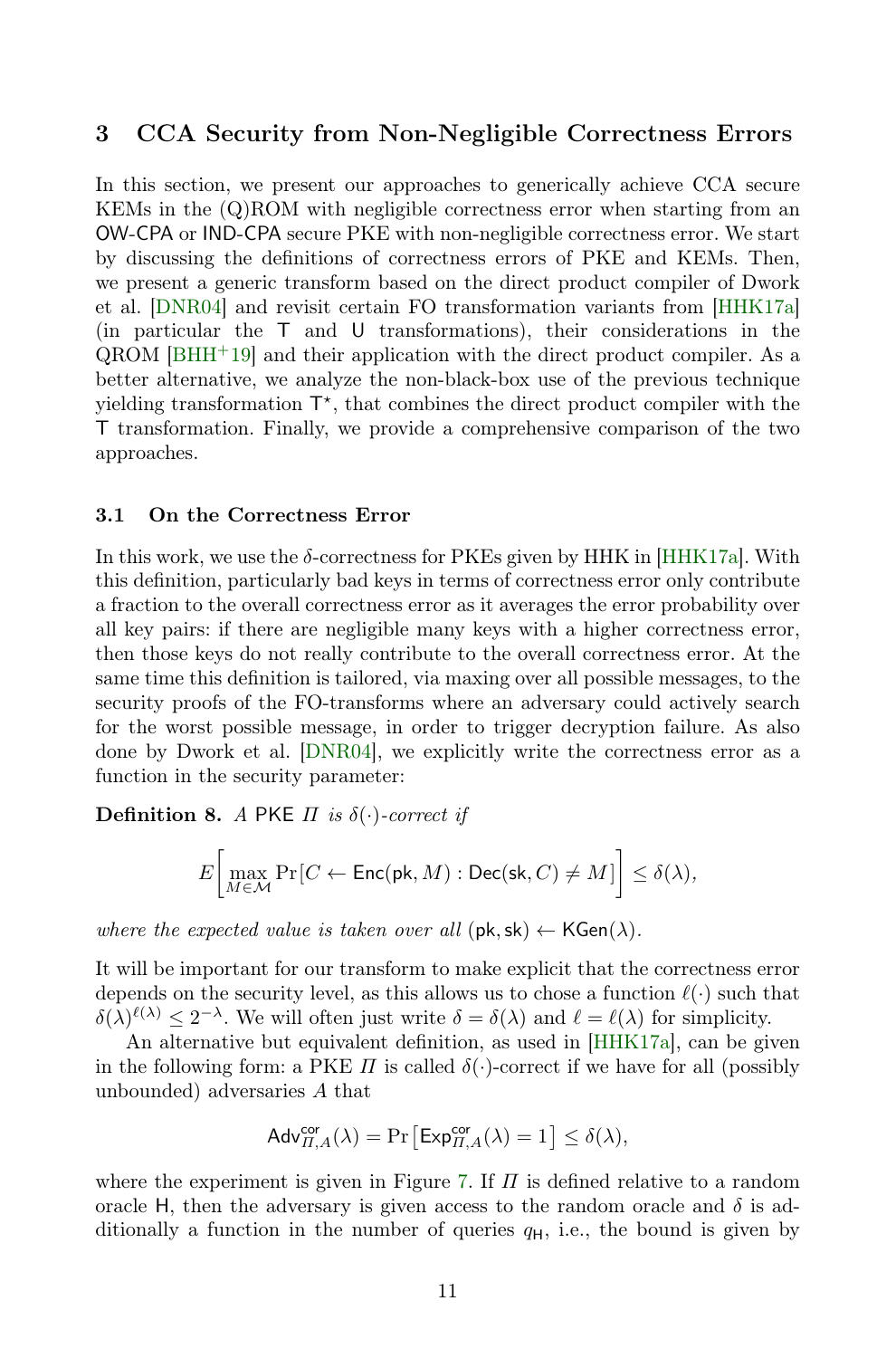Exp.  $\mathsf{Expexp}_{\Pi,A}^{\mathsf{cor}}(\lambda)$  $(\mathsf{pk},\mathsf{sk}) \leftarrow \mathsf{KGen}(\lambda)$  $M \leftarrow A(\mathsf{pk},\mathsf{sk})$ if  $M \neq$  Dec(sk, Enc(pk, M)) then return 1 else return 0

<span id="page-11-0"></span>Fig. 7. Correctness experiment for PKE.

 $\leq \delta(\lambda, q_H)$ . We note that in [\[BS20\]](#page-35-5) an alternative definition of correctness was proposed, where the adversary does not get access to sk and the adversary's runtime is bounded. With this change, it can be run as part of the IND-CCA experiment which does not change the power of the IND-CCA adversary and additionaly removes a factor  $q_H$  from the correctness error and advantage analysis. In particular, one can obtain an upper bound for IND-CCA security of a scheme via the correctness error.

We recall, for completeness, the definition of correctness error, here denoted as DNR-δ-correctness (from Dwork-Naor-Reingold), used by Dwork et al.:

### Definition 9 (Def. 2, Def. 3  $\text{DNR04}$ ). A PKE  $\pi$  is

– DNR-δ(·)-correct if we have that

$$
\Pr[\mathsf{Dec}(\mathsf{sk}, \mathsf{Enc}(\mathsf{pk}, M)) \neq M] \leq \delta(\lambda),
$$

where the probability is taken over the choice of key pairs  $(\mathsf{pk}, \mathsf{sk}) \leftarrow \mathsf{KGen}(\lambda)$ ,  $M \in \mathcal{M}$  and over the random coins of Enc and Dec.

 $-$  DNR-(almost-)all-keys  $\delta(\cdot)$ -correct if for all (but negligible many) keys  $(\mathsf{pk},\mathsf{sk}) \leftarrow \mathsf{KGen}(\lambda)$ , we have that

 $Pr[Dec(\mathsf{sk}, Enc(\mathsf{pk}, M)) \neq M] < \delta(\lambda),$ 

where the probability is taken over the choice of  $M \in \mathcal{M}$  and over the random coins of Enc and Dec.

Correctness error in this sense still allows bad key pairs that potentially have an even worse error but it is not suited for our security proofs as the probability is also taken over  $M \leftarrow \mathcal{M}$ . Recently Drucker et al. [\[DGKP20\]](#page-35-8) introduced the notion of message agnostic PKE and showed that all the versions of BIKE, a 2nd round candidate in the NIST PQC, are message-agnostic: in such a PKE, the probability that, given (sk, pk), the encryption of a message  $M \in \mathcal{M}$  correctly decrypts is independent of the message  $M \in \mathcal{M}$  itself. For such PKEs the definitions of  $\delta$ -correctness and DNR- $\delta$ -correctness coincide (Cor. 1 [\[DGKP20\]](#page-35-8)).

### <span id="page-11-1"></span>3.2 Compiler for Immunizing Decryption Errors

Now we present two variants of a compiler  $C_p$  denoted  $C_{p,d}$  (for deterministic schemes) and  $C_{p,r}$  (for randomized schemes) which is based on the direct product compiler by Dwork et al. [\[DNR04\]](#page-35-6). We recall that the idea is to take a PKE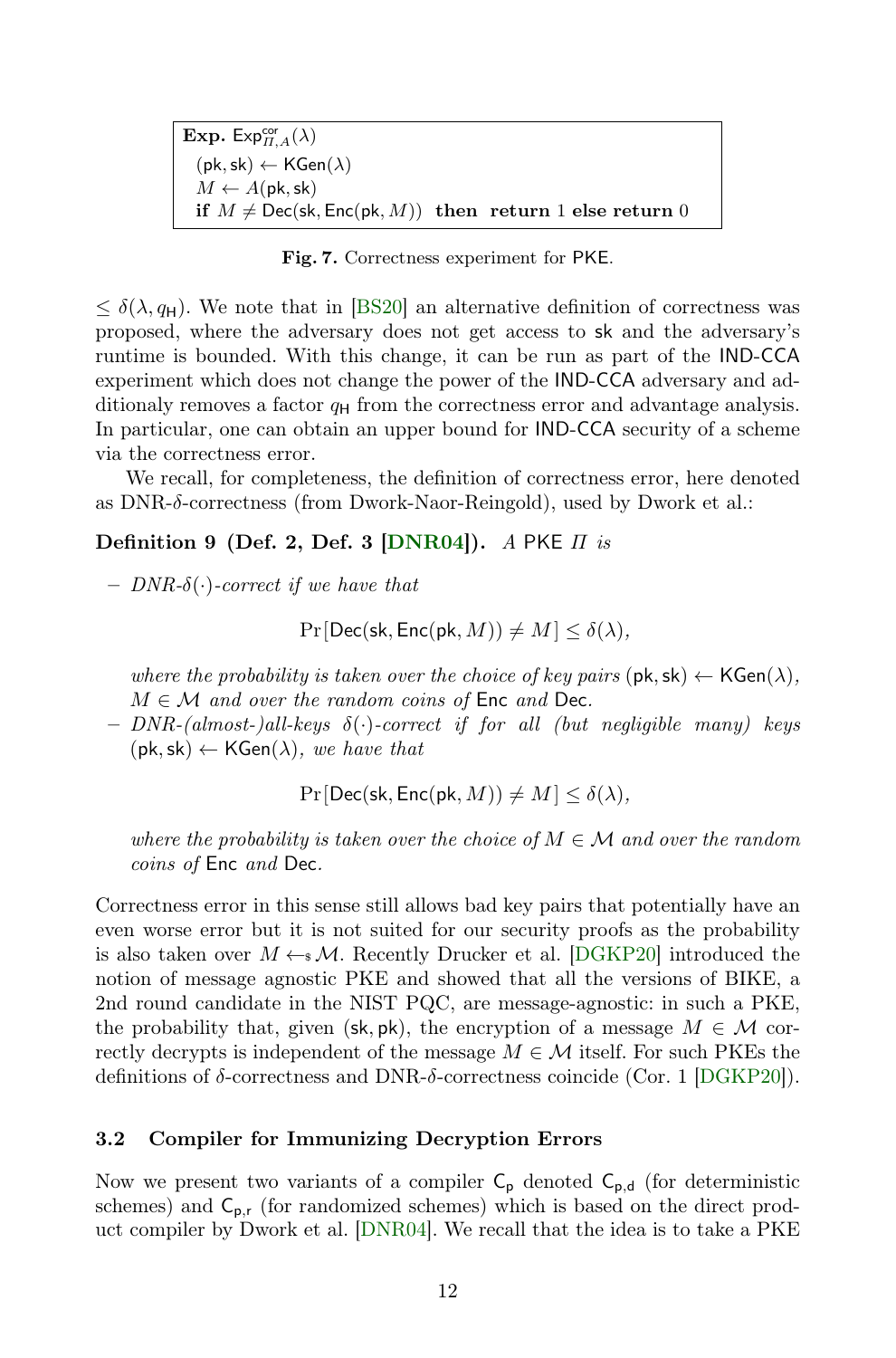| $\Pi'.$ KGen' $(\lambda, \ell)$                                        | $\Pi'.$ Enc'(pk, $M$ )                           | $ \varPi'.\mathsf{Dec}'(\mathsf{sk},C) $      |
|------------------------------------------------------------------------|--------------------------------------------------|-----------------------------------------------|
| if $C_{p,r}$                                                           | for $i \in [\ell]$                               | $C := (C_1, \ldots, C_\ell)$                  |
| return $\Pi$ .KGen $(\lambda)$                                         | if $C_{p,r}$                                     | for $i \in [\ell]$                            |
| if $C_{p,d}$                                                           | $r_i \leftarrow \text{s } \Pi \cdot \mathcal{R}$ | $\parallel$ if $C_{p,r}$                      |
| for $i \in [\ell]$                                                     | $C_i \leftarrow \Pi$ . Enc(pk, $M; r_i$ )        | $M'_i := \Pi$ . Dec(sk, $C_i$ )               |
| $(\mathsf{pk}_i, \mathsf{sk}_i) \leftarrow \Pi.\mathsf{KGen}(\lambda)$ | $\parallel$ if $C_{p,d}$                         | $\parallel$ if $C_{p,d}$                      |
| $pk := (pk_1, \ldots, pk_\ell)$                                        | $C_i \leftarrow \Pi$ . Enc(pk,, M)               | $M'_i := \Pi$ . Dec(sk <sub>i</sub> , $C_i$ ) |
| $sk := (sk_1, \ldots, sk_\ell)$                                        | $C := (C_1, \ldots, C_{\ell})$                   | return maj $(M'_1,\ldots,M'_\ell)$            |
| return (pk, sk)                                                        | return $C$                                       |                                               |

<span id="page-12-0"></span>Fig. 8. Compilers  $C_{p,d}$  and  $C_{p,r}$ .

scheme  $\Pi = (KGen, Enc, Dec)$  with non-negligible correctness error  $\delta$  (and randomness space  $\mathcal R$  in case of randomized schemes) and output a PKE scheme  $\Pi' = (KGen', Enc', Dec')$  with negligible correctness error  $\delta'$  (and randomness space  $\mathcal{R}':=\mathcal{R}^{\ell}$ , for some  $\ell \in \mathbb{N}$ , in case of a randomized schemes). We present a precise description of the compilers in Figure [8.](#page-12-0) Note that in  $Dec',$  the message that is returned most often by Dec is returned. If two or more messages are tied, one of them is returned arbitrarily and we denote this operation as  $\textsf{maj}(M')$ .

Analyzing correctness. Dwork et al. in [\[DNR04\]](#page-35-6) explicitly discuss the amplification of the correctness for encryption schemes with a binary message space  $\mathcal{M} = \{0, 1\}$  and obtain that to achieve DNR- $\delta'$ -correctness  $\ell > c/(1 - \delta)^2 \cdot \log 1/\delta'$ when starting from a scheme with  $\text{DNR-}\delta$ -correctness. As c is some constant that is never made explicit, the formula is more of theoretical interest and for concrete instances it is hard to estimate the number of required ciphertexts. We can however analyze the probabilities that the majority vote in Dec' returns the correct result. As far as the correctness notion used in this work is concerned, in order to prove an acceptable good lower bound for the  $\delta$ -correctness of the direct product compiler, it suffices to find an event, in which the decryption procedure fails, that happens with a large enough probability. The following reasoning applies to both its deterministic and randomized versions,  $C_{p,d}$  and  $C_{p,r}$  respectively. One such case is the following: only 1 ciphertext correctly decrypts and all other  $\ell - 1$  ciphertexts decrypt to  $\ell - 1$  distinct wrong messages. During the maj operation, one of the "wrong" messages is then returned. The probability of this event is

$$
\frac{\ell-1}{\ell}\binom{\ell}{\ell-1}\delta^{\ell-1}(1-\delta)\frac{M-1}{M-1}\frac{M-2}{M-1}\cdots\frac{M-(\ell-1)}{M-1}.
$$

Looking ahead to our compiler  $\mathsf{T}^*$  presented in Section [3.4,](#page-16-0) if the message space is sufficiently large, this probability is bigger than  $\delta^{\ell-1}(1-\delta)$ , which gives that at least one more ciphertext is needed to achieve the same decryption error as with our compiler  $T^*$ . The results are shown in Table [1.](#page-13-1) One can compute the exact probability of decryption error by listing all cases in which the decryption fails and summing up all these probabilities to obtain the overall decryption failure of the direct product compiler. This computation is not going to give a significantly different result from the lower bound that we have just computed.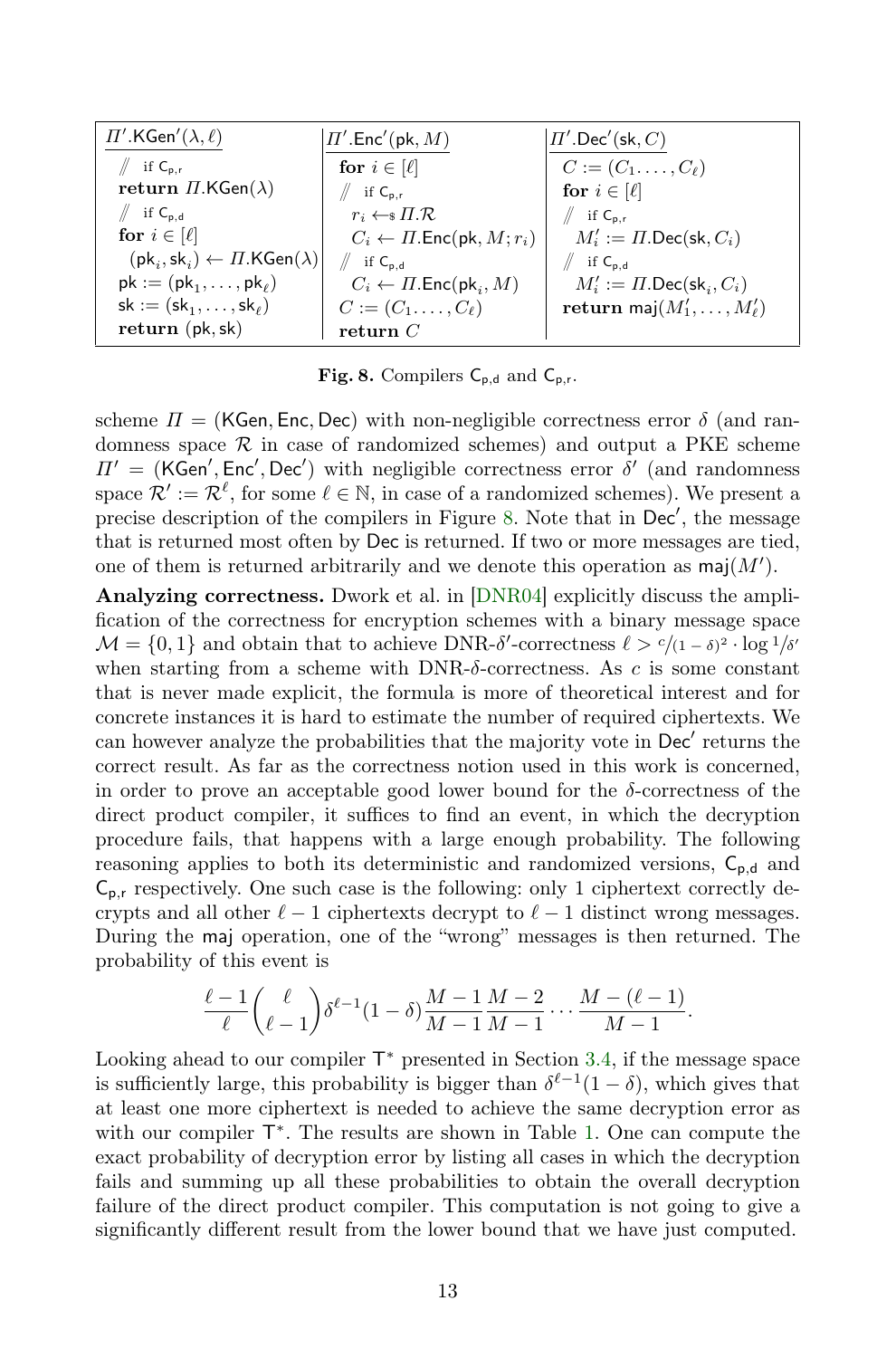<span id="page-13-1"></span>**Table 1.** Estimation of the correctness error for the direct product compilers.  $\delta'(\ell)$ denotes the correctness error for  $\ell$  ciphertexts.

| $\delta$   $\delta'(2)$ | $\delta'(3)$                                                                                                                                                                                                                         | $\delta'(4)$ |
|-------------------------|--------------------------------------------------------------------------------------------------------------------------------------------------------------------------------------------------------------------------------------|--------------|
|                         | $\begin{array}{c c} 2^{-32} & \approx 2^{-32} & \approx 2^{-63} & \approx 2^{-94} \\ 2^{-64} & \approx 2^{-64} & \approx 2^{-127} & \approx 2^{-190} \\ 2^{-96} & \approx 2^{-96} & \approx 2^{-191} & \approx 2^{-284} \end{array}$ |              |
|                         |                                                                                                                                                                                                                                      |              |
|                         |                                                                                                                                                                                                                                      |              |

We note that using 2 parallel ciphertexts does not improve the correctness error, so the direct product compiler only becomes interesting for  $\ell \geq 3$ : indeed for  $\ell = 2$ , we have 3 possible outcomes in which the decryption algorithm can fail: 1) the first ciphertext decrypts and the second does not, 2) vice versa, 3) both fail to decrypt. In 1), 2), half the time the wrong plaintext is returned. Summing these probabilities gives exactly  $\delta$ .

Remark 1. As far as the deterministic direct product compiler  $C_{p,d}$  is concerned, the correctness error can be improved by modifying the decryption: instead of relying on the maj operation, we can re-encrypt the plaintexts obtained during decryption with the respective keys and compare them to the original ciphertexts. Only if this check passes, the plaintext is returned. If this is done, then decryption fails iff no ciphertext decrypts correctly, i.e., with probability  $\delta^{\ell}$ , and thereby the number of parallel repetition necessary to achieve negligible correctness-error is reduced at the cost of a computational overhead in the decryption. We denote this version of the deterministic direct product compiler by  $C_{p,d}^*$ .

Their security follows by applying Theorem [1](#page-7-0) with  $q = 1$  and  $n = \ell$  in the deterministic case, for both  $C_{p,d}$  and  $C_{p,d}^*$ , or vice versa with  $q = \ell$  and  $n = 1$  in the randomized case:

Corollary 1. For any x-CPA adversary B against  $\Pi'$  obtained via applying  $C_{p,y}$ to  $\Pi$ , there exists an  $x$ -CPA adversary  $A$  such that:

<span id="page-13-0"></span>
$$
\mathsf{Adv}_{\varPi',B}^{\mathsf{pke-x-cpa}}(\lambda) \leq \ell \cdot \mathsf{Adv}_{\varPi,A}^{\mathsf{pke-x-cpa}}(\lambda),
$$

where  $y = d$  if  $x = OW$  and  $y = r$  if  $x = IND$ .

As the analysis above suggests,  $\ell$  will be a small constant, so the loss in  $\ell$  does not pose a problem regarding tightness.

### 3.3 Transformations T and  $U^{\mu}$

Subsequently, we discuss basic transformations from [\[HHK17b\]](#page-37-9) to first transform an IND-CPA secure PKE into an OW-PCA secure PKE (transformation T in [\[HHK17b\]](#page-37-9)) and then to convert an OW-PCA secure PKE into an IND-CCA secure KEM with implicit rejection (transformation  $\mathsf{U}^{\not\perp}$  in [\[HHK17b\]](#page-37-9)) and we discuss alternative transformations later. We stress that these transformations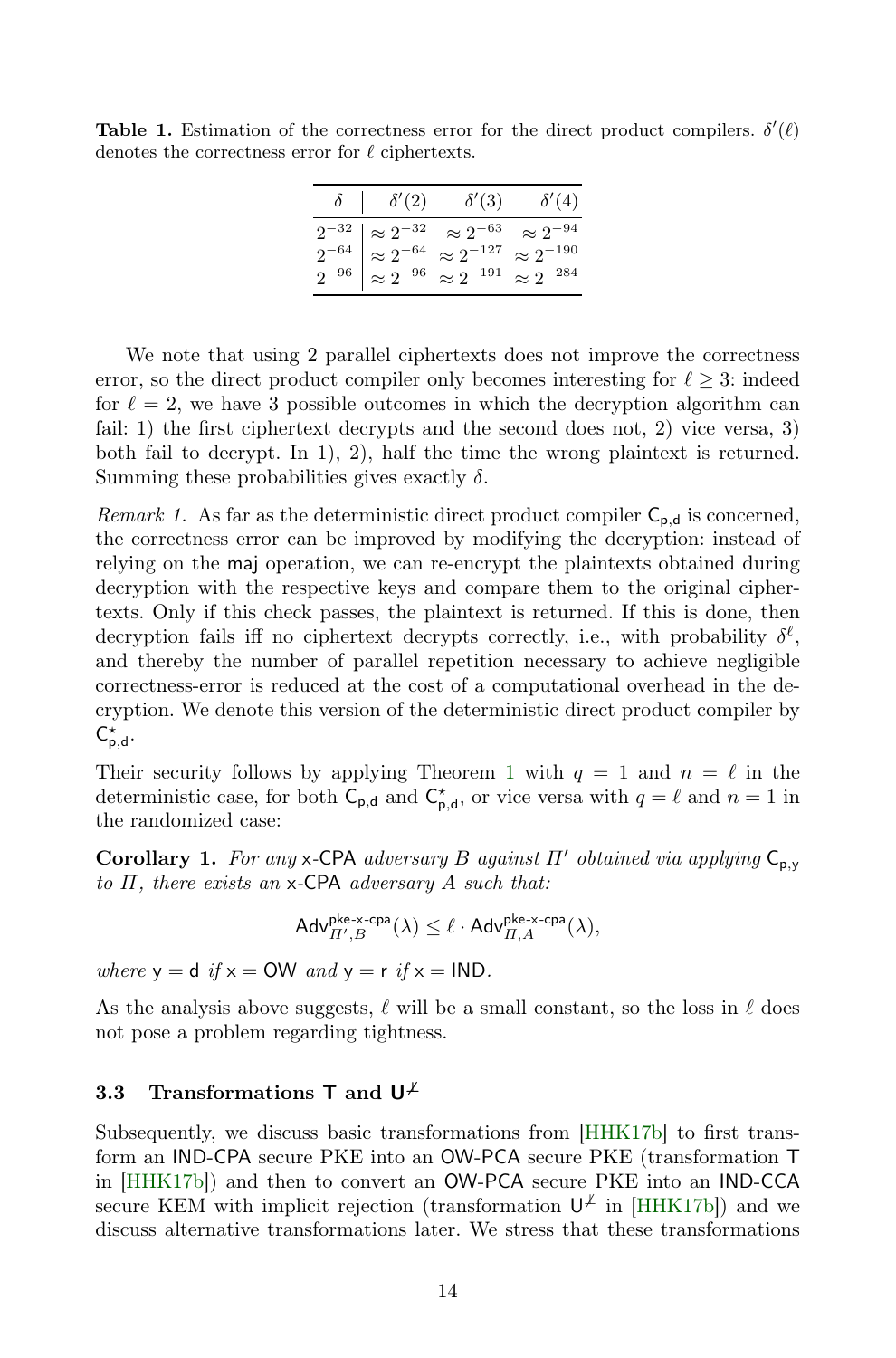| $\Pi'.{\sf Enc}({\sf pk},M)$        | $  \Pi'$ . Dec(sk, $C$ )                                                                                                 |
|-------------------------------------|--------------------------------------------------------------------------------------------------------------------------|
| $C := \Pi$ . Enc(pk, $M$ ; $G(M)$ ) | $M' := \Pi.\mathsf{Dec}(\mathsf{sk}, C)$<br>if $M' = \bot$ or $C \neq \Pi.\mathsf{Enc}(\mathsf{pk}, M'; \mathsf{G}(M'))$ |
| return $C$                          |                                                                                                                          |
|                                     | $return \perp$                                                                                                           |
|                                     | else return ${\cal M}'$                                                                                                  |

<span id="page-14-0"></span>Fig. 9. OW-PCA-secure scheme  $\Pi' = \mathsf{T}[H, \mathsf{G}]$  with deterministic encryption.

either work for perfectly correct schemes or schemes with a negligible correctness error.

T: IND-CPA  $\implies$  OW-PCA (ROM)/OW-CPA (QROM). The transform T is  $\overline{a}$  simple de-randomization of a PKE by deriving the randomness r used by the algorithm Enc via evaluating a random oracle (RO) on the message to be encrypted. More precisely, let  $\Pi = (KGen, Enc, Dec)$  be a PKE with message space M and randomness space R and G:  $M \to \mathcal{R}$  be a RO. We denote the PKE  $\Pi'$  obtained by applying transformation T depicted in Figure [9](#page-14-0) as  $\Pi' = \mathsf{T}[\Pi, \mathsf{G}],$ where  $\Pi'$ .KGen =  $\Pi$ .KGen and is thus omitted.

For the ROM, we recall the following theorem:

Theorem 2 (Thm. 3.2 [\[HHK17b\]](#page-37-9) (Π IND-CPA  $\implies \Pi'$  OW-PCA)). Assume  $\Pi$  to be δ-correct. Then,  $\Pi'$  is  $\delta_1(q_G) = q_G \cdot \delta$  correct and for any OW-PCA adversary B that issues at most  $q_G$  queries to the RO G and  $q_P$  queries to a plaintext checking oracle Pco, there exists an IND-CPA adversary A running in about the same time as B such that

$$
\mathsf{Adv}_{\varPi',B}^{\mathsf{pke\text{-}ow\text{-}pca}}(\lambda) \leq q_{\mathsf{G}} \cdot \delta + \frac{2q_{\mathsf{G}}+1}{|\mathcal{M}|} + 3 \cdot \mathsf{Adv}_{\varPi,A}^{\mathsf{pke\text{-}ind\text{-}cpa}}(\lambda).
$$

And for the QROM, we recall the following theorem:

Theorem 3 (Thm. 1 [\[BHH](#page-34-2)+19] (Π IND-CPA  $\implies \Pi'$  OW-CPA)). If A is an OW-CPA-adversary against  $\Pi' = \mathsf{T}[H, \mathsf{G}]$  issuing at most  $q_{\mathsf{G}}$  queries to the quantum-accessible RO G of at most depth d, then there exists an IND-CPA adversary B against  $\Pi$  running in about the same time as A such that

$$
\mathsf{Adv}_{\varPi',A}^{\mathsf{pke-ow-cpa}}(\lambda) \leq (d+1) \bigg( \mathsf{Adv}_{\varPi,B}^{\mathsf{pke-ind-cpa}}(\lambda) + \frac{8(q_{\mathsf{G}}+1)}{|\mathcal{M}|} \bigg).
$$

U<sup>⊬</sup>: OW-PCA ⇒ IND-CCA. The transformation U<sup>⊬</sup> transforms any OW-PCA secure PKE  $\Pi'$  into an IND-CCA secure KEM in the  $(Q)$ ROM. The basic idea is that one encrypts a random message M from the message space  $\mathcal M$  of  $\Pi'$ and the encapsulated key is the RO evaluated on the message M and the corresponding ciphertext C under  $\Pi'$ . This transformation uses implicit rejection and on decryption failure does not return ⊥, but an evaluation of the RO on the ciphertext and a random message  $s \in \mathcal{M}$ , being part of sk of the resulting KEM, as a "wrong" encapsulation key. It is depicted in Figure [10.](#page-15-0)

<span id="page-14-1"></span>In the ROM, we have the following result: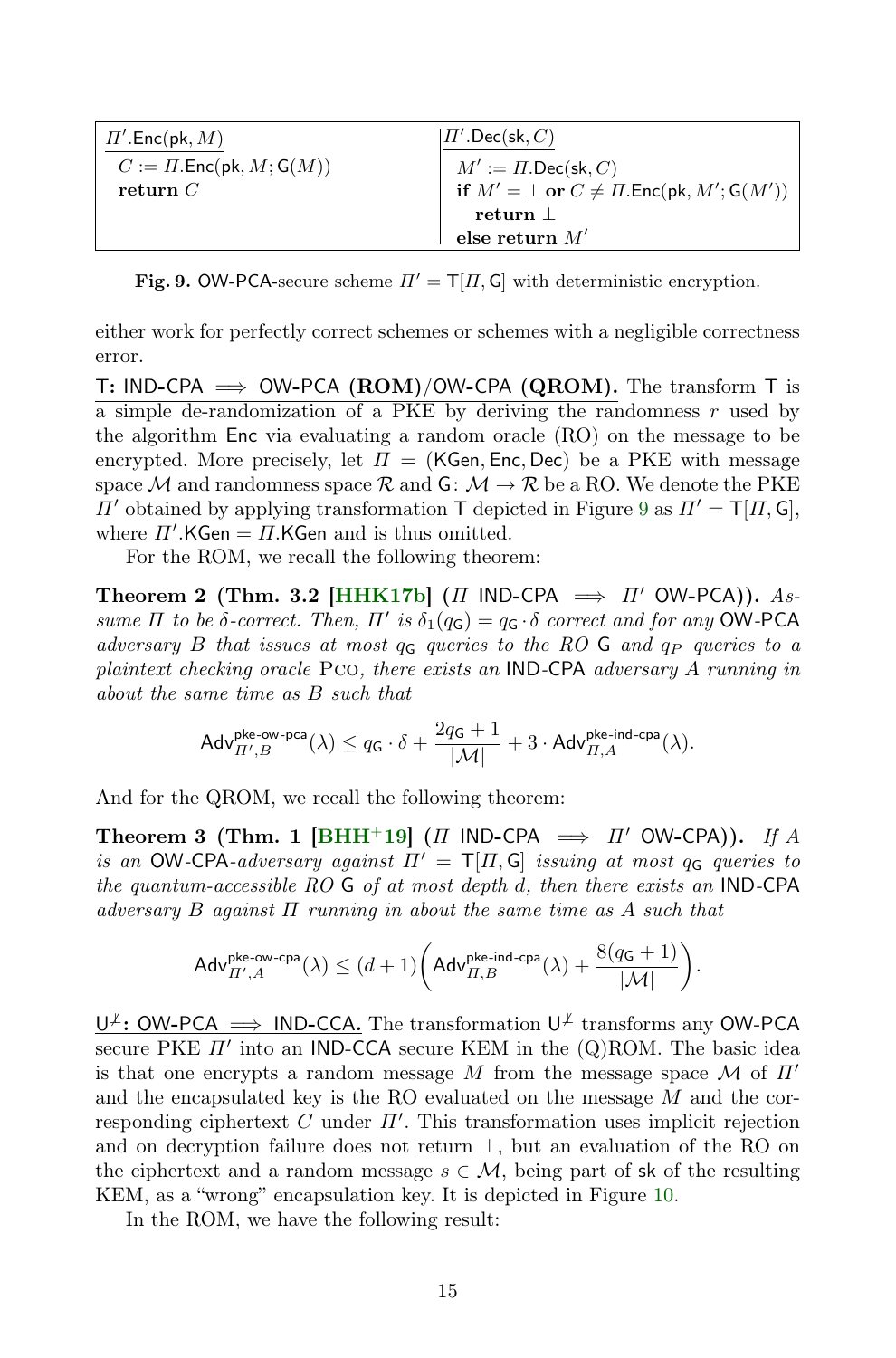| KEM.KGen $(\lambda)$                                                  | KEM.Encaps(pk)                               | $ $ KEM.Decaps $({\sf sk}, C)$             |
|-----------------------------------------------------------------------|----------------------------------------------|--------------------------------------------|
| $(\mathsf{pk}', \mathsf{sk}') \leftarrow \Pi'.\mathsf{KGen}(\lambda)$ | $M \leftarrow s \mathcal{M}$                 | Parse $sk = (sk', s)$                      |
| $s \leftarrow s \mathcal{M}$                                          | $C \leftarrow \varPi'.{\sf Enc}({\sf pk},M)$ | $M' := \Pi'.\mathsf{Dec}(\mathsf{sk}', C)$ |
| $sk := (sk', s)$                                                      | $K := H(M, C)$                               | if $M' \neq \perp$                         |
| return (pk', sk)                                                      | return $(K, C)$                              | return $K := H(M', C)$                     |
|                                                                       |                                              | else return $K := H(s, C)$                 |

<span id="page-15-0"></span>**Fig. 10.** IND-CCA-secure KEM scheme KEM =  $U^{\perp}[H', H]$ .

Theorem 4 (Thm. 3.4 [\[HHK17b\]](#page-37-9)  $(\Pi' \text{ OW-PCA} \implies \text{KEM IND-CCA})$ ). If  $\Pi'$  is  $\delta_1$ -correct, then KEM is  $\delta_1$ -correct in the random oracle model. For any IND-CCA adversary B against KEM, issuing at most  $q_H$  queries to the random oracle H, there exists an OW-PCA adversary A against  $\Pi'$  running in about the same time as  $B$  that makes at most  $q_H$  queries to the Pco oracle such that

<span id="page-15-1"></span>
$$
\mathsf{Adv}_{\mathsf{KEM},B}^{\mathsf{kem-ind}\text{-}\mathsf{cca}}(\lambda) \leq \frac{q_{\mathsf{H}}}{|\mathcal{M}|} + \mathsf{Adv}_{\varPi',A}^{\mathsf{pke\text{-}ow\text{-}pca}}(\lambda).
$$

For the QROM, we have the following non-tight result:

Theorem 5 (Thm. 6 [\[JZM19\]](#page-37-6) (Π' OW-PCA  $\implies$  KEM IND-CCA)). Let  $\Pi'$  be a deterministic PKE scheme which is independent of H. Let B be an **IND-CCA** adversary against the KEM  $\mathsf{U}^{\not\perp}[{\Pi}',\mathsf{H}]$ , and suppose that A makes at most  $q_d$  (classical) decryption queries and  $q_H$  queries to quantum-accessible random oracle H of depth at most d, then there exists and adversary B against  $\Pi'$ such that

$$
\mathsf{Adv}_{\mathsf{U}^{\mathcal{K}[H',\mathsf{H}],A}^{kem-ind\text{-}\mathrm{cca}}(\lambda) \leq \frac{2\cdot q_{\mathsf{H}}}{\sqrt{|\mathcal{M}|}} + 2\cdot\sqrt{(q_{\mathsf{H}}+1)(2\cdot\delta+\mathsf{Adv}_{H',B}^{\mathsf{pk}\text{-}\mathrm{ow}\text{-}\mathrm{cpa}}(\lambda))}.
$$

If we assume  $\varepsilon$ -injectivity and FFC, respectively, we have tighter bounds:

Theorem 6 (Thm. 4.6  $[KSS^+20]$  $[KSS^+20]$  ( $\Pi'$  OW-CPA+FFC  $\implies$  KEM IND-CCA)). Let  $\Pi'$  be an  $\varepsilon$ -injective deterministic PKE scheme which is independent of H. Suppose that A is an IND-CCA adversary against the KEM  $\mathsf{U}^{\not\perp}[\Pi',\mathsf{H}]$ , and suppose that A makes at most  $q_d$  (classical) decryption queries and  $q_H$  queries to quantum-accessible random oracle H of depth at most d, then there exist two adversaries running in about the same time as A:

– an OW-CPA-adversary  $B_1$  against  $\Pi'$  and

 $-$  a FFC-adversary  $B_2$  against  $\Pi'$  returning a list of at most  $q_d$  ciphertexts,

such that

$$
\mathsf{Adv}_{\mathsf{U}^{\mathcal{F}}[II',\mathsf{H}],A}^{\mathsf{hem}\text{-}\mathsf{ind}\text{-}\mathsf{cca}}(\lambda) \le 4d\cdot\mathsf{Adv}_{II',B_1}^{\mathsf{pke\text{-}\mathsf{cyc}}\text{-}\mathsf{cpa}}(\lambda) + 6\mathsf{Adv}_{II',B_2}^{\mathsf{pke\text{-}\mathsf{ffc}}}(\lambda) + (4d+6)\cdot\varepsilon.
$$

 $FO^{\mathcal{L}}[H, G, H]$ . By combining transformation T with  $U^{\mathcal{L}}$  one consequently obtains an IND-CCA secure KEM KEM from an IND-CPA secure PKE  $\Pi$ . Note that the security reduction of the  $\mathsf{FO}^{\mathcal{L}} := \mathsf{U}^{\mathcal{L}} \circ \mathsf{T}$  variant of the FO is tight in the random oracle model and works even if  $\Pi$  has negligible correctness error instead of perfect correctness.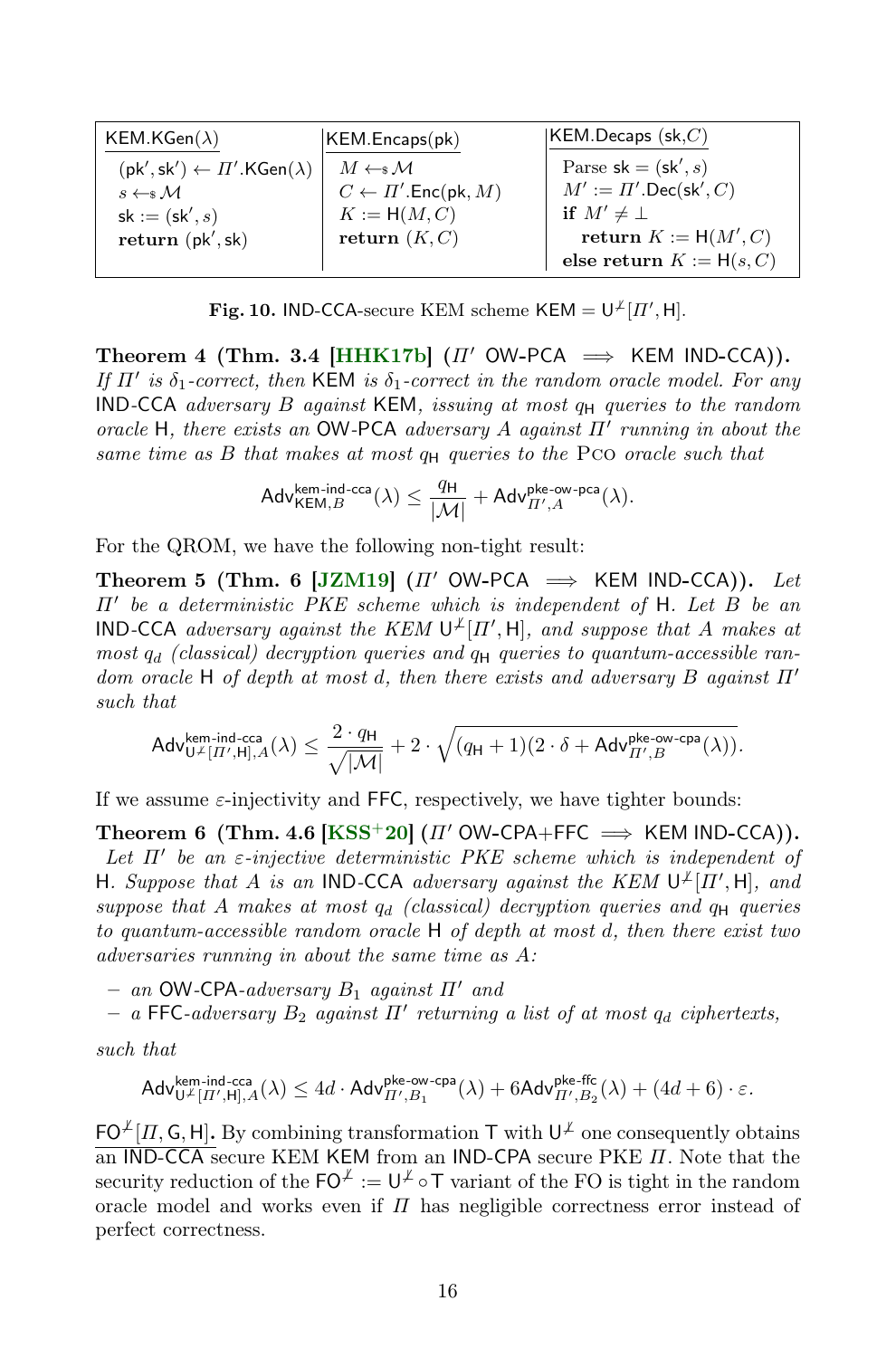$FO^{\perp}[\Pi, G, H]$  in the QROM. Hofheinz et al. in [\[HHK17b\]](#page-37-9) also provide variants of the FO transform that are secure in the QROM, but they are (highly) non-tight. Bindel et al. [\[BHH](#page-34-2)<sup>+</sup>19] presented a tighter proof for  $\mathsf{U}^{\neq}$  under an additional assumption of  $\varepsilon$ -injectivity. This result was recently improved by Kuchta et al. [\[KSS](#page-37-8)+20]. Additionally, Jiang et al. [\[JZM19\]](#page-37-6) provided tighter proofs for the general case.

 $\cup^{\perp}$ ,  $\cup^{\perp}_m$ ,  $\cup^{\perp}_m$  and other approaches. Besides the transform with implicit rejection,  $\mathsf{U}^{\perp}$ , one can also consider explicit rejection,  $\mathsf{U}^{\perp}$  and versions of both where the derived session key depends on the ciphertext,  $\mathsf{U}_m^{\perp}$  and  $\mathsf{U}_m^{\perp}$ , respectively. Bindel et al.  $[BHH^+19]$  $[BHH^+19]$  show that security of implicit rejection implies security with explicit rejection. The opposite direction also holds if the scheme with explicit rejection also employs key confirmation. Moreover, they show that the security is independent of including the ciphertext in the session key derivation.

A different approach was proposed by Saito et al. [\[SXY18\]](#page-39-0), where they start from a deterministic disjoint simulatable PKE and apply  $\mathsf{U}_m^{\neq}$  with an additional re-encryption step in the decryption algorithm. While the original construction relied on a perfectly correct PKE, Jiang et al. gave non-tight reductions for schemes with negligible correctness error in  $[JZC^{+1}8]$  $[JZC^{+1}8]$ . Hövelmanns et al. [\[HKSU20\]](#page-37-7) improve over this approach by giving a different modularization of Saito et al.'s TPunc.

Black-box use of the compiler  $C_{p,d}/C_{p,d}^*/C_{p,r}$ . Using  $C_{p,d}$ ,  $C_{p,d}^*$  or  $C_{p,r}$  from Section [3.2,](#page-11-1) we can transform any deterministic or randomized PKE with nonnegligible correctness error into one with negligible correctness error. Consequently, Theorem [1](#page-13-0) as a result yields a scheme that is compatible with all the results on the T and variants of the U transformations in this section. Note that in particular this gives us a general way to apply these variants of the FO transform to PKE schemes with non-negligible correctness error.

### <span id="page-16-0"></span>3.4 Non Black-Box Use: the Transformation  $T^*$

Since the direct product compiler is rather complicated to analyze, we alternatively investigate to start from an IND-CPA secure PKE  $\Pi$  with non-negligible correctness error  $\delta$  and introduce a variant of the transform T to de-randomize a PKE, denoted  $T^*$ . The idea is that we compute  $\ell$  independent encryptions of the same message M under the same public key pk using randomness  $G(M, i)$ ,  $i \in [\ell],$  where G is a RO (see Figure [11](#page-17-1) for a compact description). The resulting de-randomized PKE  $\Pi'$  has then correctness error  $\delta' := \delta^{\ell}$ , where  $\ell$  is chosen in a way that  $\delta^{\ell}$  is negligible. To the resulting PKE  $\Pi'$  we can then directly apply the transformation  $\mathsf{U}^{\not\perp}$  to obtain an IND-CCA secure KEM KEM with negligible correctness error in the (Q)ROM.

Note that as we directly integrate the product compiler into the T transform, the correctness of the message can be checked via the de-randomization. Hence, we can get rid of the majority vote in the direct product compiler. With this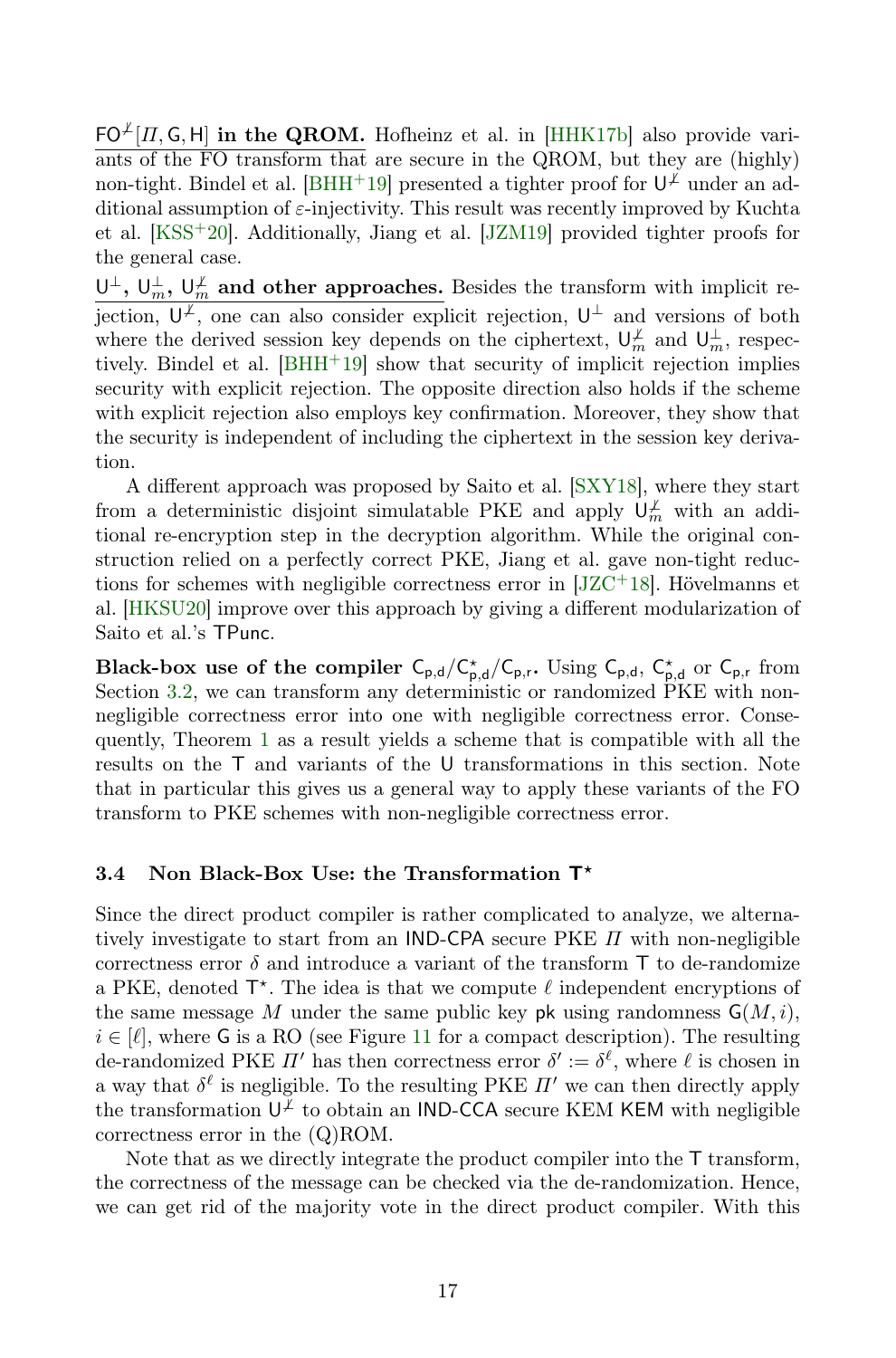| $\Pi'.{\sf Enc}({\sf pk},M)$                                      | $\Pi'.\mathsf{Dec}(\mathsf{sk}, C)$                                     |
|-------------------------------------------------------------------|-------------------------------------------------------------------------|
| for $i = 1, \ldots, \ell$ do                                      | res $\leftarrow \perp$ , check $\leftarrow \perp$                       |
| $C_i := \Pi$ . Enc(pk, $M$ ; $G(M, i)$ )   for $i = 1, , \ell$ do |                                                                         |
| $C := (C_1, \ldots, C_\ell)$                                      | $res[i] := \Pi$ . Dec(sk, $C_i$ )                                       |
| return $C$                                                        | for $i \in [\ell]$ s.t. res $[i] \neq \bot$ do                          |
|                                                                   | if $\forall j \in [\ell]: C_j = \Pi$ . Enc(pk, res[i], $G(res[i], j)$ ) |
|                                                                   | check $\leftarrow i$                                                    |
|                                                                   | if check $\neq \perp$                                                   |
|                                                                   | return res[check]                                                       |
|                                                                   | return                                                                  |

<span id="page-17-1"></span>Fig. 11. OW-PCA-secure scheme  $\Pi' = \mathsf{T}^{\star}[H,\mathsf{G}]$  with deterministic encryption and correctness error  $\delta^{\ell}$  from IND-CPA secure scheme  $\Pi$  with correctness error  $\delta$ .

change the analysis of the concrete choice of  $\ell$  becomes simpler and, more importantly, allows us to choose smaller  $\ell$  than in the black-box use of the compiler.

<span id="page-17-2"></span>Remark 2. Note that in Figure [11](#page-17-1) we explicitly consider the case where Dec of the PKE scheme  $\Pi$  may return something arbitrary on failed decryption. For the simpler case where we have a PKE scheme  $\Pi$  which always returns ⊥ on failed decryption, we can easily adapt the approach in Figure [11.](#page-17-1) Namely, we would decrypt all  $\ell$  ciphertexts  $C_i$ ,  $i \in [\ell]$ . Let  $h \in [\ell]$  be the minimum index such that res $[h] \neq \perp$ . Then for every element  $j \in [\ell]$  run  $C'_j := \Pi.\mathsf{Enc}(\mathsf{pk}, \mathsf{res}[h]; \mathsf{G}(\mathsf{res}[h], j)$ . If for all  $j \in [\ell]$  we have  $C'_j = C_j$  we return res[h]. If this is not the case we return  $\perp$ . Note that all  $\ell \tilde{C}'_j$  have to be re-encrypted and checked against  $C_i$ , as otherwise IND-CCA-security is not achieved. The difference is, that only  $\ell$  encryptions instead of  $\ell^2$  are required.

We now show the following theorem.

**Theorem 7** (Π IND-CPA  $\implies \Pi'$  OW-PCA). Assume  $\Pi$  to be δ-correct. Then,  $\Pi'$  is  $\delta_1(q_{\mathsf{G}}, \ell) \leq \frac{q_{\mathsf{G}}}{\ell}$  $\frac{dG}{\ell} \cdot \delta^{\ell}$  correct and for any OW-PCA adversary B that issues at most  $q_{\mathsf{G}}$  queries to the random oracle  $\mathsf{G}$  and  $q_P$  queries to a plaintext checking oracle Pco, there exists an IND-CPA adversary A running in about the same time as B such that

<span id="page-17-0"></span>
$$
\mathsf{Adv}_{\varPi',B}^{\mathsf{pke-ow-pca}}(\lambda) \leq \frac{q_\mathsf{G}}{\ell} \cdot \delta^\ell + \frac{2q_\mathsf{G}+1}{|\mathcal{M}|} + 3 \ell \cdot \mathsf{Adv}_{\varPi,A}^{\mathsf{pke-ind-cpa}}(\lambda).
$$

We provide the proof which closely follows the proof of  $[HHK17b, Thm 3.2]$  $[HHK17b, Thm 3.2]$  in Appendix [B.1.](#page-41-0) Note that we lose an additional factor of  $\ell$ . Additionally, when using the bounded  $\delta$ -correctness notion from Bindel. et al. [\[BS20\]](#page-35-5), the factor of  $q<sub>G</sub>$  disappears.

We now have an OW-PCA secure PKE  $\Pi'$  with negligible correctness error and can thus directly use  $\mathsf{U}^{\neq}$  and by invoking Theorem [4](#page-14-1) obtain an IND-CCA secure KEM KEM. Note that all steps in the reduction are tight. For the security in the QROM, we can directly conclude from Corollary [1](#page-13-0) that the generic frame-work of Bindel et al. [\[BHH](#page-34-2)<sup>+</sup>19] can be applied to  $C_{p,d}$  and  $C_{p,r}$  with the additional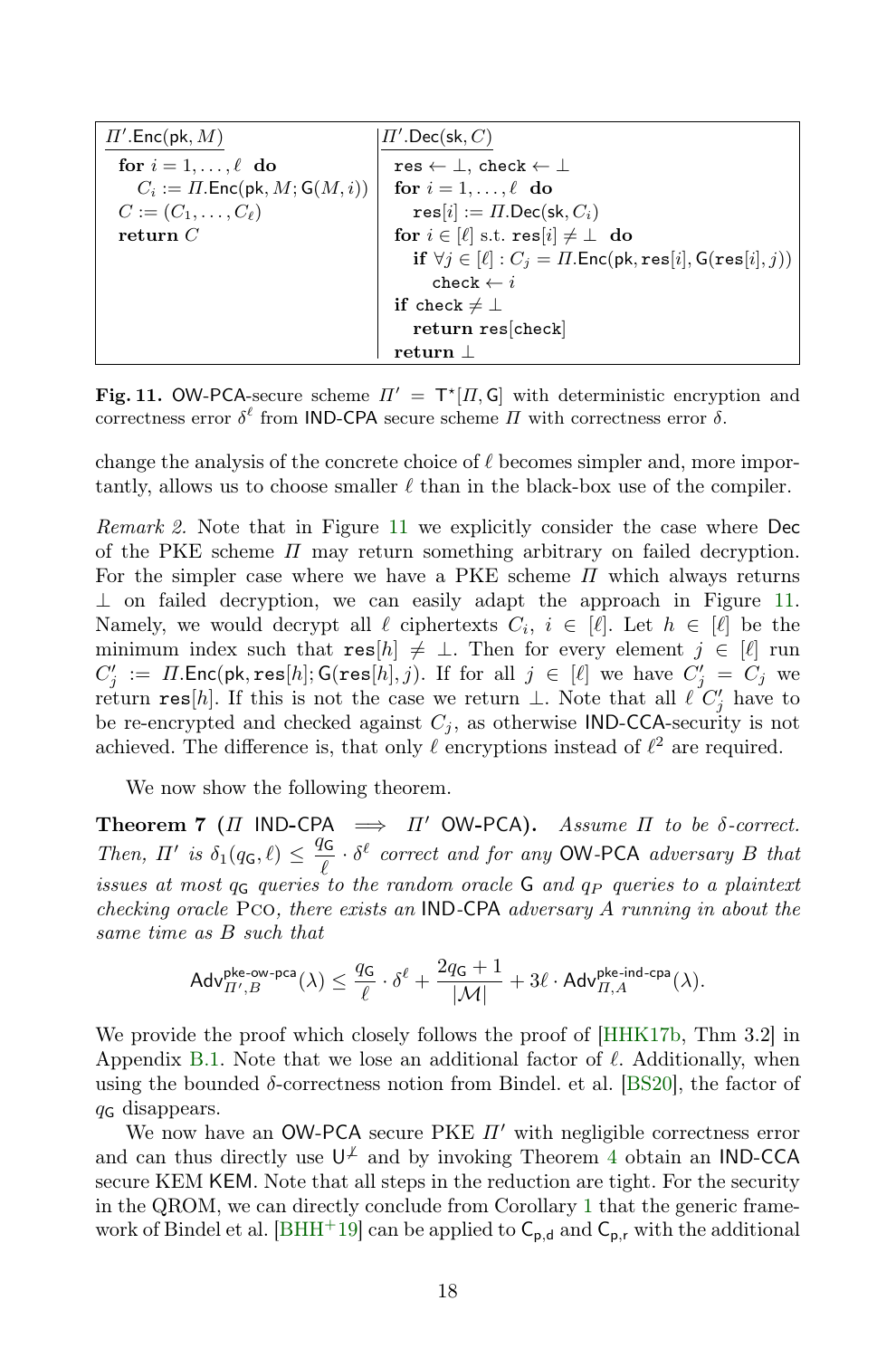constraint of  $\varepsilon$ -injectivity and FFC, respectively. Without these additional constraints, the results of Jiang et al. [\[JZM19\]](#page-37-6) or Hövelmanns et al. [\[HKSU20\]](#page-37-7) [1](#page-18-2) apply without the tighter reductions that the Bindel et al.'s and Kuchta et al.'s results offer.

The security of the  $T^*$  transform in the QROM follows in a similar vein. To highlight how  $\ell$  influences the advantages, we follow the proof strategy of Bindel et al.  $[BHH^+19]$  $[BHH^+19]$ . Therefore, we first show that a randomized IND-CPA-secure PKE scheme with a non-negligible correctness error is transformed to OW-CPAsecure deterministic PKE scheme with negligible correctness error. Second, we prove that if the  $T^*$ -transformed version is also  $\varepsilon$ -injective, then it provides FFC. With these two results in place, we can apply Theorem [6](#page-15-1) to obtain an IND-CCAsecure KEM.

In the following theorem, we prove  $OW-CPA$  security of the  $T^*$  transform in the QROM (see Appendix [A.1\)](#page-39-1). We follow the strategy of the proof of  $[BHH^+19,$  $[BHH^+19,$ Thm. 1] and adapt it to our transform. Compared to the T transform, we lose a factor of  $\ell^2$ . Once the loss is incurred by Theorem [1](#page-7-0) and once by the semi-classical one-way to hiding Theorem [\[AHU19\]](#page-33-2).

**Theorem 8** (Π IND-CPA  $\implies \Pi'$  OW-CPA). Let  $\Pi$  be a non-deterministic PKE with randomness space  $\mathcal R$  and decryption error  $\delta$ . Let  $\ell \in \mathbb N$  such that  $\delta^{\ell}$ is negligible in the security parameter  $\lambda$ . Let  $G: \mathcal{M} \times [\ell] \to \mathcal{R}$  be a quantumaccessible random oracle and let  $q_{\mathsf{G}}$  the number queries with depth at most d. If A is an OW-CPA-adversary against  $\mathsf{T}^{\star}[H,\mathsf{G},\ell]$ , then there exists an IND-CPA adversary B against  $\Pi$ , running in about same time as A, such that

<span id="page-18-1"></span>
$$
\mathsf{Adv}_{\mathsf{T}^{\star}[H, \mathsf{G}, \ell], A}^{\mathsf{pke\text{-}ow\text{-}cpa}}(\lambda) \leq (d+\ell+1)\bigg(\ell\cdot \mathsf{Adv}_{H, B}^{\mathsf{pke\text{-}ind\text{-}cpa}}(\lambda)+\frac{8(q_{\mathsf{G}}+1)}{|\mathcal{M}|}\bigg).
$$

We refer to Appendix [B.2](#page-43-0) for the proof. Next, we show that the transform provides the FFC property (cf.  $[BHH+19, Lemma 6]$  $[BHH+19, Lemma 6]$ ).

**Lemma 2.** If  $\Pi$  is a  $\delta$ -correct non-deterministic PKE with randomness space  $\mathcal{R}, \ell \in \mathbb{N}$  such that  $\delta^{\ell}$  is negligible in the security parameter  $\lambda$ ,  $G: \mathcal{M} \times [\ell] \to \mathcal{R}$ is a random oracle so that  $\Pi' = \mathsf{T}^*[\Pi, \mathsf{G}, \ell]$  is  $\varepsilon$ -injective, then the advantage for any FFC-adversary A against  $\Pi'$  which makes at most  $q_{\mathsf{G}}$  queries at depth d to  $G$  and which returns a list of at most  $q_L$  ciphertexts is bounded by

<span id="page-18-0"></span>
$$
\mathsf{Adv}_{\varPi',A}^{\mathsf{pke\text{-}ffc}}(\lambda) \leq \Big((4d+1)\delta^{\ell} + \sqrt{3\varepsilon}\Big)(q_{\mathsf{G}} + q_{L}) + \varepsilon.
$$

For the proof we refer to Appendix [B.3.](#page-44-0)

#### 3.5 Comparison of the Two Approaches

The major difference between the generic approach using the direct product compiler  $C_{p,y}$ ,  $y \in \{r, d\}$ , and  $T^*$  (or the modified deterministic direct product

<span id="page-18-2"></span><sup>&</sup>lt;sup>1</sup> Without restating [\[HKSU20,](#page-37-7) Thm 3.2], note that we can adopt it the same way we highlight in Theorems [7](#page-17-0) and [8.](#page-18-1) So, we start with their Punc to obtain disjoint simutability and then apply  $\mathsf{T}^*$  and  $\mathsf{U}_m^{\not\perp}$ .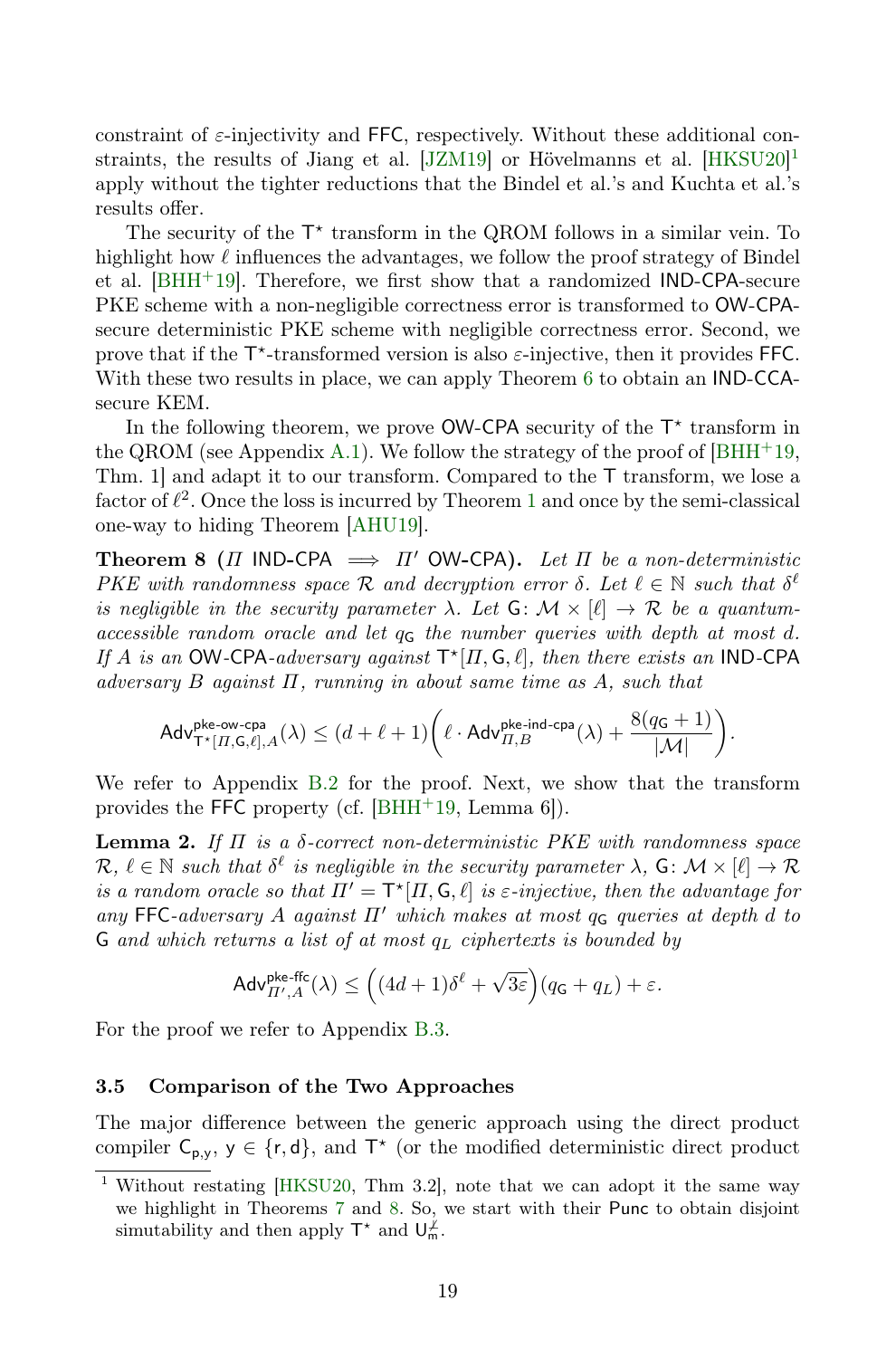<span id="page-19-0"></span>**Table 2.** Comparison of the runtime and bandwidth overheads of  $C_{p,y}$ ,  $y \in \{r, d\}$ , with  $\ell$  ciphertexts and  $\mathsf{T}^*$  and  $\mathsf{C}_{\mathsf{p},\mathsf{d}}^*$  with  $\ell'$  ciphertexts such that  $\ell \geq \ell' + 1$ .

| $ {\sf pk} $ | $ C $ KGen Enc                                                                                                                                                                                                                                                                                        | Dec                                     |
|--------------|-------------------------------------------------------------------------------------------------------------------------------------------------------------------------------------------------------------------------------------------------------------------------------------------------------|-----------------------------------------|
|              | $\begin{array}{c cc} C_{\mathsf{p},\mathsf{y}} & 1 & ( \mathsf{r}) \neq \ell \ \mathsf{C}_{\mathsf{p},\mathsf{d}}^{\star} & \ell' & \ell' & \ell' & \ell' \\ \mathsf{C}_{\mathsf{p},\mathsf{d}}^{\star} & \ell' & \ell' & \ell' & \ell' \\ \mathsf{T}^{\star} & 1 & \ell' & 1 & \ell' \\ \end{array}$ | $\ell'$ $\ell'^2$ / $\ell'$ ( $\perp$ ) |

compiler  $C_{p,d}^*$ ) is the number of ciphertexts required to reach a negligible correctness error. As observed in Section [3.2,](#page-11-1) the analysis of the overall decryption error is rather complicated and  $C_{p,y}$  requires at least  $\ell \geq 3$ . With  $T^*/C^*_{p,d}$  however, the situation is simpler. As soon as one ciphertext decrypts correctly, the overall correctness of the decryption can be guaranteed. Also, for the cases analysed in Table [1,](#page-13-1)  $C_{p,y}$  requires at least one ciphertext more than  $T^*$  and  $C_{p,d}^*$ . For the correctness error, we have a loss in the number of random oracle queries in both cases. For the comparison of the runtime and bandwidth overheads, we refer to Table [2.](#page-19-0) Note that if the Dec of the underlying PKE  $\Pi$  reports decryption failures with  $\perp$ , then the overhead of  $\mathsf{T}^{\star}$  for Dec is only a factor  $\ell$  (cf. Remark [2\)](#page-17-2).

### 4 Our Transform in Practice

The most obvious use-case for IND-CCA secure KEMs in practice is when considering static long-term keys. Systems supporting such a setting are for example RSA-based key exchange for SSH [\[Har06\]](#page-37-11) or similarly in TLS up to version 1.2. But since the use of long-term keys precludes forward-secrecy guarantees, using static keys is not desirable. For ephemeral keys such as used in the ephemeral Diffie-Hellman key exchange, an IND-CPA secure KEM might seem sufficient. Yet, in the post-quantum setting accidental re-use of an ephemeral key leads to a wide range of attacks [\[BGRR19\]](#page-34-8). But also from a theoretical viewpoint it is unclear whether CPA security actually would be enough. Security analysis of the TLS handshake protocol suggests that in the case of version 1.2 an only passively secure version is insufficient [\[JKSS12,](#page-37-1) [KPW13\]](#page-37-2) (cf. also [\[PST20\]](#page-38-1)). Also, security analysis of the version 1.3 handshake requires IND-CCA security [\[DFGS15\]](#page-35-1). Thus, even in the case of ephemeral key exchanges, using a IND-CCA secure KEM is actually desirable and often even necessary as highlighted by Schwabe et al. [\[SSW20\]](#page-38-2).

For comparing KEMs in this context, the interesting metric is hence not the ciphertext size alone, but the combined public key and ciphertext size. Both parts influence the communication cost of the protocols. Additionally, the combined runtime of the key generation, encapsulation and decapsulation is also an interesting metric. All three operations are performed in a typical ephemeral key exchange and hence give a lower bound for the overall runtime of the protocol.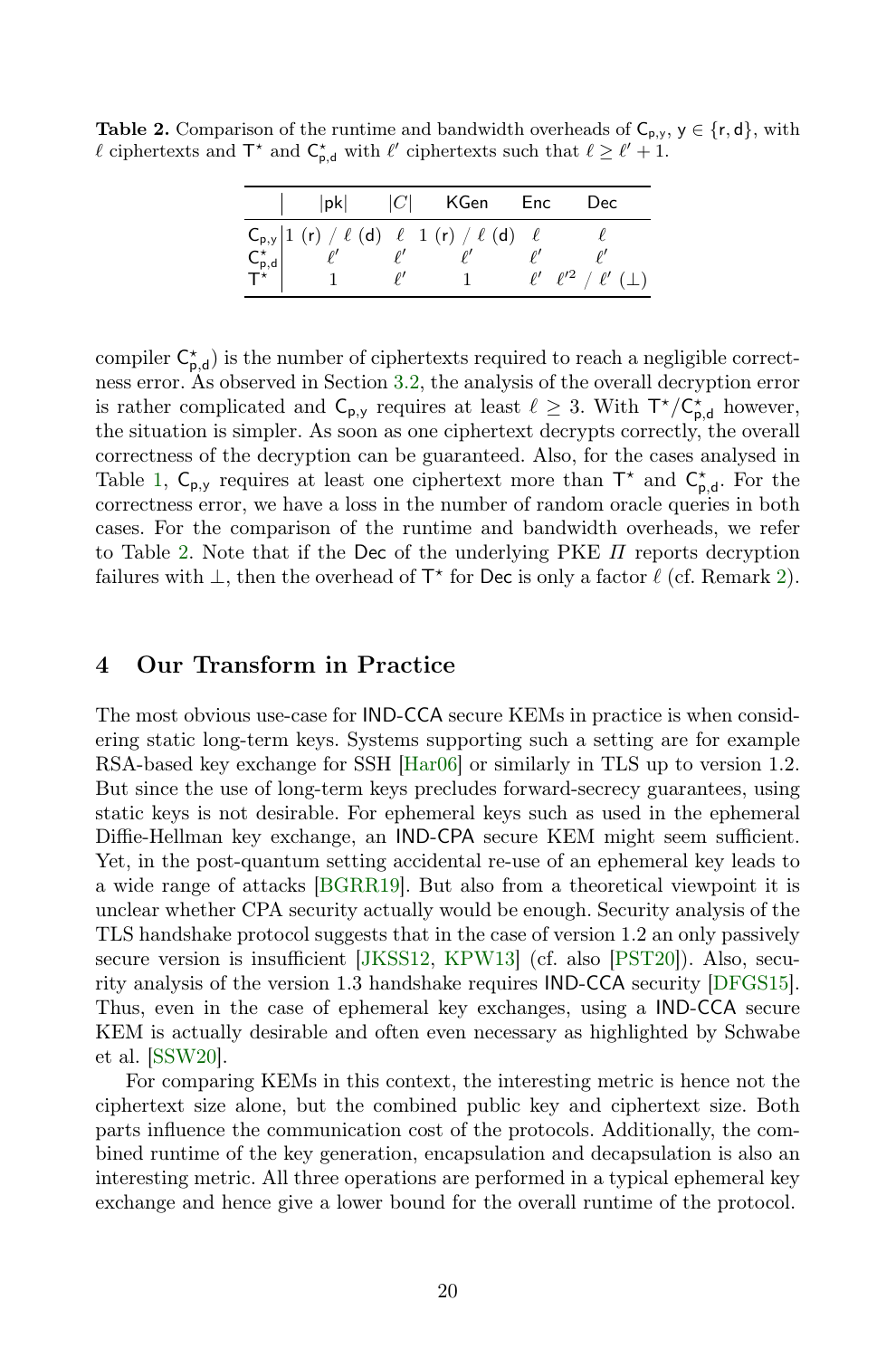<span id="page-20-0"></span>Table 3. Sizes (in bytes) and runtimes (in ms and millions of cycles for BIKE), where O denotes the transformed scheme. The LEDAcrypt instances with postfix NN refer to those with non-negligible DFR. Runtimes are taken from the respective submission documents and are only intra-scheme comparable.

| <b>KEM</b>                                          | $\delta$                 | pk          | $\,C$                                  |           | $\Sigma$  KGen | Encaps                                                          | Decaps |
|-----------------------------------------------------|--------------------------|-------------|----------------------------------------|-----------|----------------|-----------------------------------------------------------------|--------|
| $O[ROLLO-I-L1,5]$<br>ROLLO-II-L1                    | $2^{-150}$<br>$2^{-128}$ | 465<br>1546 |                                        | 1674 3220 | 0.69           | 2325 2790 0.10 0.02/0.10 0.26/1.30<br>0.08                      | 0.53   |
| $O[ROLLO-I-L3,4]$<br>ROLLO-II-L3                    | $2^{-128}$<br>$2^{-128}$ | 590<br>2020 | 2148                                   | 4168      | 0.83           | 2360 2950 0.13 0.02/0.08 0.42/1.68<br>0.09                      | 0.69   |
| $O[ROLLO-I-L5,4]$<br>ROLLO-II-L5                    | $2^{-168}$<br>$2^{-128}$ | 947<br>2493 | 7576<br>2621                           | 5114      | 0.79           | $8523$ 0.20 0.03/0.12 0.78/3.12<br>0.10                         | 0.84   |
| $O[BIKE-2-L1,3]$<br>BIKE-2-CCA-L1                   | $2^{-128}$               |             | 11779 12035 23814                      |           | 6.32           | $2^{-147}$  10163 30489 40652  4.79 0.14/0.42 3.29/9.88<br>0.20 | 4.12   |
| $O[LEDAcrypt-L5-NN,2]$ $2^{-128}$<br>$LEDAcrypt-L5$ | $2^{-128}$               |             | 22272 22272 44544<br>19040 19040 38080 |           | 4.25           | $5.04$ 0.14/0.29 1.55/3.11<br>0.84                              | 2.28   |

In the following comparison, we assume that the underlying PKE never returns ⊥ on failure, but an incorrect message instead. Thereby we obtain an upper bound for the runtime of the Decaps algorithm. For specific cases where Decaps explicitly returns  $\perp$  on failure, the runtime figures would get better since the overhead to check the ciphertexts is reduced to a factor of  $\ell$  (cf. Remark [2\)](#page-17-2).

#### 4.1 Code-Based KEMs

KEMs based on error correcting codes can be parametrized such that the decoding failure rate (DFR) is non-negligible, negligible, or 0. Interestingly, the DFR rate is also influenced by the actual decoder. Even for the same choice of code and the exact same instance of the code, a decoder might have a non-negligible DFR, whereas another (usually more complex) decoder obtains a negligible DFR. For the submissions in the NIST PQC we can observe all three choices. The candidates providing IND-CPA-secure variants with non-negligible DFR include: BIKE  $[ABB^+19]$  $[ABB^+19]$ , ROLLO  $[ABD^+19]$  $[ABD^+19]$ , and LEDAcrypt  $[BBC^+19]$  $[BBC^+19]$ . We discuss the application of our transform to those schemes below. For the comparison in Table [3,](#page-20-0) we consider the DFR as upper bound for correctness error.

In Table [3,](#page-20-0) we present an overview of the comparison (see Appendix [C](#page-47-0) for the full comparison). First we consider ROLLO, and in particular ROLLO-I, where we obtain the best results: public key and ciphertext size combined is always smaller than for ROLLO-II and the parallel implementation is faster even in case of a  $\ell^2$  overhead. For both BIKE (using  $T^*$ ) and LEDAcrypt (using  $C_{p,d}^*$  since it starts from a deterministic PKE), we observe a trade-off between bandwidth and runtime.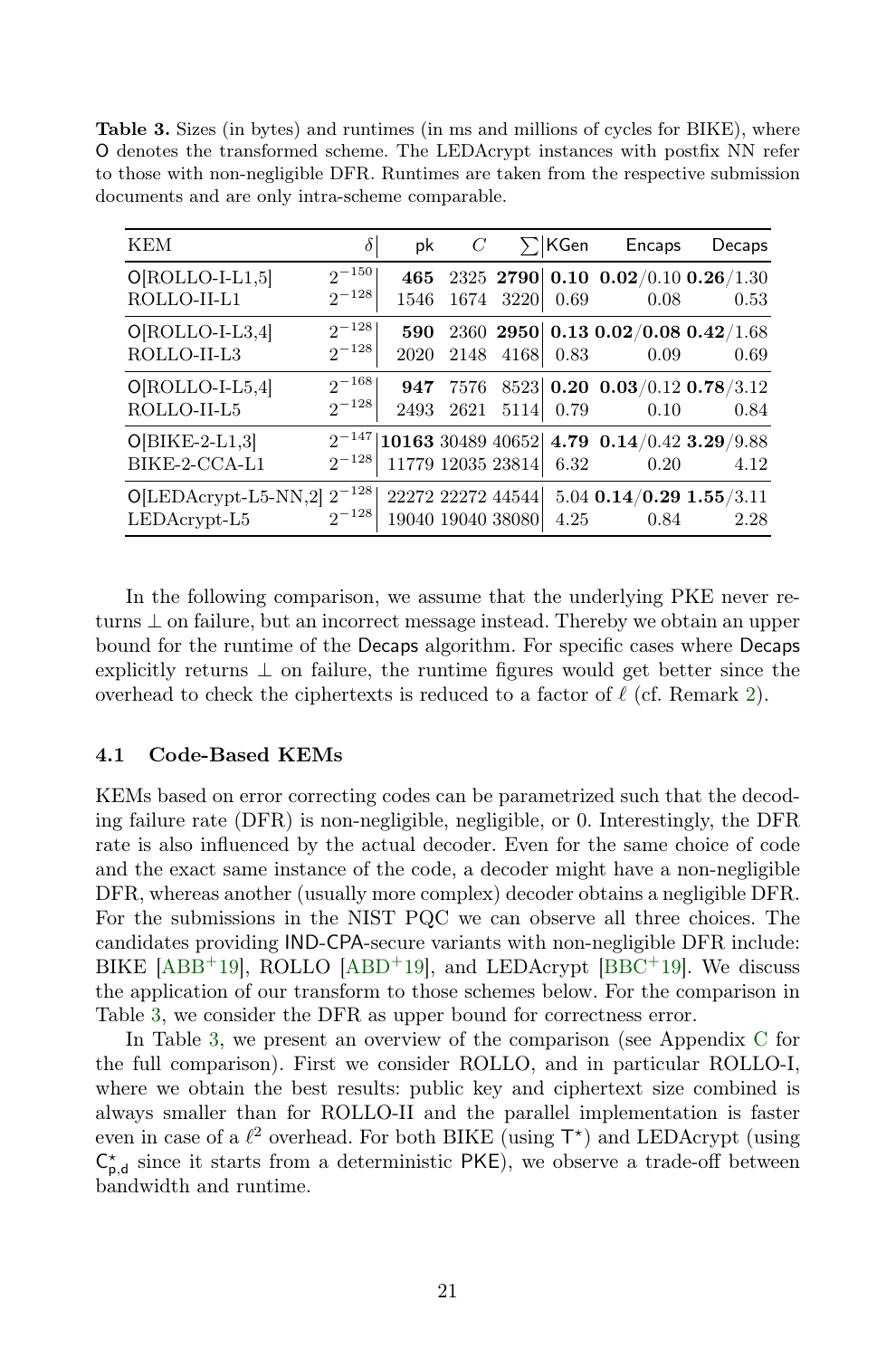#### 4.2 Lattice-Based KEMs

For lattice-based primitives the decryption error depends both on the modulus  $q$ and the error distribution used. As discussed in [\[SAB](#page-38-11)+19], an important decision that designers have to make is whether to allow decryption failures or choose parameters that not only have a negligible, but a zero chance of failure. Having a perfectly correct encryption makes transforms to obtain IND-CCA security and security proofs easier, but with the disadvantage that this means either decreasing security against attacks targeting the underlying lattice problem or decreasing performance. The only NIST PQC submissions based on lattices which provide parameter sets achieving both negligible and non-negligible decryption failure are ThreeBears [\[Ham19\]](#page-37-12) and Round5  $GZB+19$ ]. The IND-CCA-secure version of ThreeBears is obtained by tweaking the error distribution, hence, our approach does not yield any improvements. For Round5 we achieve a trade-off between bandwidth and runtime. We also considered FrodoKEM [\[NAB](#page-38-10)<sup>+</sup>19], comparing its version  $[BCD^+16]$  $[BCD^+16]$  precedent to the NIST PQC, which only achieved non-negligible failure probability, to the ones in the second round of the above competition, but we do not observe any improvements for this scheme. For the full comparison we refer to Appendix [C.](#page-47-0) It would be interesting to understand the reasons why the compiler does not perform well on lattice-based scheme compared to the code-based ones and whether this is due to the particular schemes analysed or due to some intrinsic difference between code- and lattice-based constructions.

#### 4.3 Implementation Aspects

One of the strengths of  $\mathsf{T}^*$  compared to the black-box use of  $\mathsf{C}_{p,y}$ ,  $y \in \{r,d\}$ (and  $C_{p,d}^{\star}$ ), is that besides the initial generation of the encapsulated key, all the random oracle calls can be evaluated independently. Therefore, the encryptions of the underlying PKE do not depend on each other. Thus, the encapsulation algorithms are easily parallelizable – both in software and hardware. The same applies to the decapsulation algorithm. While in this case only one successful run of the algorithm is required, doing all of them in parallel helps to obtain a constant-time implementation. Then, after all ciphertexts have been processed, the first valid one can be used to re-compute the ciphertexts, which can be done again in parallel. For software implementations on multi-core CPUs as seen on today's desktops, servers, and smartphones with 4 or more cores, the overhead compared to the IND-CPA secure version is thus insignificant as long as the error is below  $2^{-32}$ . If not implemented in a parallel fashion, providing a constant-time implementation of the decapsulation algorithms is more costly. In that case, all of the ciphertexts have to be dealt with to not leak the index of invalid ciphertexts. Note that a constant-time implementation of the transform is important to avoid key-recovery attacks [\[GJN20\]](#page-36-9).

The  $T^*$  transform also avoids new attack vectors such as [\[GJY19\]](#page-36-3) that are introduced via different techniques to decrease the correctness error, e.g., by applying an error-correcting code on top. Furthermore, since the same parameter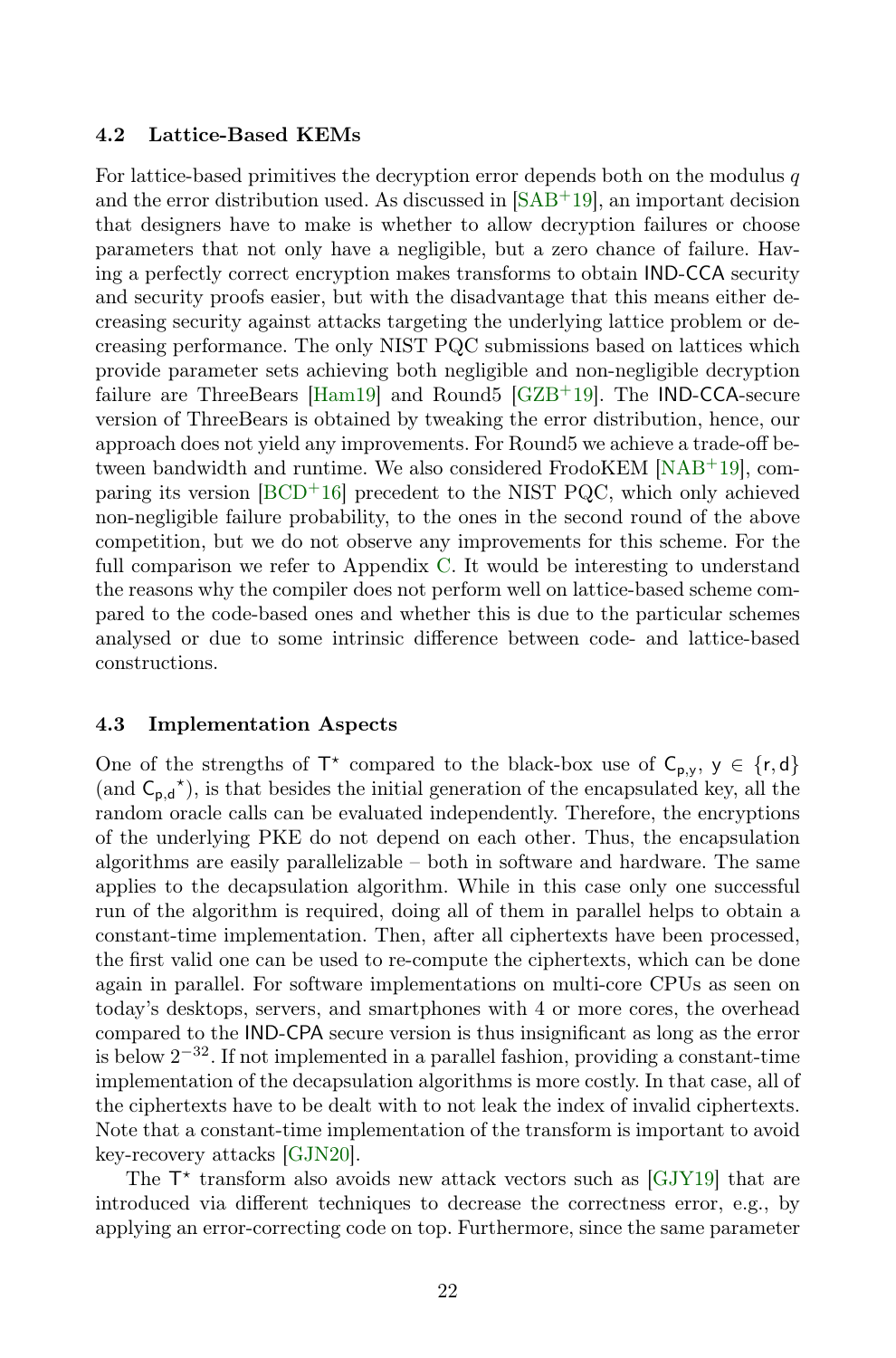sets are used for the IND-CPA and IND-CCA secure version when applying our transforms, the implementations of proposals with different parameter sets can be simplified. Thus, more focus can be put on analysing one of the parameter sets and also on optimizing the implementation of one of them.

### <span id="page-22-0"></span>5 Application to Bloom Filter KEMs

A Bloom Filter Key Encapsulation Mechanism (BFKEM) [\[DJSS18,](#page-35-2) [DGJ](#page-35-3)<sup>+</sup>18] is a specific type of a puncturable encryption scheme [\[GM15,](#page-36-7) [GHJL17,](#page-36-0) [DJSS18,](#page-35-2)  $SSS<sup>+</sup>20$  $SSS<sup>+</sup>20$ ] where one associates a Bloom Filter (BF) [\[Blo70\]](#page-35-9) to its public-secret key pair depending on the BF-parameters  $k, m \in \mathbb{N}$ . The initial (i.e., non-punctured) secret key is associated to an empty BF where all bits are set to 0. (In particular, the BF allows for a compact binary representation  $T$  of  $[m]$ .) Encapsulation, depending on a so-called tag  $u$  in the universe of the BF, takes the public key, and returns a ciphertext and an encapsulation key k corresponding to the BFevaluation of  $u$ , i.e.,  $k$  hash evaluations on  $u$  yielding so-called indexes in the domain  $[m]$ . Puncturing, on input a ciphertext C (associated to tag u) and a secret key  $sk'$ , punctures  $sk'$  on C and returns the resulting secret key. Decapsulation, on input a ciphertext C (with an associated tag u) and secret key  $sk'$ is able to decapsulate the ciphertext to k if  $sk'$  was not punctured on C. We want to mention, as in  $[DGJ+18]$  $[DGJ+18]$ , we solely focus on KEMs since a Bloom Filter Encryption (BFE) scheme (which encrypts a message from some message space) can be generically derived from a BFKEM (cf. [\[FO99\]](#page-36-1)).

The basic instantiation of a BFKEM in  $[DJSS18, DGJ^+18]$  $[DJSS18, DGJ^+18]$  $[DJSS18, DGJ^+18]$  $[DJSS18, DGJ^+18]$  is non-black box and based on the pairing-based Boneh-Franklin Identity-Based Encryption (IBE) scheme [\[BF01\]](#page-34-4), where sk contains an IBE secret key for every "identity"  $i \in [m]$ of the BF bits (according to  $T$ ) and puncturing amounts to inserting tag  $u$  in the BF and deleting the IBE secret keys for the corresponding bits. Although the BFKEM is defined with respect to a non-negligible correctness error, the underlying variant of the Boneh-Franklin IBE has perfect correctness. So the non-negligible error in the BFKEM is only introduced on an abstraction (at the level of the BF) above the Fujisaki-Okamoto (FO) transform [\[FO99,](#page-36-1) [FO13\]](#page-36-2) applied to the k Boneh-Franklin IBE ciphertexts (so the application of the FO can be done as usual for perfectly correct encryption schemes).

However, if one targets instantiations of BFKEM where the underlying IBE does not have perfect correctness (e.g., lattice- or code-based IBEs), it is not obvious whether the security proof using the Boneh-Franklin IBE as presented in  $[DJSS18, DGJ^+18]$  $[DJSS18, DGJ^+18]$  $[DJSS18, DGJ^+18]$  $[DJSS18, DGJ^+18]$  can easily be adapted to this setting.<sup>[2](#page-22-1)</sup>

<span id="page-22-1"></span><sup>&</sup>lt;sup>2</sup> For practical reasons, we want the size of the BFKEM public key to be independent of the BF parameters (besides the descriptions of the hash functions). Right now, we only can guarantee this with IBE schemes as such schemes allow for exponentially many identity-based secret keys (in the security parameter) while maintaining a short public key.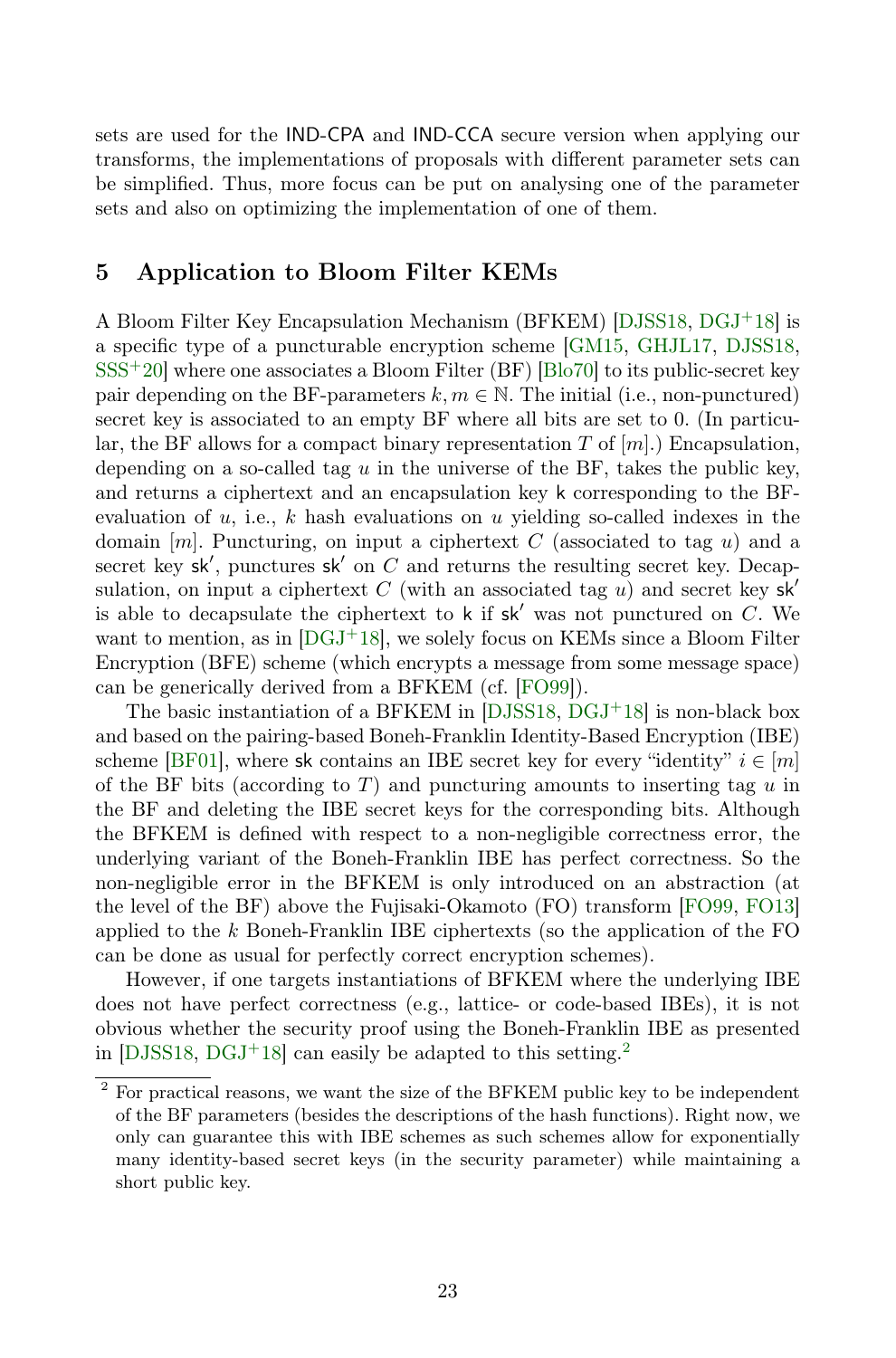We first recall necessary definitions for BFs, BFKEMS, and their properties from  $[{\rm DGJ}^+18]$  and show a generic construction of BFKEM from any IBE scheme with (non-)negligible correctness error in Section [5.1.](#page-25-0)

Definition 10 (Bloom Filter). A Bloom Filter (BF) [\[Blo70\]](#page-35-9) BF consists of the PPT algorithms (BFGen, BFUpdate, BFCheck):

- BFGen $(m, k)$ : BF generation, on input BF parameters  $m, k \in \mathbb{N}$ , samples k universal hash functions  $H_1, \ldots, H_k$ , where  $H_j : \mathcal{U} \to [m]$ , for all  $j \in [k]$ , defines  $H := (H_j)_{j \in [k]}$ , sets  $T_0 := 0^m$ , i.e., an m-bit array of all 0, and outputs  $(H, T_0)$ .
- $\mathsf{BFUpdate}(H, T, u):$  The BF-update algorithm, on input  $H = (H_j)_{j \in [k]}$ ,  $T \in$  ${0,1}<sup>m</sup>$ , and  $u \in U$ , sets  $T' := T$  and, afterwards,  $T'[H_j(u)] := 1$ , where  $T'[i]$  denotes the *i*-th bit of  $T'$ , for all  $j \in [k]$ . The algorithms outputs the updated state  $T'$ .
- $\mathsf{BFCheck}(H, T, u):$  The BF-check algorithm, on input  $H = (H_j)_{j \in [k]},$  $T \in \{0,1\}^m$ , and  $u \in \mathcal{U}$ , returns a bit  $b := \bigwedge_{j \in [k]} T[H_j(u)]$ , where  $T[i]$ denotes the i-th bit of T.
- For all  $m, k \in \mathbb{N}$ , we require the following properties of BF:
- **Perfect completeness.** For all  $(H, T_0) \leftarrow \text{BFGen}(m, k)$ , for all  $n \in \mathbb{N}$ , for all  $(u_1, \ldots, u_n) \in \mathcal{U}^n$ , for all  $i \in [n]$ , for all  $T_i \leftarrow \textsf{BFUpdate}(H, T_{i-1}, u_i)$ , we *require that* BFCheck $(H, T_n, u_i) = 1$  holds.
- Compact representation of any  $\mathcal{U}' \subset \mathcal{U}$ . The size of the any representation  $T_i$ , for all  $T_i$  as output of BFUpdate, is a constant number of m bits independent of the size of any set  $\mathcal{U}' \subset \mathcal{U}$  and the representation of any element in U.
- Bounded false-positive probability. For all  $(H, T_0) \leftarrow$  BFGen $(m, k)$ , for all  $n \in \mathbb{N}$ , for all  $\mathcal{U}' = (u_1, \ldots, u_n) \in \mathcal{U}^n$ , for all  $i \in [n]$ , for all  $T_i$  ← BFUpdate $(H, T_{i-1}, u_i)$ , for all  $u^*$  ∈  $\mathcal{U} \setminus \mathcal{U}'$ , we require that  $Pr[\text{BFCheck}(H, T_n, u^*)=1] \leq \left(1 - e^{-\frac{(n+1/2)k}{m-1}}\right)^k$  holds, where the probability is taken over the random coins of BFGen.

In the following, we recap the BFKEM and its formal properties from  $[DGJ^+18]$  $[DGJ^+18]$  which tolerates a non-negligible correctness error and the key generation takes parameters  $m$  and  $k$  as input which specify the correctness error. Furthermore, we slightly adapt their BFKEM properties *extended* correctness, separable randomness, and publicly-checkable puncturing to allow a negligible decryption error for extended correctness and publicly-checkable puncturing properties while extending the input space for the separable randomness property.

Definition 11 (Bloom Filter Key Encapsulation Mechanism). A BFKEM BFKEM with key space K consists of the PPT algorithms (KGen, Encaps, Punc, Decaps).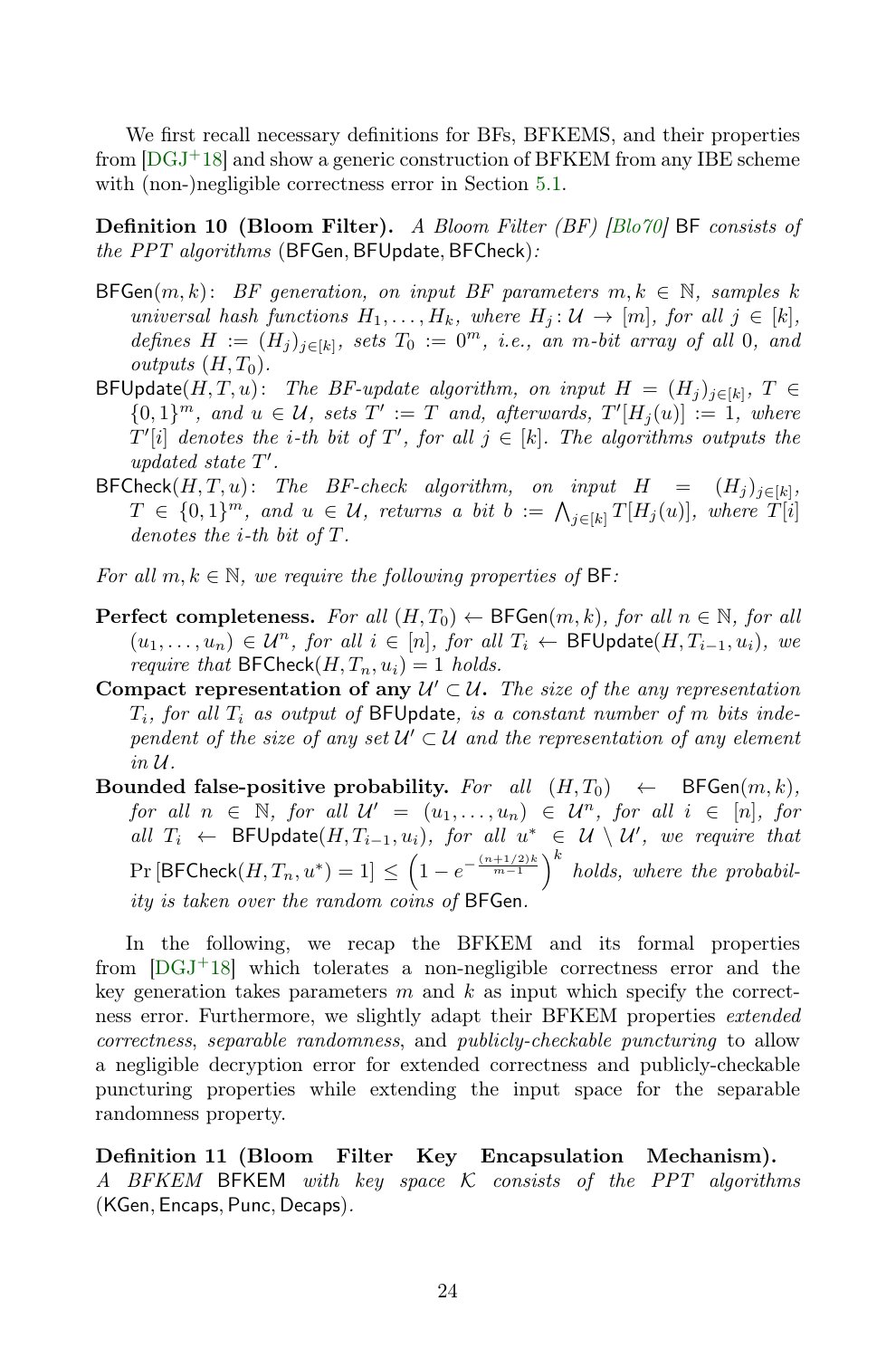- $\mathsf{KGen}(\lambda, m, k)$ : Key generation, on input security parameter  $\lambda$  and BF parameters m, k, outputs public and secret keys  $(\mathsf{pk}, \mathsf{sk}_0)$ . (We assume that  $\mathsf{pk}$  is available to Punc and Decaps implicitly.)
- Encaps(pk): Encapsulation, on input pk, outputs a ciphertext C and key k.
- Punc(sk, C): Secret-key puncturing, on input sk and C, outputs an updated se $cret$   $key$  sk'.
- Decaps(sk, C): Decapsulation, on input sk and C, outputs k or  $\{\perp\}.$

<span id="page-24-0"></span>Definition 12 (Correctness of BFKEM). For all  $\lambda, m, k, n \in \mathbb{N}$  and any  $(\mathsf{pk}, \mathsf{sk}_0) \leftarrow \mathsf{KGen}(\lambda, m, k)$ , we require that for any (arbitrary interleaved) sequence of invocations of  $\mathsf{sk}_i \leftarrow \mathsf{Punc}(\mathsf{sk}_{i-1}, C_{i-1}),$  for  $(C_{i-1}, k_{i-1}) \leftarrow \mathsf{Encaps}(\mathsf{pk}),$ for  $i \in [n]$ , it holds that

$$
\Pr\left[\mathsf{Decaps}(\mathsf{sk}_n, C_n) \neq \mathsf{k}_n\right] \le \left(1 - e^{-\frac{(n+1/2)k}{m-1}}\right)^k + \varepsilon(\lambda),
$$

where  $(C_n, k_n) \leftarrow$  Encaps(pk) and  $\varepsilon$  is a negligible function in  $\lambda$ . The probability is taken over the random coins of KGen, Encaps, and Punc.

<span id="page-24-1"></span>Definition 13 (Extended Correctness of BFKEM). For all  $\lambda, m, k, n \in \mathbb{N}$ and any  $(\mathsf{pk},\mathsf{sk}_0) \leftarrow \mathsf{KGen}(\lambda,m,k)$ , we require that for any (arbitrary interleaved) sequence of invocations of  $sk_i \leftarrow \text{Punc}(sk_{i-1}, C_{i-1})$ , where  $i \in [n]$  and  $(C_{i-1}, k_{i-1}) \leftarrow$  Encaps(pk), it holds that:

- (a) Impossibility of false-negatives:  $\mathsf{Decaps}(\mathsf{sk}_n, C_{i-1}) = \bot$ , for all  $j \in [n]$ .
- (b) Correctness of the initial secret key:  $Pr[Decaps(s k_0, C) \neq k] \leq \varepsilon(\lambda)$ , for all  $(C, \mathsf{k}) \leftarrow$  Encaps(pk) and  $\varepsilon$  is a negligible function in  $\lambda$ .
- (c) Semi-correctness of punctured secret keys: if  $Decaps(sk_i, C) \neq \perp$  then  $Pr[Decaps(\mathsf{sk}_i, C) \neq Decaps(\mathsf{sk}_0, C)] \leq \varepsilon(\lambda)$ , for all  $j \in [n]$ , any C, and  $\varepsilon$  is a negligible function in  $\lambda$ .

All probabilities are taken over the random coins of KGen, Punc, and Encaps. The difference to  $[DGJ^+18]$  $[DGJ^+18]$  is that we allow for a negligible error in (b) and (c).

<span id="page-24-2"></span>**Definition 14 (Separable Randomness of BFKEM).** For all  $\lambda, m, k \in \mathbb{N}$ , for  $(\mathsf{pk}, \cdot) \leftarrow \mathsf{KGen}(\lambda, m, k)$ , a BFKEM BFKEM has the property separable randomness if the encapsulation algorithm Encaps can be written as

$$
(C, \mathsf{k}) \leftarrow \mathsf{Encaps}(\mathsf{pk}) = \mathsf{Encaps}(\mathsf{pk}; (r, \mathsf{k})),
$$

for some  $(r, k) \in \mathcal{R} \times \mathcal{K}$ , for randomness space  $\mathcal{R} = \{0, 1\}^{\rho} \times \cdots \times \{0, 1\}^{\rho}$ k times and

key space  $K$  of BFKEM, for large-enough integer  $\rho$ . Hence,  $pk, r$  and  $k$  as input to deterministic Encaps uniquely determine  $(C, \mathsf{k})$ . The difference to  $[DGJ^+18]$  $[DGJ^+18]$ is that we extend the randomness space as input to Encaps.

<span id="page-24-3"></span>Definition 15 (Publicly-Checkable Puncturing of BFKEM). For all  $\lambda, m, k, \ell \in \mathbb{N}$ , BFKEM has the publicly-checkable puncturing property if there exists a PPT algorithm CheckPunc such that after running  $(\mathsf{pk}, \mathsf{sk}_0) \leftarrow$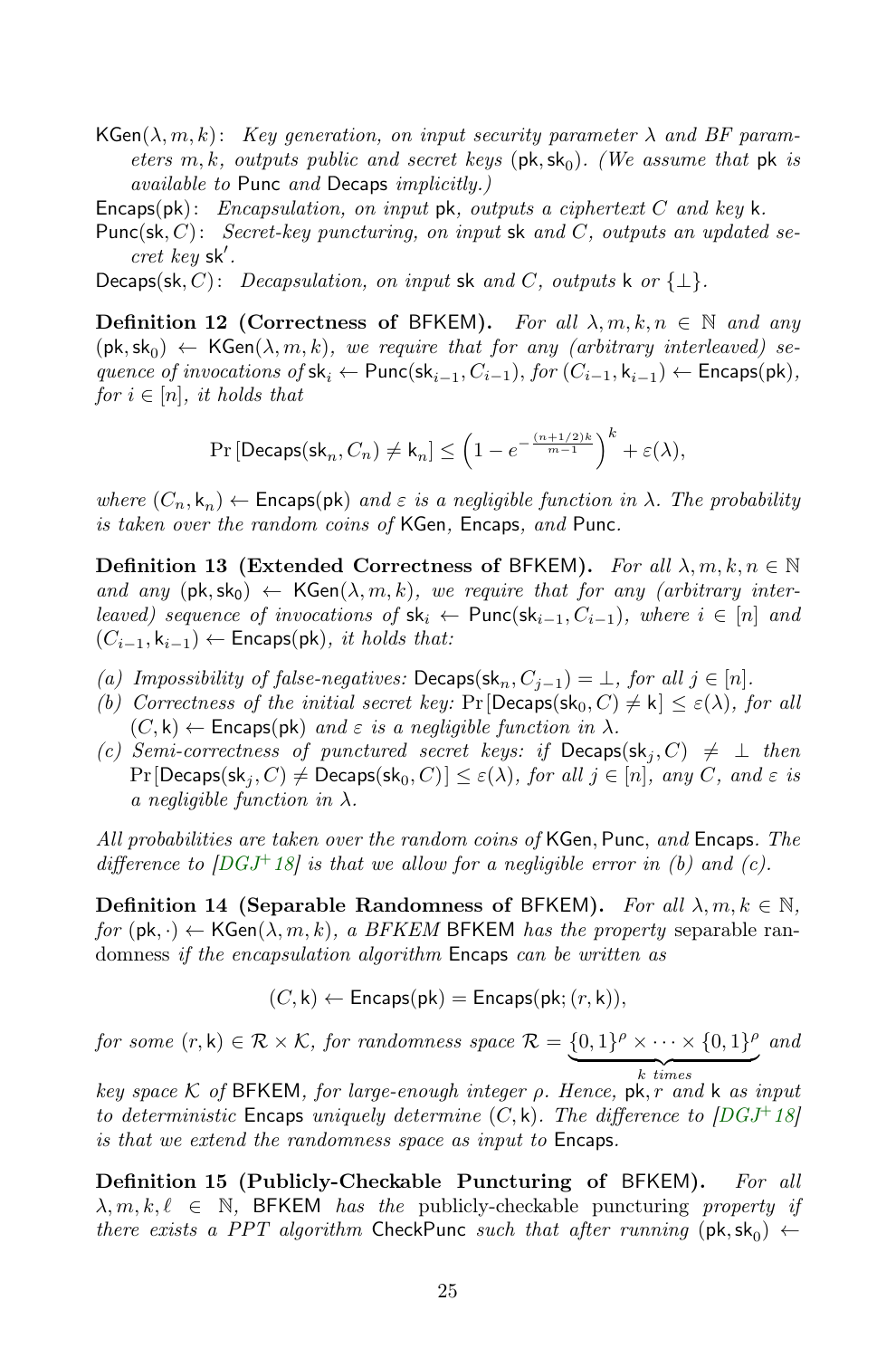$\mathsf{KGen}(\lambda,m,k),\ (C_{i-1},\mathsf{k}_{i-1}) \leftarrow \mathsf{Encaps}(\mathsf{pk}),\ and\ \mathsf{sk}_i \leftarrow \mathsf{Punc}(\mathsf{sk}_{i-1},C_{i-1}),\ for$  $i \in [\ell],$  we have that

 $\Pr[\mathsf{Decaps}(\mathsf{sk}_\ell, C) = \bot \iff \mathsf{CheckPunc}(\mathsf{pk}, \mathcal{L}, C) = \bot] \leq \varepsilon(\lambda),$ 

holds, for  $\mathcal{L} = (C_0, \ldots, C_{\ell-1})$ , for any C, and  $\varepsilon$  is a negligible function in  $\lambda$ . The probability is taken over the random coins of KGen, Punc, and Encaps.

Definition 16 ( $\gamma$ -Spreadness of BFKEM). For all  $\lambda, m, k, \rho \in \mathbb{N}$ . a BFKEM BFKEM with separable randomness is  $\gamma$ -spread, if for any  $(\mathsf{pk}, \cdot) \leftarrow \mathsf{KGen}(\lambda, m, k), \text{ any keys } \mathsf{k} \in \mathcal{K}, r \leftarrow \mathcal{R}, \text{ and any } C \in \mathcal{C}, \text{ where } \mathcal{R} \text{ and } \mathcal{R}$  $\cal C$  are the randomness and ciphertext spaces of BFKEM, respectively, we have that  $Pr[(C, \cdot) =$  Encaps(pk;  $(r, k))$ )  $\leq 2^{-\gamma}$  holds, where the probability is taken over the random coins of KGen.

BFKEM-IND-CPA and BFKEM-IND-CCA security. We say a BFKEM BFKEM is BFKEM-IND-CPA or BFKEM-IND-CCA secure if and only if any PPT adversary A has only negligible advantage in the following security experiments. First, A gets an honestly generated public key pk as well as a ciphertextkey pair  $(C^*, k_b^*)$ , for  $(C^*, k_0) \leftarrow$  Encaps(pk), for  $k_1 \leftarrow k$ , and for  $b \leftarrow k \{0, 1\}$ . Furthermore, A has access to Punc'-, Cor-, and Decaps'-oracle (with initially empty set  $\mathcal L$  with  $\ell := 0$  and the latter oracle only in the BFKEM-IND-CCAsecurity experiment):

Punc'(C): on input C, set  $\mathcal{L} := \mathcal{L} \cup \{C\}$  and  $\ell := \ell + 1$ , compute sk<sub> $\ell$ </sub> ← Punc(sk<sub> $\ell-1$ </sub>, C), store and return sk $_{\ell}$ .

Cor: if  $C^* \in \mathcal{L}$ , then return  $sk_\ell$ , else outputs  $\bot$ . Decaps'(C): on input C, if  $C \neq C^*$ , then return Decaps(sk<sub>0</sub>, C), else return  $\perp$ .

Eventually, A outputs a guess  $b'$ . Finally, if  $b = b'$ , then the experiment outputs 1. The formal experiments are depicted in Figure [12.](#page-26-0)

**Definition 17.** For any PPT adversary A and all  $\lambda, m, k \in \mathbb{N}$ , the advantage functions

$$
\mathsf{Adv}_{\mathsf{BFKEM},A}^{\mathsf{bfkem-ind}\text{-}\mathsf{y}}(\lambda,m,k) := \left|\Pr\Big[\mathsf{Exp}_{\mathsf{BFKEM},A}^{\mathsf{bfkem-ind}\text{-}\mathsf{y}}(\lambda,m,k) = 1\Big]-\frac{1}{2}\right|,
$$

 $for$   $y \in \{\textsf{cpa}, \textsf{cca}\},$  are negligible in  $\lambda$ , where the experiments  $\textsf{Exp}_{\textsf{BFKEM}, A}^{\textsf{bfem-ind-y}}(\lambda, m, k)$ are given in Figure [12](#page-26-0) and BFKEM is a BFKEM.

### <span id="page-25-0"></span>5.1 IBE with Negligible from Non-Negligible Correctness Error

We follow the approach for randomized PKE schemes in Section [3.2](#page-11-1) adapted for the IBE case (cf. Figure [13\)](#page-26-1).<sup>[3](#page-25-1)</sup> Let  $IBE = (KGen, Ext, Enc, Dec)$  be an IBE

<span id="page-25-1"></span><sup>&</sup>lt;sup>3</sup> We explicitly mention that we are only concerned with randomized IBEs. Adopting  $C_{p,d}$  for deterministic IBEs will work as well. Though in the latter case, one can further optimize the compiler depending on whether the IBE has deterministic or randomized key extraction Ext.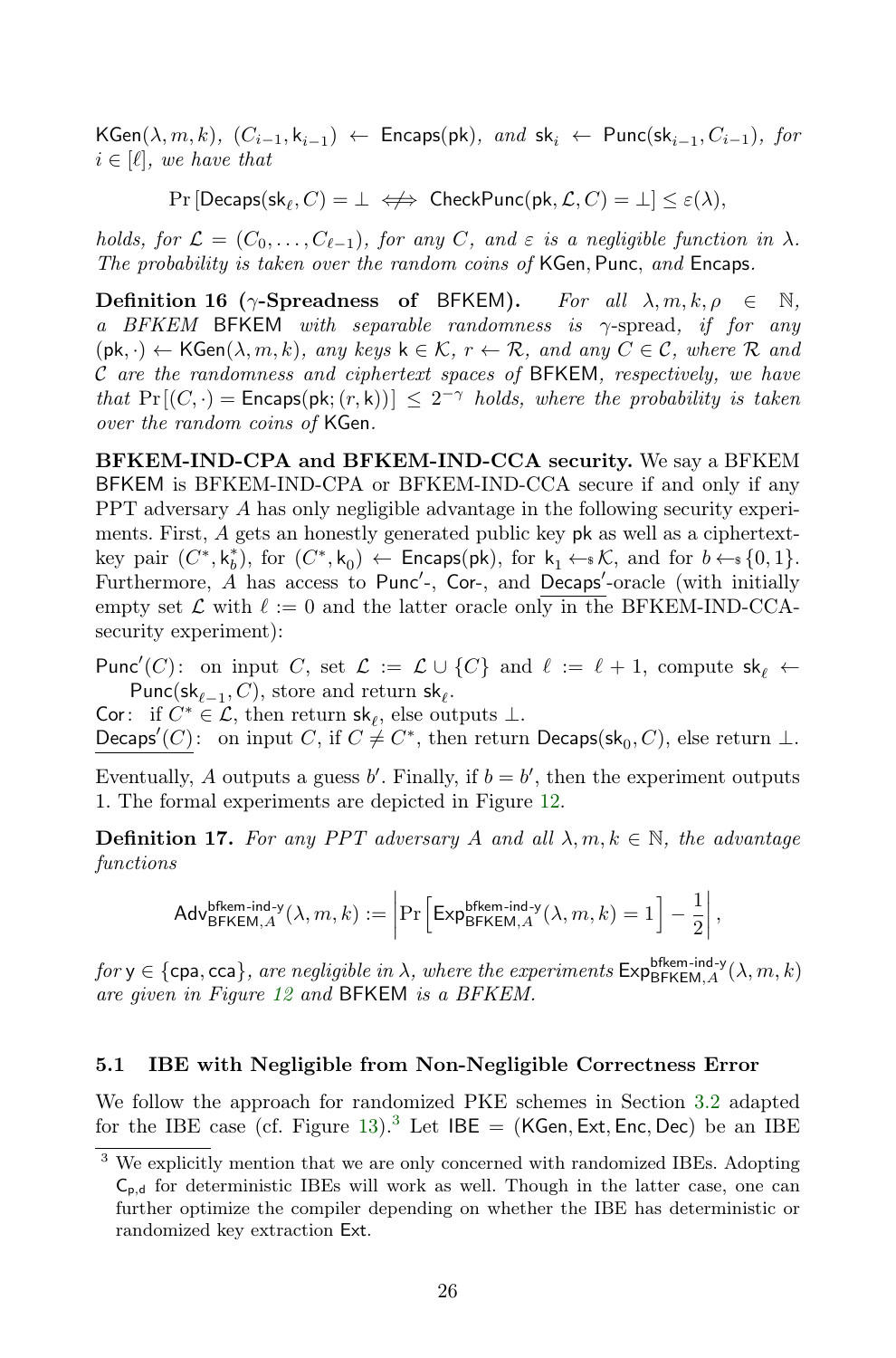**Exp.** Exp $_{\mathsf{BFKEM},A}^{\mathsf{bfkem-ind-y}}(\lambda,m,k)$  $(\mathsf{pk},\mathsf{sk}_0) \leftarrow \mathsf{KGen}(\lambda,m,k)$  $(C^*,\mathsf{k}_0^*) \leftarrow \mathsf{Encaps}(\mathsf{pk}), \mathsf{k}_1^* \leftarrow_\$ \mathcal{K}$  $b \leftarrow \{0, 1\}$  $b' \leftarrow A^{\mathsf{Punc}'(\cdot),\mathsf{Cor},\underline{\mathsf{Decaps}'(\cdot)}}(\mathsf{pk}, C^*, \mathsf{k}_b^*)$ if  $b = b'$  then return 1 else return 0

<span id="page-26-0"></span>Fig. 12. BFKEM-IND-y security experiments for BFKEM, for  $y \in \{CPA, CCA\}$ . The differences between BFKEM-IND-CPA and BFKEM-IND-CCA are given by underlining.

| $Enc'(\mathsf{mpk}, \mathit{id}, M)$                             | $ \mathsf{Dec}'(\mathit{usk}_{\mathit{id}}, C) $                                     |
|------------------------------------------------------------------|--------------------------------------------------------------------------------------|
| for $i \in [\ell]$                                               | $\begin{cases}\nC =: (C_1, \ldots, C_\ell) \\ for i \in [\ell]\n\end{cases}$         |
| $r_i \leftarrow \mathbb{R}$                                      |                                                                                      |
| $C_i \leftarrow \mathsf{Enc}(\mathsf{mpk}, \mathit{id}, M; r_i)$ | $M'_i := \mathsf{Dec}(\text{usk}_{id}, C_i)$<br>return maj $(M'_1, \ldots, M'_\ell)$ |
| return $(C_1,\ldots,C_\ell)$                                     |                                                                                      |

<span id="page-26-1"></span>Fig. 13. Compiler for Enc' and Dec' for constructing an IBE scheme IBE' with negligible correctness error from an IBE scheme IBE with non-negligible correctness error.

scheme with identity, message spaces, and randomness spaces  $\mathcal{ID}, \mathcal{M},$  and  $\mathcal{R},$ respectively, with non-negligible correctness error  $\delta(\lambda)$ , we construct an IBE scheme  $\mathsf{IBE}' = (\mathsf{KGen}', \mathsf{Ext}', \mathsf{Enc}', \mathsf{Dec}')$  with identity and message spaces  $\mathcal{ID}' :=$ *ID* and  $M' := M$ , respectively, with *negligible correctness error*  $\delta'(\lambda)$ . The construction is as follows. Set  $KGen' := KGen$  and  $Ext' := Ext$  while  $Enc'$  and Dec' are given in Figure [13.](#page-26-1) See that  $\ell = \ell(\lambda)$  can be chosen appropriately to accommodate a negligible correctness error  $\delta'(\lambda)$ .

As for randomized PKE schemes, by an analogue of Theorem [1](#page-7-0) for IBEs with  $q = \ell$  and  $n = 1$ , the security claim follows:

Corollary 2. For any IBE-sIND-CPA adversary  $B$  against  $\mathsf{IBE}'$  obtained via applying the above transformation to IBE, there exists an IBE-sIND-CPA adversary A such that

$$
\mathsf{Adv}_{\mathsf{IBE}',B}^{\mathsf{ibe}\text{-}\mathsf{sind}\text{-}\mathsf{cpa}}(\lambda) \leq \ell \cdot \mathsf{Adv}_{\mathsf{IBE},A}^{\mathsf{ibe}\text{-}\mathsf{sind}\text{-}\mathsf{cpa}}(\lambda).
$$

The correctness-error analysis is again equivalent to the one in the PKE scenario. We refer to Section [3.2](#page-11-1) for a more in-depth discussion.

#### 5.2 BFKEM from IBE with Negligible Correctness Error

The intuition for our generic construction from any IBE scheme IBE with negligible correctness error is as follows. We associate "user-secret keys" of IBE with the indexes  $i \in [m]$  of the Bloom filter BF and annotate  $sk'_0$  as a special key for "fixed identity" 0. We consider the encapsulation key as  $\mathsf{k} = (\mathsf{k}_0, \mathsf{k}_1)$  where the first share is encrypted under "identity"  $0$  (yielding  $C'_0$ ) while the other share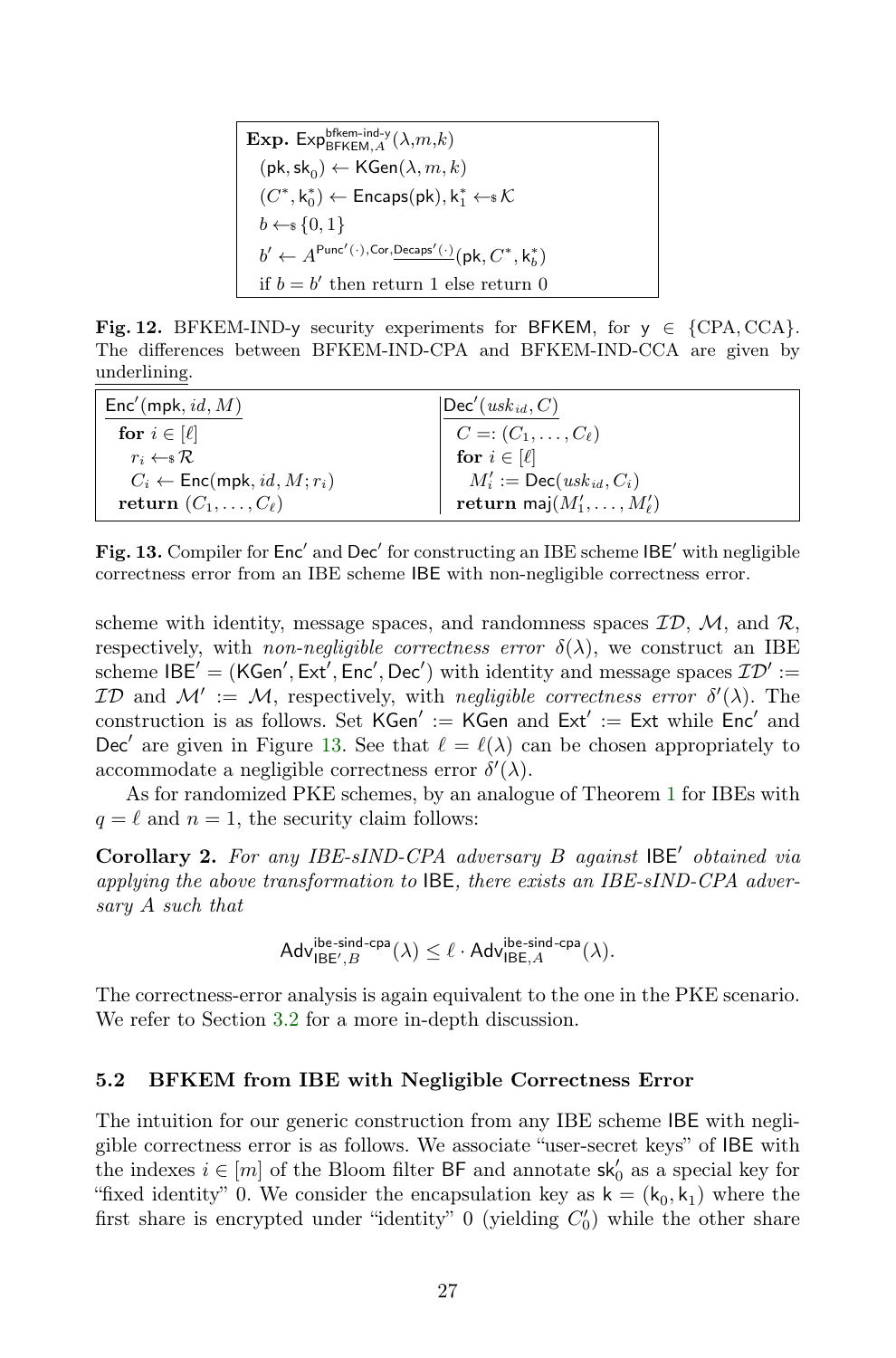|                                                                                                                               | Encaps(pk):                                                                                |
|-------------------------------------------------------------------------------------------------------------------------------|--------------------------------------------------------------------------------------------|
| $KGen(\lambda, m, k):$                                                                                                        | $(\textsf{mpk}, H) := \textsf{pk}$ with $(H_i)_{i \in [k]} := H$                           |
| $(mpk, msk) \leftarrow IBE.KGen(\lambda)$                                                                                     | $(k_0, k_1) \leftarrow \mathcal{K}$                                                        |
| $(H, T_0) \leftarrow \mathsf{BFGen}(m, k)$                                                                                    | $C_0 \leftarrow \mathsf{Enc}(\mathsf{mpk}, 0, \mathsf{k}_{0})$                             |
| $\mathsf{sk}'_{id} \leftarrow \mathsf{Ext}(\mathsf{msk}, id), \ id \in [m] \cup \{0\}$                                        | $id_j := H_j(C_0)$ , for all $j \in [k]$                                                   |
| $pk := (mpk, H), sk := (T_0, (sk'_{id})_{id})$                                                                                | $C_{id_j} \leftarrow \mathsf{Enc}(\mathsf{mpk}, id_j, k_1)$                                |
| return (pk, sk <sub>0</sub> )                                                                                                 | <b>return</b> $((C_0, (C_{id_i})_j), (k_0, k_1))$                                          |
| Punc(s $k_{i-1}, C$ ):                                                                                                        | Decaps(sk <sub>i</sub> , $C$ ):                                                            |
| $(T, \mathsf{sk}'_0, (\mathsf{sk}'_{id})_{id \in [m]}) := \mathsf{sk}_{i-1}$                                                  | $(T, (sk'_{id})_{id \in [m] \cup \{0\}}) := sk_i$                                          |
| $(C_0,\ldots):=C$                                                                                                             | $(C_0, (C_{id_i})_{i \in [k]}) := C$                                                       |
| $T' := \mathsf{BFUpdate}(H, T, C_0)$                                                                                          | if BFCheck $(H, T, C_0) = 1$ return $\perp$                                                |
| $\mathsf{sk}''_{id} := \begin{cases} \mathsf{sk}'_{id} & \text{if } T'[id] = 0, \\ \bot & \text{if } T'[id] = 1, \end{cases}$ | find smallest $id \in [m]$ with $sk'_{id} \neq \perp$                                      |
|                                                                                                                               | $k_0 := \textsf{Dec}(\textsf{sk}'_0, C_0), k_1 := \textsf{Dec}(\textsf{sk}'_{id}, C_{id})$ |
| return $(T', \mathsf{sk}'_0, (\mathsf{sk}''_{id})_{id \in [m]})$                                                              | if $k_0 = \perp$ or $k_1 = \perp$ return $\perp$                                           |
|                                                                                                                               | return $(k_0, k_1)$                                                                        |

<span id="page-27-0"></span>Fig. 14. BFKEM-IND-CPA-secure BFKEM scheme BFKEM  $=$ (KGen, Encaps, Punc, Decaps) from IBE and BF.

is encrypted under the "identities"  $(i_j)_j$  of indexes of the BF that are determined by  $C'_0$ . Put differently,  $C'_0$  acts as a tag of the overall ciphertext while the other IBE-ciphertexts  $(C'_{i_j})_j$  are utilized for correct decryption, i.e., the secret key is punctured on "tag"  $C'_0$ . Note that the secret key  $sk'_0$  is not affected by the puncturing mechanism and one can always at least decrypt  $C'_0$ . However, one additionally needs the encapsulation-key share from the other IBE-ciphertexts  $(C'_{i_j})_j;$  those ciphertexts can only be decrypted if at least one secret key  $\mathsf{sk}'_{i'},$  for some index  $i' \in [m]$ , is available which can be checked with BFCheck.

More concretely, let  $BF = (BFGen, BFUpdate, BFCheck)$  be a BF with universe  $U$  and BF (integer) parameters  $m, k \in \mathbb{N}$ . Furthermore, let IBE = (IBE.KGen, Ext, Enc, Dec) be an IBE-sIND-CPA-secure IBE scheme with identity space  $[m] \cup \{0\}$ , message space M, and negligible correctness error  $\delta = \delta(\lambda)$ . We construct a BFKEM-IND-CPA-secure BFKEM scheme BFKEM = (KGen, Encaps, Punc, Decaps) with key space  $K := \mathcal{M} \times \mathcal{M}$  and non-negligible correctness error  $\delta' = \delta'(\lambda, m, k, n)$  in Figure [14.](#page-27-0) Later, we show how to use the BFKEM-IND-CPA-secure BFKEM with additional BFKEM properties (i.e., extended correctness, separable randomness, publicly-checkable puncturing, and  $\gamma$ -spreadness) as a stepping stone to build a BFKEM-IND-CCA-secure BFKEM.

Correctness of BFKEM. According to Definition [12,](#page-24-0) we have to show

<span id="page-27-1"></span>
$$
\Pr[\mathsf{Decaps}(\mathsf{sk}_n, C_n) \neq \mathsf{k}_n] \le (1 - e^{-\frac{(n+1/2)k}{m-1}})^k + \varepsilon(\lambda). \tag{1}
$$

We argue that this holds due to the bounded false-positive probability of BF and due to the negligible IBE correctness error term  $\delta = \delta(\lambda) \leq \varepsilon(\lambda)$ , for some negligible function  $\varepsilon(\lambda)$  and for any number of punctures n. Concretely, see that Punc deletes IBE secret keys depending on the BF evaluated on the first part of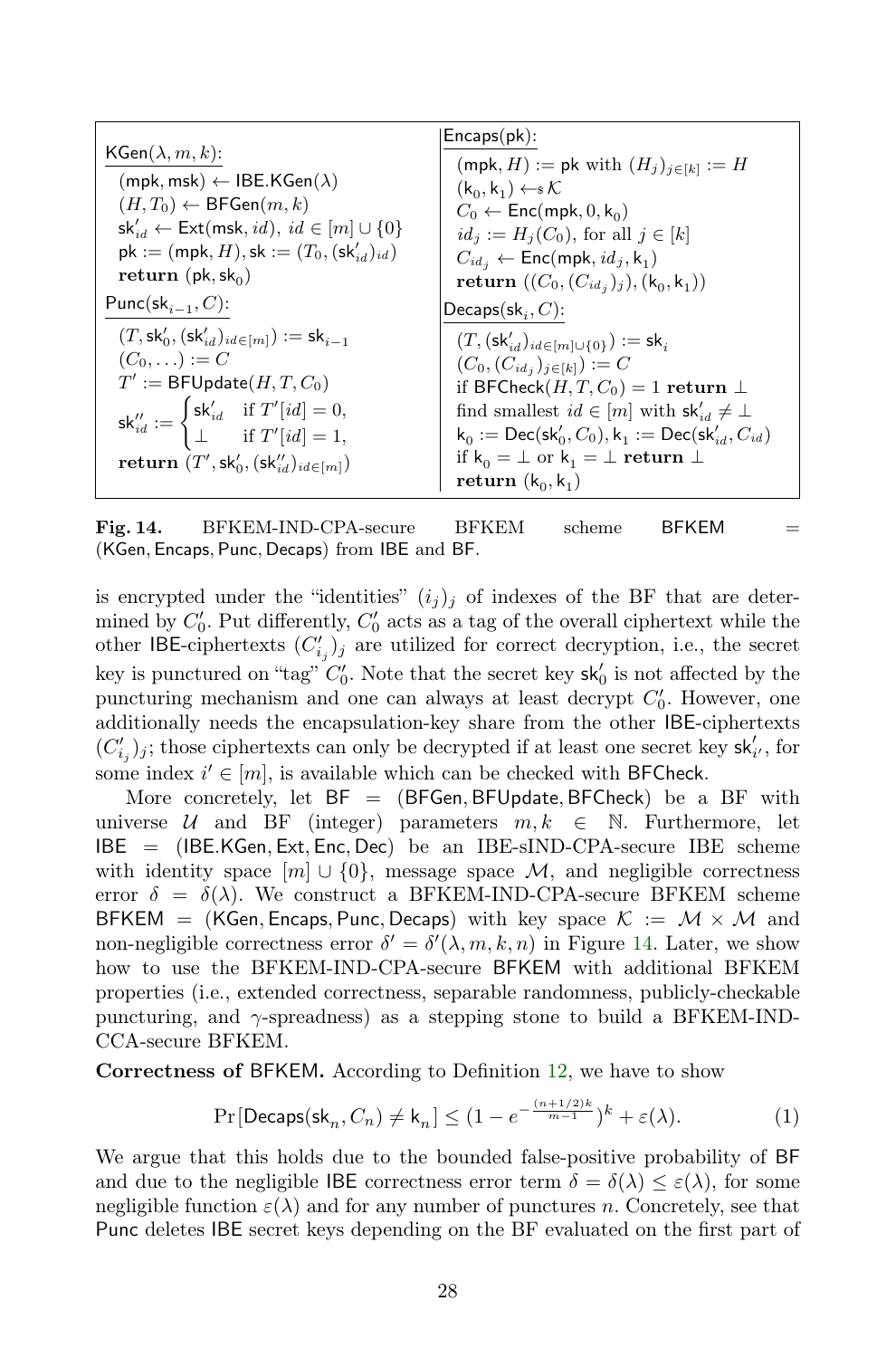a ciphertext (i.e., inserting the first part of the ciphertext as "tag" into the BF) which results in a secret key  $sk_n$  after n punctures. An (unpuctured) ciphertext  $C_n$ , as freshly derived from  $(C_n, k_n) \leftarrow$  Encaps(pk), yields Decaps(sk<sub>n</sub>,  $C_n$ )  $\neq$  k<sub>n</sub> if no IBE secret key is available anymore or an IBE decryption error occurs. Due to the bounded false-positive probability of BF and the negligible correctness error  $\delta(\lambda)$  of IBE, this will happen with probability at most  $(1 - e^{-\frac{(n+1/2)k}{m-1}})^k + \delta(\lambda)$ which yields Equation [\(1\)](#page-27-1).

The following BFKEM-properties are mainly used in the security proof to achieve BFKEM-IND-CCA-secure BFKEMs from BFKEM-IND-CPA-secure BFKEMs via the FO transform [\[FO99\]](#page-36-1) along the lines of the BFKEM-IND-CCA-proof given by Derler et al. [\[DJSS18,](#page-35-2) [DGJ](#page-35-3)<sup>+</sup>18].

Extended correctness of BFKEM. According to Definition [13,](#page-24-1) we have to show (a) impossibility of false-negatives, (b) correctness of initial secret key, and (c) semi-correctness of punctured secret keys. For any number of secret-key punctures n, (a) holds due to the fact that  $sk_n$  (derived after puncturing on n ciphertexts) does not contain any IBE secret keys anymore which are capable of decrypting those ciphertexts due to the perfect completeness property of BF. (b) holds since  $sk_0$  has all (initial) IBE secret keys to decrypt any honestly generated ciphertext correctly except with negligible probability due to IBE correctness with negligible decryption error  $\delta(\lambda)$ . Concerning (c), if decapsulation does not fail with some (already punctured) secret key on some fixed ciphertext, i.e., there exists an IBE secret key to decrypt at least one ciphertext part, then Decaps outputs a key that is the same as the output of Decaps under  $sk_0$  for that ciphertext except with negligible probability due to IBE correctness with negligible decryption error  $\delta(\lambda)$ .

Separable randomness of BFKEM. According to Definition [14,](#page-24-2) we show that Encaps(pk) can be written as Encaps(pk;  $(r, (k_0, k_1)))$ , for  $(\mathsf{pk}, \cdot) \leftarrow \mathsf{KGen}(\lambda, m, k)$ and  $(r, (k_0, k_1)) \leftarrow \mathbb{R} \times \mathcal{K}$  with randomness space  $\mathcal{R} = \{0, 1\}^{\rho} \times \cdots \times \{0, 1\}^{\rho}$ , for

 $k$  times large-enough integer  $\rho$ . We define  $\mathsf{Encaps}(\mathsf{pk};(r,(\mathsf{k}_0,\mathsf{k}_1)))$  as follows (see that the input (pk;  $(r, (k_0, k_1))$ ) uniquely determines the output  $((C_0, (C_{id_j})_j), (k_0, k_1))$ :

> $\mathsf{Encaps}(\mathsf{pk}; (r, (\mathsf{k}_0, \mathsf{k}_1)))$ :  $(\mathsf{mpk},H) := \mathsf{pk} \text{ with } (H_j)_{j \in [k]} := H$  $(r_0, r_1, \ldots, r_k) := r$  $C_0 \leftarrow \mathsf{Enc}(\mathsf{mpk}, 0, \mathsf{k}_0; r_0)$  $id_j := H_j(C_0)$ , for all  $j \in [k]$  $C_{id_j} \leftarrow {\sf Enc}({\sf mpk}, id_j, {\sf k}_1; r_j), \, {\rm for \,\, all} \,\, j \in [k]$  $\textbf{return}\,\left((C_0,(C_{id_j})_j),(\mathsf{k}_0,\mathsf{k}_1)\right)$

Publicly-checkable puncturing of BFKEM. According to Definition [15,](#page-24-3) we have to show

<span id="page-28-0"></span>
$$
\Pr\left[\mathsf{Decaps}(\mathsf{sk}_\ell,C)=\bot \iff \mathsf{CheckPunc}(\mathsf{pk},\mathcal{L},C)=\bot\right] \leq \varepsilon(\lambda). \tag{2}
$$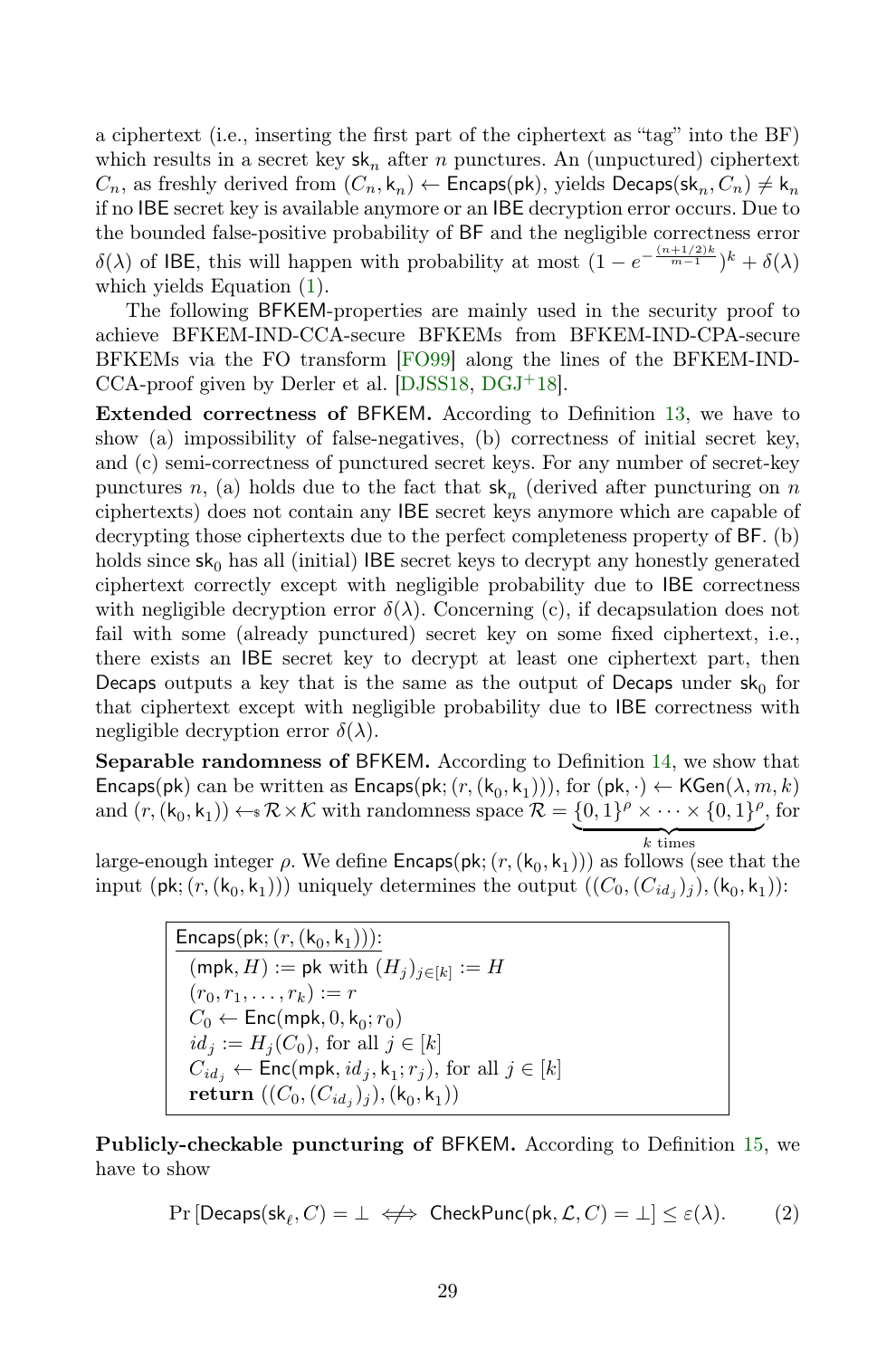For  $\ell \in \mathbb{N}$ , we construct CheckPunc(pk,  $\mathcal{L}, C$ ), for (pk,  $\cdot$ )  $\leftarrow$  KGen( $\lambda, m, k$ ) and any list of honestly generated ciphertexts  $\mathcal{L} = (C_0, \ldots, C_{\ell-1})$  where  $\mathsf{sk}_{\ell}$  is punctured on, but not given as input to CheckPunc:

> Check $\mathsf{Punc}(\mathsf{pk}, \mathcal{L}, C)$ :  $(\mathsf{mpk}, H) := \mathsf{pk} \text{ with } (H_j)_{j \in [k]} := H, (C'_0, \ldots) := C$  $(C_0, \ldots, C_{\ell-1}) := \mathcal{L}$ , for  $C_i = (C_{i,0}, \ldots)$ , for all  $i \in [\ell]$  $T_i := \mathsf{BFUpdate}(H, T_{i-1}, C_{i,0}), \text{ for all } i \in [\ell]$ if BFCheck $(H, T_{\ell}, C'_{0}) = 1$  return  $\perp$ return *⊻*

See that CheckPunc runs in PPT since BFUpdate and BFCheck are PPT algorithms. Furthermore, Decaps outputs ⊥ if CheckPunc outputs ⊥ while CheckPunc outputs  $\perp$  if Decaps outputs  $\perp$  except with negligible probability which is due to the negligible correctness error of IBE. Hence, Equation [\(2\)](#page-28-0) follows.

 $\gamma$ -spreadness of BFKEM. See that the  $\gamma$ -spreadness property of the underlying IBE scheme directly carries over to the  $\gamma$ -spreadness property of BFKEM. Hence, if IBE is  $\gamma$ -spread, then BFKEM is  $\gamma$ -spread.

BFKEM-IND-CPA security of BFKEM. We start by showing the BFKEM-IND-CPA security of BFKEM.

Theorem 9. If IBE is IBE-sIND-CPA-secure, then BFKEM is BFKEM-IND-CPA-secure. Concretely, for any PPT adversary A there is a PPT distinguisher D in the IBE-sIND-CPA-security experiment such that

<span id="page-29-0"></span>
$$
\mathsf{Adv}_{\mathsf{BFKEM},A}^{\mathsf{bfkem-ind-cpa}}(\lambda,m,k) \le k \cdot m \cdot \mathsf{Adv}_{\mathsf{IBE},D}^{\mathsf{ibe-sind-cpa}}(\lambda). \tag{3}
$$

Proof. We show the BFKEM-IND-CPA-security of BFKEM for any valid PPT adversary A in series of games where:

Game 0. Game 0 is the BFKEM-IND-CPA-security experiment.

- **Game** *i*. Game *i* is defined as Game  $i 1$  except that the challenge-ciphertext element  $C_{id_i}$  in  $C^*$  associated to  $id_i$  is independent of the (challenge) bit  $b^*$ , for  $i \in [k]$ .
- **Game**  $k + 1$ . Game  $k + 1$  is defined as Game k except that the encapsulation key in the challenge ciphertext is independent of  $b^*$ .

We denote the event of the adversary winning Game i as  $S_i$ . In Game  $k+1$ , A has no advantage (i.e., success probability of  $Pr[S_{k+1}] = 1/2$ ) in the sense of BFKEM-IND-CPA. We argue in hybrids that the Games  $i \in [k+1]$  are computationally indistinguishable from Game 0.

Hybrids between Games 0 and  $k+1$ . Each hybrid between Games  $i-1$  and  $i, i \in [k]$ , is constructed as follows:

– On input m and k, D samples  $(H, T_0)$  ← BFGen $(m, k)$ , for  $H =: (H_j)_{j \in [k]}$ and sets  $T_0 = 0^m$ . Next, D samples (target identity)  $id^* \leftarrow [m]$  and sends  $id^*$  to its IBE-sIND-CPA-challenger.  $D$  retrieves mpk in return and sets  $pk := (mpk, H).$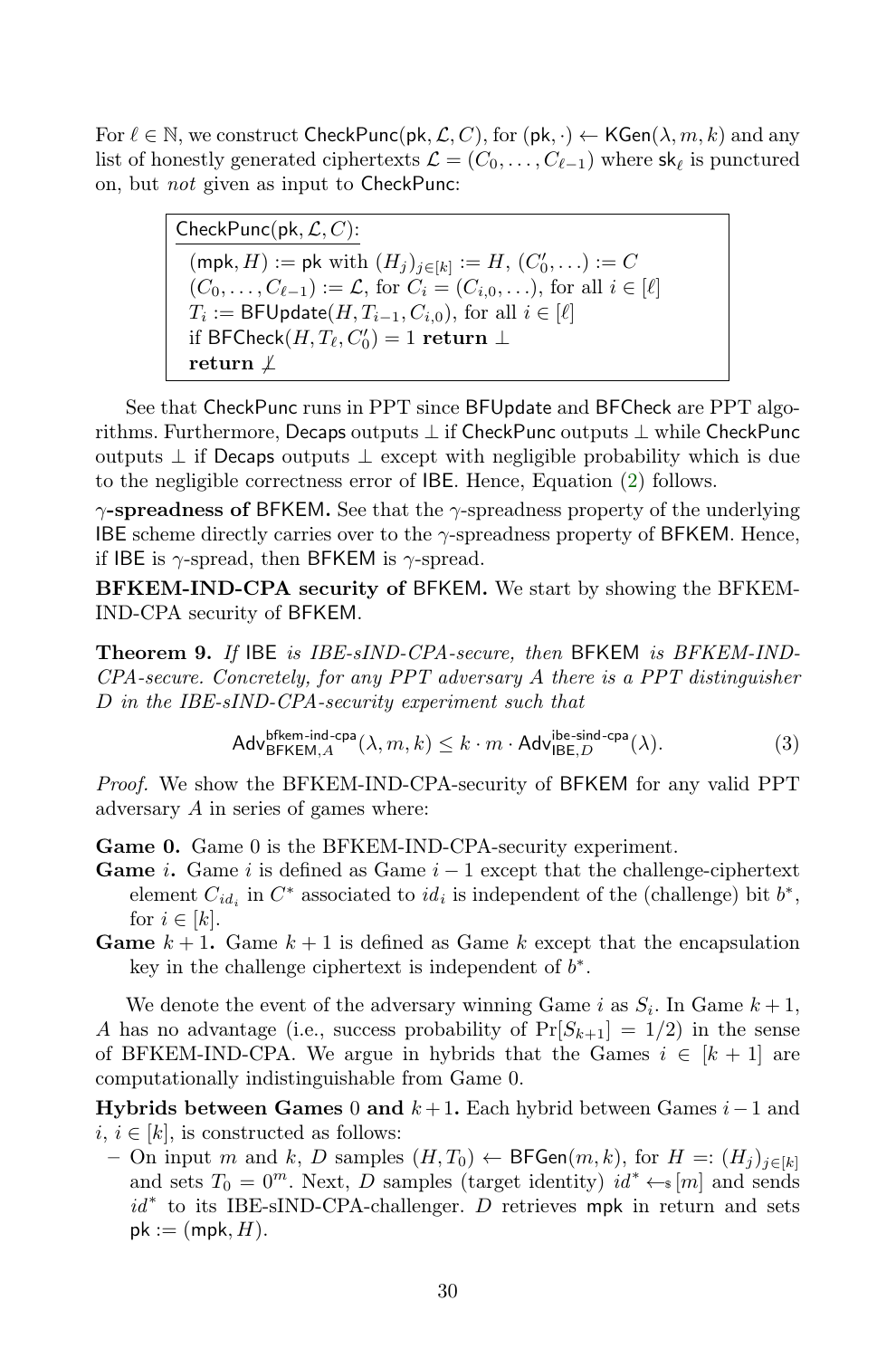- $-$  For all  $id \in ([m] \cup \{0\}) \setminus \{id^*\}, D$  retrieves  $\mathsf{sk}_0 := (\mathsf{sk}_{id})_{id}$  from its Ext-oracle. (Note that  $D$  does not have a secret key for  $id^*$ .) Looking ahead, with significant probability, D will prepare a challenge ciphertext for A that will include the IBE challenge ciphertext retrieved from the IBE-sIND-CPA-challenger for  $id^*$ . In that sense, A has to query the overall challenge ciphertext to the Punc'-oracle if  $A$  wants to receive a secret key via the Cor-oracle, which results in "deleting" the secret key for  $id^*$  and not providing it to A. Since D does not possess the secret key for  $id^*$ , it does not need to prepare a query answer for  $A$  that includes a secret key for  $id^*$ . Given that, all Cor-queries can be answered correctly.
- $-D$  sends  $\mathsf{k}_1^{(0)}, \mathsf{k}_1^{(1)} \leftarrow \mathcal{M}$  to its IBE-sIND-CPA-challenger and retrieves  $C_{id}^* \leftarrow \mathsf{Enc}(\mathsf{mpk}, \mathit{id}^*, \mathsf{k}_1^{(b)})$ , for some (unknown)  $b \leftarrow s \{0, 1\}.$
- $-$  D samples  $b^* \leftarrow \{0, 1\}$ , computes  $C_0 \leftarrow \mathsf{Enc}(\mathsf{mpk}, 0, k_0)$ , for  $k_0 \leftarrow \mathcal{M}$ , and sets  $(id_j)_j := (H_j(C_0))_{j \in [k]}$ . If  $id_i \neq id^*$ , D "aborts" and sends  $b^*$  to its IBE-sIND-CPA-challenger. (See that D aborts with probability  $(m-1)/m$ .) Otherwise, D prepares:
	- Part ciphertexts  $1, \ldots, i-1$ :  $C_{id_j} \quad \leftarrow \quad \text{Enc}(\text{mpk}, id_j, k_1^{(1)}), \text{ for all }$  $(id_j)_{j\in[i-1]}.$

Part ciphertext  $i: C_{id_i} := C_{id^*}^*$ .

- **Part ciphertexts**  $i + 1, ..., k$ :  $C_{id_j} \leftarrow \text{Enc}(\text{mpk}, id_j, k_1^{(0)}),$  for all  $(id_j)_{j\in[k]\setminus[i]}$ .
- $−$  D sends (pk, C<sup>\*</sup> := (C<sub>0</sub>, (C<sub>idj</sub>)<sub>j</sub>),k) to A, for k := (k<sub>0</sub>, k<sup>(0)</sup>) if b<sup>\*</sup> = 0 and  $k := (k_0, k_1^{(1)})$  if  $b^* = 1$ .
- A has access to a Punc'(C)-oracle which runs  $\mathsf{sk}_{i+1} \leftarrow \mathsf{Punc}(\mathsf{sk}_i, C)$  for each invocation  $i = 0, 1, \ldots, q$  and sets  $\mathcal{L} := \mathcal{L} \cup \{C\}$  for initially empty set  $\mathcal{L}$  and number of queries q to Punc. The Cor-oracle returns  $\mathsf{sk}_i$  iff  $C^* \in \mathcal{L}$ , for some query  $i \in [q]$ .
- Eventually, A outputs a guess b' which D forwards as  $b' \oplus b^*$  to its IBEsIND-CPA-challenger.

In the hybrid between Games  $k$  and  $k + 1$ : proceed as in Game  $k$ , but send  $(\mathsf{pk}, C^* := (C_0, (C_{id_j})_j), (k_0, k'_1)),$  for uniform  $k'_1 \leftarrow \mathcal{M}$  to A.

**Analysis.** In the hybrids between the Games  $i - 1$  and i, for  $i \in [k]$ , we have if the IBE challenge ciphertext is associated to  $b = 0$ , then we are in Game  $i - 1$ ; otherwise, if  $b = 1$ , then we are in Game *i*.

In the hybrid between the Games k and  $k + 1$ , the change is informationtheoretic, i.e., the challenge ciphertext encapsulates a uniformly random keyelement  $k_1^{(1)}$  and the second part of the encapsulation key  $k'_1$  is sampled uniformly at random which yields  $Pr[S_{k+1}] = 1/2$ . (See that any adversary can always retrieve  $k_0$  as it can always decrypt  $C_0$  if it queries the Cor-oracle to receive any secret key after querying  $C^*$  to Punc'.)

Moreover, in each hybrid between the Games  $i-1$  and  $i$ , for  $i \in [k]$ , we have that  $Pr(id_i = id^*] = 1/m$  and D is a PPT algorithm. Putting things together, for k game hops, we conclude that Equation [\(3\)](#page-29-0) holds.  $\Box$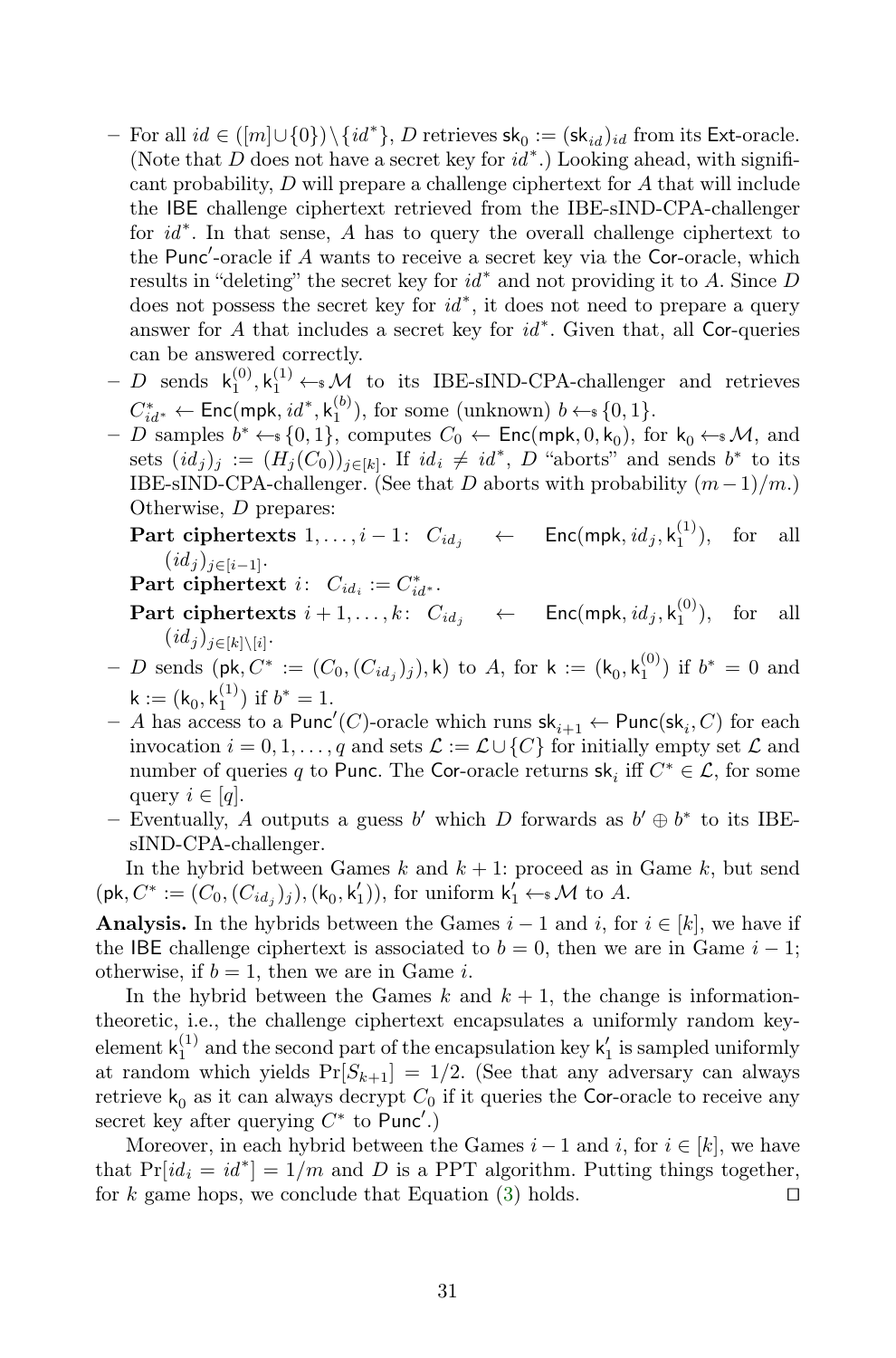$\mathsf{KGen}'(\lambda,m,k)\colon \text{ return } (\mathsf{pk},\mathsf{sk}_0) \leftarrow \mathsf{KGen}(\lambda,m,k).$ Encaps'(pk): on input pk, sample  $k \leftarrow k$ , compute  $(r, k') := G(k) \in \{0, 1\}^{k \cdot \rho + \lambda}$ and  $(C, \mathsf{k}) \leftarrow$  Encaps(pk;  $(r, \mathsf{k})$ ), and return  $(C, \mathsf{k}')$ . Punc'(s $\mathsf{k}_{i-1}, C$ ): return s $\mathsf{k}_i \leftarrow \mathsf{Punc}(\mathsf{sk}_{i-1}, C)$ .  $\mathsf{Decaps}'(\mathsf{sk}_i, C) \text{: on input secret key } \mathsf{sk}_i \text{ and ciphertext } C, \text{ compute } \mathsf{k} \; \gets \;$ Decaps( $sk_i$ , C) and return  $\perp$  if  $k = \perp$ . Otherwise, compute  $(r, k') := G(k)$  and return k' if  $(C, \mathsf{k}) = \mathsf{Encaps}(\mathsf{pk}; (r, \mathsf{k})),$  else output  $\bot$ .

<span id="page-31-0"></span>Fig. 15. BFKEM-IND-CCA-secure BFKEM' from BFKEM-IND-CPA-secure BFKEM and hash function G (modeled as random oracle (RO) in the security proof).

BFKEM-IND-CCA security of BFKEM'. We construct a slight variant of our BFKEM scheme, dubbed BFKEM', via the FO transform [\[FO99\]](#page-36-1) along the lines of Derler et al. [\[DJSS18,](#page-35-2)  $DGJ+18$  $DGJ+18$ ]. We want to mention that the FO transform does not work generically for any BFKEM-IND-CPA-secure BFKEM and no generic framework as in the case of KEMs exists. Hence, we consider the direct product compiler in Section [5.1](#page-25-0) and the general proof methodology as given in [\[DJSS18,](#page-35-2) [DGJ](#page-35-3)<sup>+</sup>18] to achieve BFKEM-IND-CCA security for BFKEM'. Furthermore,  $[DJSS18, DGJ+18]$  $[DJSS18, DGJ+18]$  $[DJSS18, DGJ+18]$  $[DJSS18, DGJ+18]$  requires perfect correctness for unpunctured keys which our BFKEM definition cannot guarantee. Hence, we have to reprove the BFKEM-IND-CCA security for BFKEM', although the proof techniques are almost the same as presented in [\[DJSS18,](#page-35-2) [DGJ](#page-35-3)<sup>+</sup>18].

We construct a BFKEM-IND-CCA-secure BFKEM as follows. Let BFKEM = (KGen, Encaps, Punc, Decaps) be a BFKEM-IND-CPA-secure BFKEM scheme with key space K and non-negligible correctness error  $\delta = \delta(\lambda, m, k, n)$ . Furthermore, let BFKEM have the extended correctness, separable randomness, publiclycheckable puncturing, and  $\gamma$ -spreadness properties. We construct a BFKEM- $IND{\text{-}}{\text{CCA-secure}}$   $BFKEM$  scheme  $BFKEM' = (KGen', Encaps', Punc', Decaps')$ with key space  $\mathcal{K}' = \{0, 1\}^{\lambda}$  using a variant of the FO transform in Figure [15](#page-31-0) (let  $G: \mathcal{K} \to \{0,1\}^{k \cdot \rho + \lambda}$ , for BFKEM parameter k and large-enough integer  $\rho$ , be a hash function modeled as random oracle (RO) in the security proof).

See that correctness (Definition [12\)](#page-24-0) directly carries over from BFKEM to BFKEM', i.e., it is straightforward to verify that if BFKEM is correct then BFKEM' is correct. (We only argue to achieve the correctness property together with BFKEM-IND-CCA-security for BFKEM' here since the other BFKEM properties are essentially only needed for the FO transform starting with a BFKEM-IND-CPA-secure BFKEM having those other properties as well.)

<span id="page-31-1"></span>**Theorem 10.** If a BFKEM BFKEM is BFKEM-IND-CPA-secure with the (extended) correctness, separable randomness, publicly-checkable puncturing, and  $\gamma$ spreadness properties, then BFKEM' is BFKEM-IND-CCA-secure. Concretely, for any PPT adversary A making at most  $q_G = q_G(\lambda)$  queries to the random oracle G and negligible  $\delta = \delta(\lambda)$ , there is a distinguisher D in the BFKEM-IND-CPA-security experiment such that

$$
\mathsf{Adv}_{\mathsf{BFKEM}^{\mathsf{bfkem-ind-cca}}_{\mathsf{AC}}(\lambda,m,k) \leq \mathsf{Adv}_{\mathsf{BFKEM},D}^{\mathsf{bfkem-ind-cpa}}(\lambda,m,k) + 3 \cdot \delta + \frac{q_\mathsf{G}}{2^\gamma}.
$$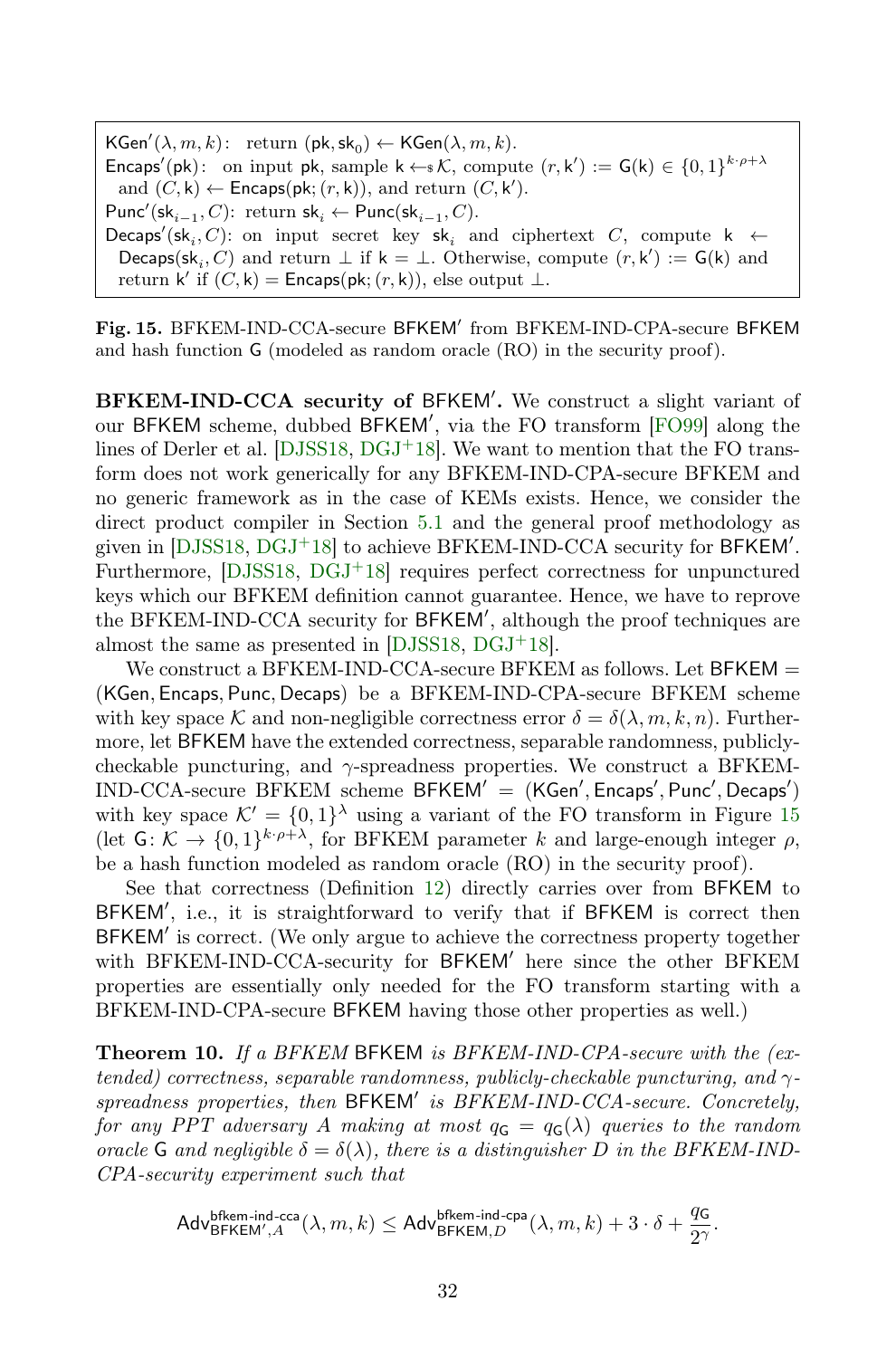Since the proof methodology is almost the same as presented in [\[DJSS18,](#page-35-2)  $DGJ+18$  $DGJ+18$ , we refer the reader to Appendix [B.4](#page-45-0) for the proof. Essentially, we deviate from  $[DJSS18, DGJ<sup>+</sup>18]$  $[DJSS18, DGJ<sup>+</sup>18]$  $[DJSS18, DGJ<sup>+</sup>18]$  $[DJSS18, DGJ<sup>+</sup>18]$  such that the adapted BFKEM-properties extended correctness, separable randomness, and publicly-checkable puncturing have to be carefully integrated into the game hops which — instead of a perfectly indistinguishable game hops in  $[DJSS18, DGJ^+18]$  $[DJSS18, DGJ^+18]$  $[DJSS18, DGJ^+18]$  $[DJSS18, DGJ^+18]$  — we rely on negligibly indistinguishable game hops by using slightly adapted properties for BFKEM.

On the instantiation of BFKEM' from lattice- and code-based IBE schemes. For a BFKEM-IND-CCA-secure BFKEM', we require the underlying BFKEM to be BFKEM-IND-CPA-secure and have the properties extended correctness, separable-randomness, publicly-checkable puncturing, and  $\gamma$ spreadness. Since we build CPA-secure BFKEMs from selectively CPA-secure IBEs, we require by any potential lattice- or code-based IBE to have a (non-)negligible correctness error (in the sense of HHK [\[HHK17a\]](#page-37-4)) and the property of  $\gamma$ -spreadness. (See that the properties separable-randomness and publicly-checkable puncturing for a BFKEM-IND-CPA-secure BFKEM can be shown without any requirements on the underlying IBE. Furthermore, extended correctness holds with respect to a negligible correctness error of the underlying IBE.) Natural candidates for lattice- and code-based selectively CPA-secure IBEs are the schemes of Agrawal, Boneh, and Boyen (ABB) [\[ABB10\]](#page-33-3) or Ducas, Lyubashevsky, and Prest [\[DLP14\]](#page-35-10) (i.e., lattice-based IBEs) and the approach due to Gaborit et al. (GHPT) (i.e, a code-based IBE) [\[GHPT17\]](#page-36-10) (considering the changes from [\[DT18\]](#page-35-11)). We note though that correctness in the sense of HHK [\[HHK17a\]](#page-37-4) has not been studied for those IBE schemes and a rigorous study of correctness for code- and lattice-based IBEs is an interesting direction for future research. For GHPT in particular, we expect that correctness and  $\gamma$ -spreadness can be lifted from the underlying PKE, RankPKE, as ciphertexts of the IBE are RankPKE-ciphertexts whereas a part of the public key is identity-dependent.

| IBE.                                                   | assumption sk                                                                                                                            | .nk |         |
|--------------------------------------------------------|------------------------------------------------------------------------------------------------------------------------------------------|-----|---------|
| $GVP-80$<br>GVP-192                                    | $\begin{tabular}{ l l } lattice-based & 19.21 GB & 1.62 KB & 17.46 KB \\ lattice-based & 47.15 GB & 3.78 KB & 40.28 KB \\ \end{tabular}$ |     |         |
| GHPT-128                                               | $\vert$ code-based $\vert$ 643.73 GB 252 KB 215.79 MB                                                                                    |     |         |
| Boneh-Franklin [DJSS18] pairing-based 717.18 MB 95.5 B |                                                                                                                                          |     | 255.5 B |

<span id="page-32-0"></span>Table 4. Sizes of BFKEM when instantiated with GVP or GHPT.

### 5.3 Comparison of BFKEM Instantiations

To instantiate a BFKEM from post-quantum IBE schemes, we investigate instantiations based on a selectively IND-CPA-secure lattice-based or code-based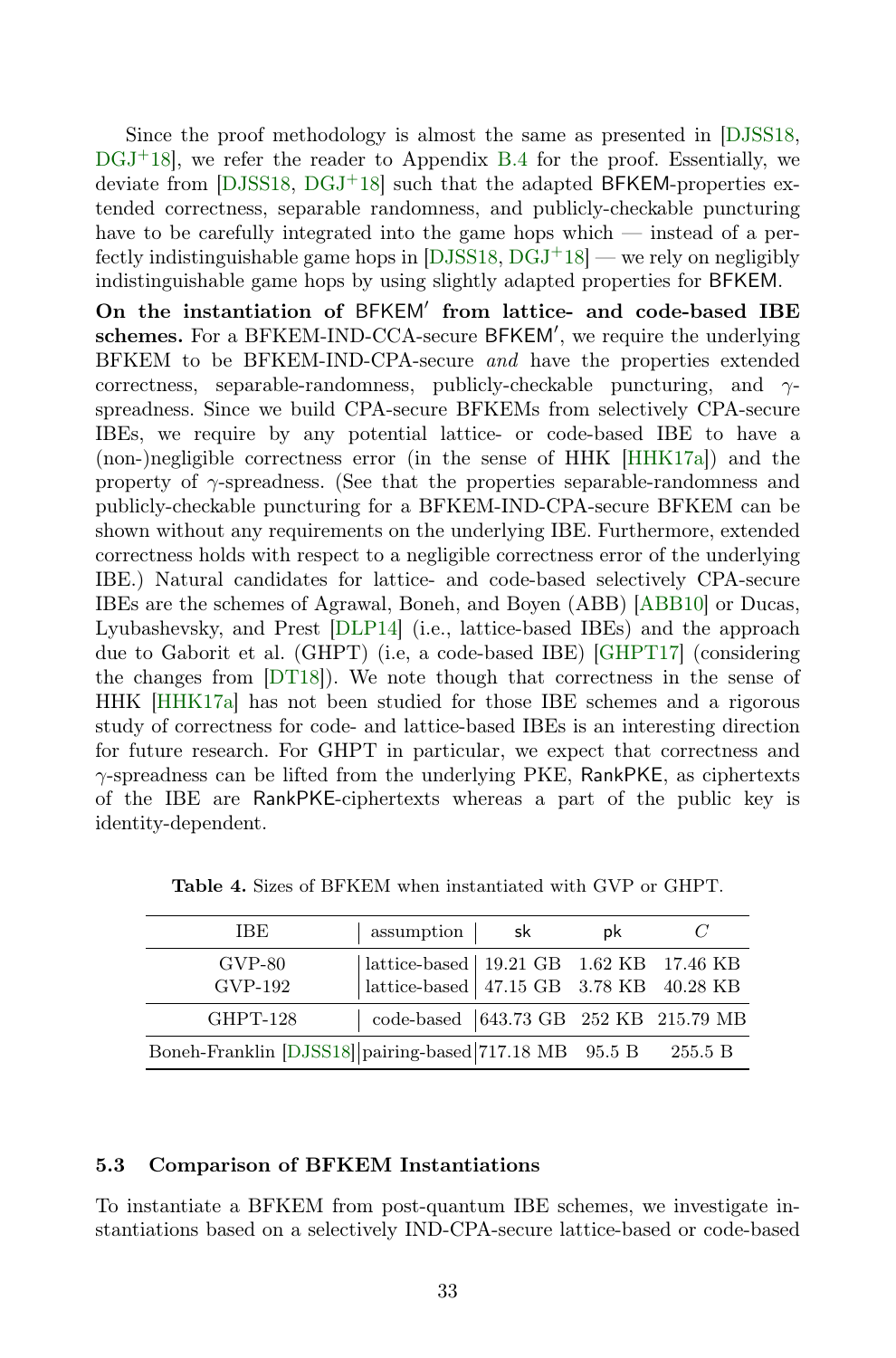IBEs. As far as lattices are concerned, the first such construction was [\[GPV08\]](#page-36-11) after which numerous others followed [\[ABB10,](#page-33-3) [CHKP10,](#page-35-12) [DLP14,](#page-35-10) [ZCZ16\]](#page-39-2). To compute the dimension of a lattice-based BFKEM, we start from the GVP-IBE instantiation of [\[DLP14\]](#page-35-10), for which an implementation and concrete dimensions were given for 80 and 192-bit quantum security. We set the parameter of the BFKEM as in [\[DJSS18\]](#page-35-2), i.e., targeting the maximum number of allowed punctures to  $n = 2^{20}$ , which amounts to adding  $2^{12}$  elements per day to the BF for a year, and allowing for a false-positive probability of  $10^{-3}$ , we obtain  $m = 1.5 \cdot 10^7$ and  $k = 10$ . A similar procedure can be applied to the code-based IBE of Gaborit et al. (GHPT) [\[GHPT17\]](#page-36-10) achieving 128-bit quantum security. We note though that with recent advances in the cryptanalysis, these instances may provide less security.[4](#page-33-4) Also, we note that for obtaining a BFKEM-IND-CCA-secure BFKEM, the respective IBE needs to satisfy correctness in the sense of HKK (which, as mentioned before, one would have to assume as it has not been studied before). Table [4](#page-32-0) provides an overview including the pairing-based BFKEM from [\[DJSS18\]](#page-35-2). For the latter, we assume the use of the pairing-friendly BLS12-381 curve with 120-bit classical security.

Acknowledgements. We would like to thank the anonymous reviewers for their helpful comments. This project has received funding from the European Union's Horizon 2020 research and innovation programme under grant agreement n ◦783119 (SECREDAS), n◦826610 (COMP4DRONES), n◦871473 (KRAKEN) and by the Austrian Science Fund (FWF) and netidee SCIENCE grant P31621- N38 (PROFET).

# References

- <span id="page-33-3"></span>ABB10. Shweta Agrawal, Dan Boneh, and Xavier Boyen. Efficient lattice (H)IBE in the standard model. In Henri Gilbert, editor, EUROCRYPT 2010, volume 6110 of LNCS, pages 553–572. Springer, Heidelberg, May / June 2010.
- <span id="page-33-1"></span>ABB<sup>+</sup>19. Nicolas Aragon, Paulo Barreto, Slim Bettaieb, Loic Bidoux, Olivier Blazy, Jean-Christophe Deneuville, Phillipe Gaborit, Shay Gueron, Tim Guneysu, Carlos Aguilar Melchor, Rafael Misoczki, Edoardo Persichetti, Nicolas Sendrier, Jean-Pierre Tillich, Gilles Zémor, and Valentin Vasseur. BIKE. Technical report, National Institute of Standards and Technology, 2019. available at [https://csrc.nist.gov/projects/](https://csrc.nist.gov/projects/post-quantum-cryptography/round-2-submissions) [post-quantum-cryptography/round-2-submissions](https://csrc.nist.gov/projects/post-quantum-cryptography/round-2-submissions).
- <span id="page-33-0"></span>ABD<sup>+</sup>19. Nicolas Aragon, Olivier Blazy, Jean-Christophe Deneuville, Philippe Gaborit, Adrien Hauteville, Olivier Ruatta, Jean-Pierre Tillich, Gilles Zémor, Carlos Aguilar Melchor, Slim Bettaieb, Loic Bidoux, Magali Bardet, and Ayoub Otmani. ROLLO. Technical report, National Institute of Standards and Technology, 2019. available at [https://csrc.nist.gov/projects/](https://csrc.nist.gov/projects/post-quantum-cryptography/round-2-submissions) [post-quantum-cryptography/round-2-submissions](https://csrc.nist.gov/projects/post-quantum-cryptography/round-2-submissions).
- <span id="page-33-2"></span>AHU19. Andris Ambainis, Mike Hamburg, and Dominique Unruh. Quantum security proofs using semi-classical oracles. In Alexandra Boldyreva and Daniele

<span id="page-33-4"></span><sup>4</sup> In particular, due to an attack by Debris-Alazard and Tillich in [\[DT18\]](#page-35-11) on GHPT a concrete choice of secure parameters is unclear.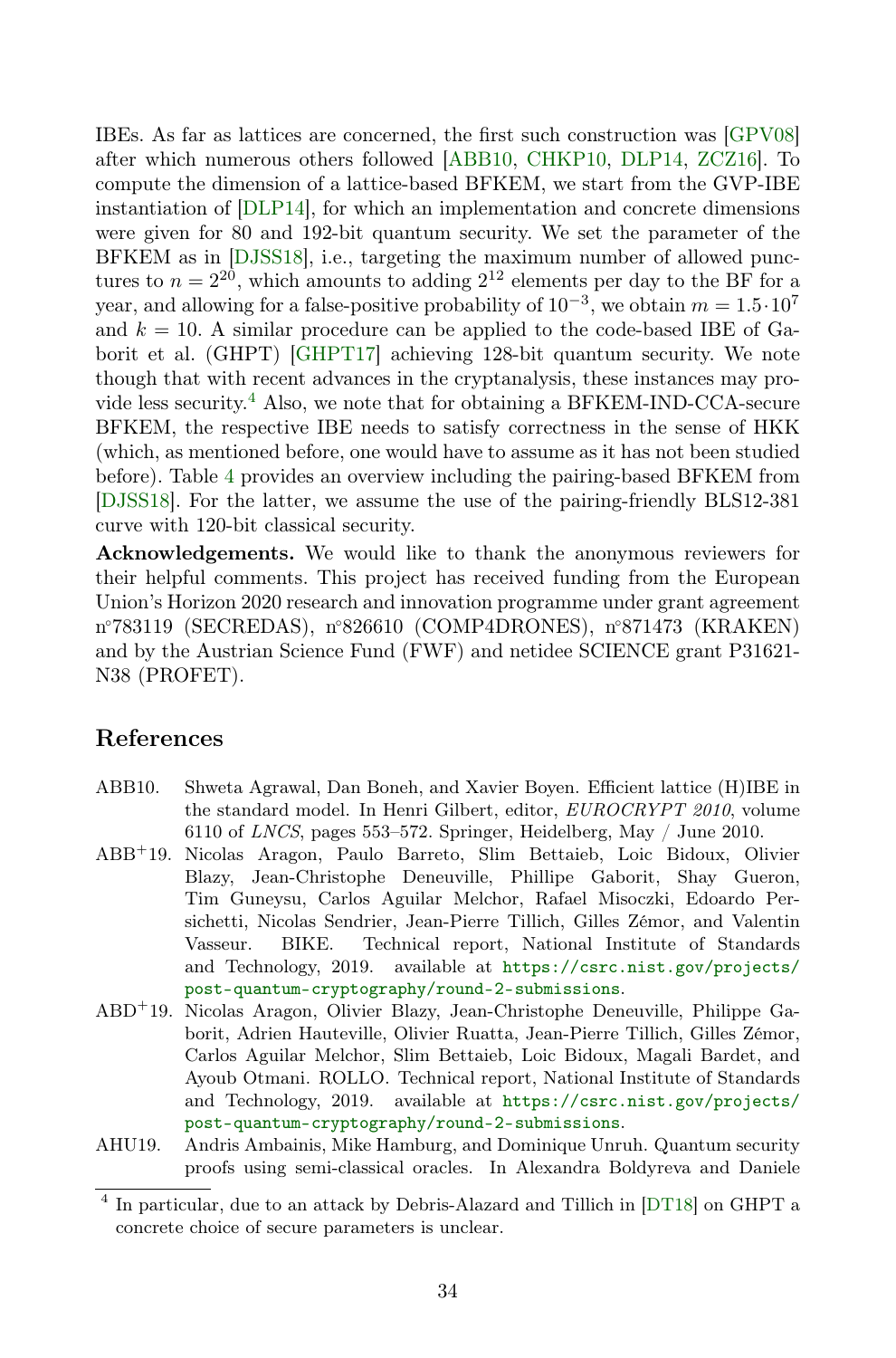Micciancio, editors, CRYPTO 2019, Part II, volume 11693 of LNCS, pages 269–295. Springer, Heidelberg, August 2019.

- <span id="page-34-6"></span>APRS20. Daniel Apon, Ray A. Perlner, Angela Robinson, and Paolo Santini. Cryptanalysis of LEDAcrypt. In Daniele Micciancio and Thomas Ristenpart, editors,  $CRYPTO$  2020, Part III, volume 12172 of LNCS, pages 389-418. Springer, Heidelberg, August 2020.
- <span id="page-34-1"></span>ASS<sup>+</sup>16. Nimrod Aviram, Sebastian Schinzel, Juraj Somorovsky, Nadia Heninger, Maik Dankel, Jens Steube, Luke Valenta, David Adrian, J. Alex Halderman, Viktor Dukhovni, Emilia Käsper, Shaanan Cohney, Susanne Engels, Christof Paar, and Yuval Shavitt. DROWN: Breaking TLS using SSLv2. In Thorsten Holz and Stefan Savage, editors, USENIX Security 2016, pages 689–706. USENIX Association, August 2016.
- <span id="page-34-9"></span>BBC<sup>+</sup>19. Marco Baldi, Alessandro Barenghi, Franco Chiaraluce, Gerardo Pelosi, and Paolo Santini. LEDAcrypt. Technical report, National Institute of Standards and Technology, 2019. available at [https://csrc.nist.gov/](https://csrc.nist.gov/projects/post-quantum-cryptography/round-2-submissions) [projects/post-quantum-cryptography/round-2-submissions](https://csrc.nist.gov/projects/post-quantum-cryptography/round-2-submissions).
- <span id="page-34-5"></span>BBC<sup>+</sup>20. Magali Bardet, Maxime Bros, Daniel Cabarcas, Philippe Gaborit, Ray Perlner, Daniel Smith-Tone, Jean-Pierre Tillich, and Javier Verbel. Improvements of algebraic attacks for solving the rank decoding and minrank problems, 2020.
- <span id="page-34-7"></span>BBM00. Mihir Bellare, Alexandra Boldyreva, and Silvio Micali. Public-key encryption in a multi-user setting: Security proofs and improvements. In Bart Preneel, editor, *EUROCRYPT* 2000, volume 1807 of *LNCS*, pages 259–274. Springer, Heidelberg, May 2000.
- <span id="page-34-10"></span>BCD<sup>+</sup>16. Joppe W. Bos, Craig Costello, Léo Ducas, Ilya Mironov, Michael Naehrig, Valeria Nikolaenko, Ananth Raghunathan, and Douglas Stebila. Frodo: Take off the ring! Practical, quantum-secure key exchange from LWE. In Edgar R. Weippl, Stefan Katzenbeisser, Christopher Kruegel, Andrew C. Myers, and Shai Halevi, editors, ACM CCS 2016, pages 1006–1018. ACM Press, October 2016.
- <span id="page-34-3"></span>BDF<sup>+</sup>11. Dan Boneh, Özgür Dagdelen, Marc Fischlin, Anja Lehmann, Christian Schaffner, and Mark Zhandry. Random oracles in a quantum world. In Dong Hoon Lee and Xiaoyun Wang, editors, ASIACRYPT 2011, volume 7073 of LNCS, pages 41–69. Springer, Heidelberg, December 2011.
- <span id="page-34-4"></span>BF01. Dan Boneh and Matthew K. Franklin. Identity-based encryption from the Weil pairing. In Joe Kilian, editor, CRYPTO 2001, volume 2139 of LNCS, pages 213–229. Springer, Heidelberg, August 2001.
- <span id="page-34-8"></span>BGRR19. Aurélie Bauer, Henri Gilbert, Guénaël Renault, and Mélissa Rossi. Assessment of the key-reuse resilience of NewHope. In Mitsuru Matsui, editor, CT-RSA 2019, volume 11405 of LNCS, pages 272–292. Springer, Heidelberg, March 2019.
- <span id="page-34-2"></span>BHH<sup>+</sup>19. Nina Bindel, Mike Hamburg, Kathrin Hövelmanns, Andreas Hülsing, and Edoardo Persichetti. Tighter proofs of CCA security in the quantum random oracle model. In Dennis Hofheinz and Alon Rosen, editors, TCC 2019, Part II, volume 11892 of LNCS, pages 61–90. Springer, Heidelberg, December 2019.
- <span id="page-34-0"></span>Ble98. Daniel Bleichenbacher. Chosen ciphertext attacks against protocols based on the RSA encryption standard PKCS #1. In Hugo Krawczyk, editor, CRYPTO'98, volume 1462 of LNCS, pages 1–12. Springer, Heidelberg, August 1998.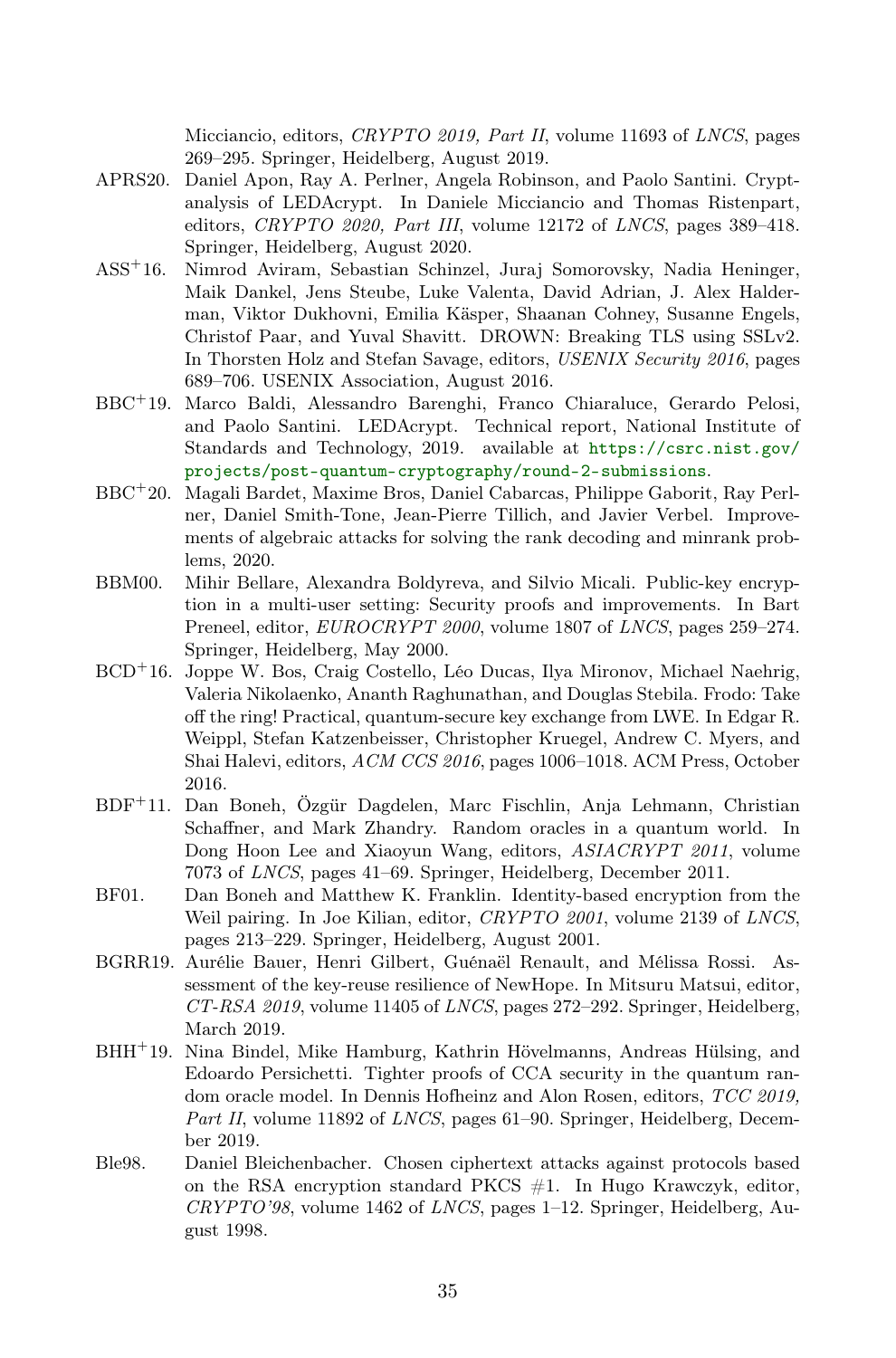- <span id="page-35-9"></span>Blo70. Burton H. Bloom. Space/time trade-offs in hash coding with allowable errors. Commun. ACM, 1970.
- <span id="page-35-5"></span>BS20. Nina Bindel and John M. Schanck. Decryption failure is more likely after success. In Jintai Ding and Jean-Pierre Tillich, editors, PQCrypto 2020, pages 206–225. Springer, Heidelberg, 2020.
- <span id="page-35-0"></span>BSY18. Hanno Böck, Juraj Somorovsky, and Craig Young. Return of bleichenbacher's oracle threat (ROBOT). In William Enck and Adrienne Porter Felt, editors, USENIX Security 2018, pages 817-849. USENIX Association, August 2018.
- <span id="page-35-7"></span>BV17. Nir Bitansky and Vinod Vaikuntanathan. A note on perfect correctness by derandomization. In Jean-Sébastien Coron and Jesper Buus Nielsen, editors,  $EUROCRYPT 2017$ , Part II, volume 10211 of LNCS, pages 592– 606. Springer, Heidelberg, April / May 2017.
- <span id="page-35-4"></span>CHK04. Ran Canetti, Shai Halevi, and Jonathan Katz. Chosen-ciphertext security from identity-based encryption. In Christian Cachin and Jan Camenisch, editors, EUROCRYPT 2004, volume 3027 of LNCS, pages 207–222. Springer, Heidelberg, May 2004.
- <span id="page-35-12"></span>CHKP10. David Cash, Dennis Hofheinz, Eike Kiltz, and Chris Peikert. Bonsai trees, or how to delegate a lattice basis. In Henri Gilbert, editor, EUROCRYPT 2010, volume 6110 of LNCS, pages 523–552. Springer, Heidelberg, May / June 2010.
- <span id="page-35-1"></span>DFGS15. Benjamin Dowling, Marc Fischlin, Felix Günther, and Douglas Stebila. A cryptographic analysis of the TLS 1.3 handshake protocol candidates. In Indrajit Ray, Ninghui Li, and Christopher Kruegel, editors, ACM CCS 2015, pages 1197–1210. ACM Press, October 2015.
- <span id="page-35-3"></span>DGJ<sup>+</sup>18. David Derler, Kai Gellert, Tibor Jager, Daniel Slamanig, and Christoph Striecks. Bloom filter encryption and applications to efficient forward-secret 0-rtt key exchange. IACR Cryptol. ePrint Arch. (to appear in Journal of Cryptology), 2018.
- <span id="page-35-13"></span>DGK20. Nir Drucker, Shay Gueron, and Dusan Kostic. On constant-time QC-MDPC decoders with negligible failure rate. In CBCrypto, volume 12087 of Lecture Notes in Computer Science, pages 50–79. Springer, 2020.
- <span id="page-35-8"></span>DGKP20. Nir Drucker, Shay Gueron, Dusan Kostic, and Edoardo Persichetti. On the applicability of the fujisaki-okamoto transformation to the bike kem. IACR ePrint 2020/510, 2020. <https://eprint.iacr.org/2020/510>.
- <span id="page-35-2"></span>DJSS18. David Derler, Tibor Jager, Daniel Slamanig, and Christoph Striecks. Bloom filter encryption and applications to efficient forward-secret 0-RTT key exchange. In Jesper Buus Nielsen and Vincent Rijmen, editors, EURO-CRYPT 2018, Part III, volume 10822 of LNCS, pages 425–455. Springer, Heidelberg, April / May 2018.
- <span id="page-35-10"></span>DLP14. Léo Ducas, Vadim Lyubashevsky, and Thomas Prest. Efficient identitybased encryption over NTRU lattices. In Palash Sarkar and Tetsu Iwata, editors,  $ASIACRYPT 2014$ , Part II, volume 8874 of LNCS, pages  $22-41$ . Springer, Heidelberg, December 2014.
- <span id="page-35-6"></span>DNR04. Cynthia Dwork, Moni Naor, and Omer Reingold. Immunizing encryption schemes from decryption errors. In Christian Cachin and Jan Camenisch, editors, EUROCRYPT 2004, volume 3027 of LNCS, pages 342–360. Springer, Heidelberg, May 2004.
- <span id="page-35-11"></span>DT18. Thomas Debris-Alazard and Jean-Pierre Tillich. Two attacks on rank metric code-based schemes: RankSign and an IBE scheme. In Thomas Peyrin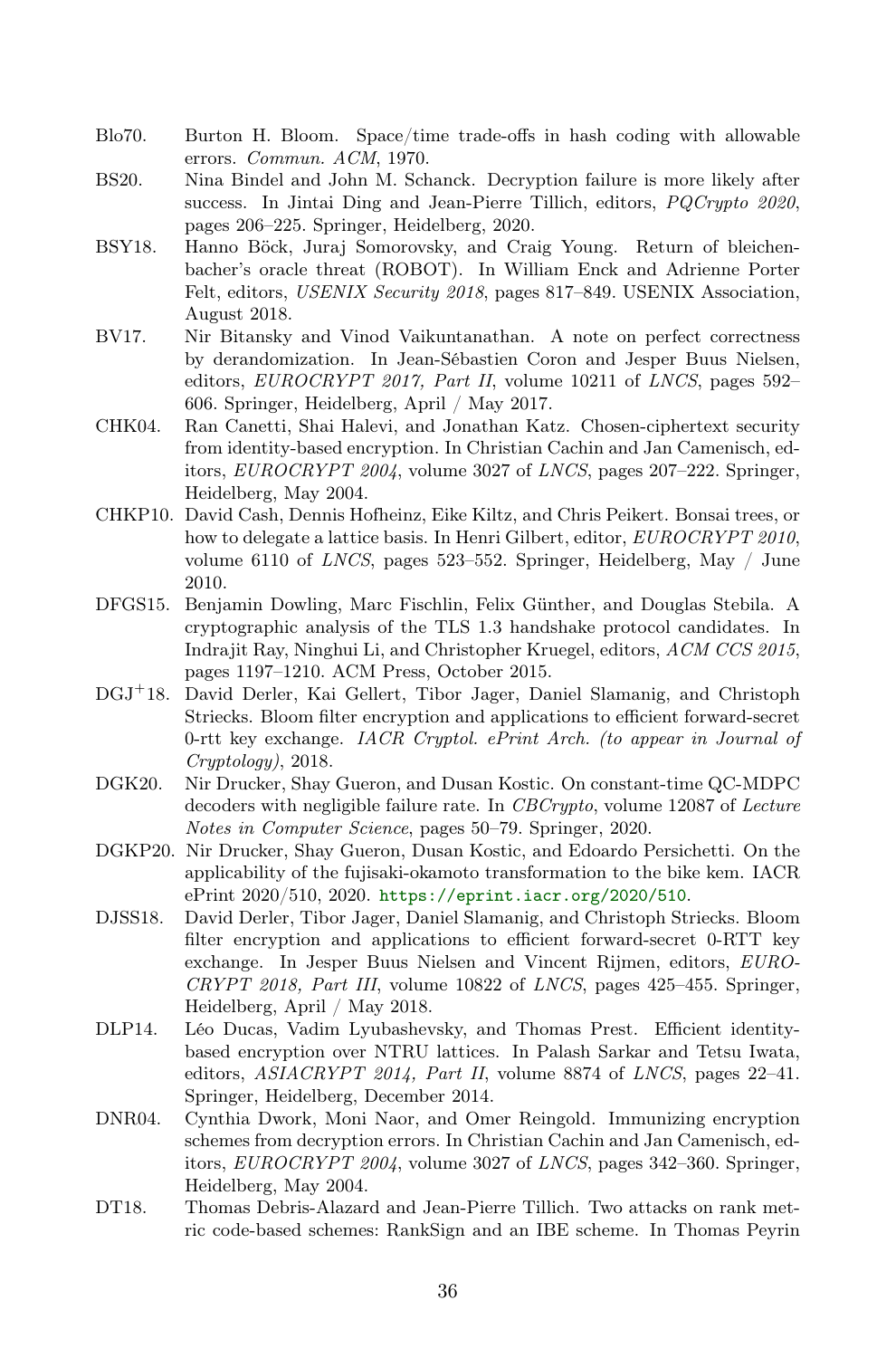and Steven Galbraith, editors, ASIACRYPT 2018, Part I, volume 11272 of LNCS, pages 62–92. Springer, Heidelberg, December 2018.

- <span id="page-36-5"></span>FHS<sup>+</sup>17. Tomás Fabsic, Viliam Hromada, Paul Stankovski, Pavol Zajac, Qian Guo, and Thomas Johansson. A reaction attack on the QC-LDPC McEliece cryptosystem. In Tanja Lange and Tsuyoshi Takagi, editors, PQCrypto 2017, pages 51–68. Springer, Heidelberg, 2017.
- <span id="page-36-1"></span>FO99. Eiichiro Fujisaki and Tatsuaki Okamoto. Secure integration of asymmetric and symmetric encryption schemes. In Michael J. Wiener, editor,  $CRYPTO'99$ , volume 1666 of *LNCS*, pages 537–554. Springer, Heidelberg, August 1999.
- <span id="page-36-2"></span>FO13. Eiichiro Fujisaki and Tatsuaki Okamoto. Secure integration of asymmetric and symmetric encryption schemes. Journal of Cryptology,  $26(1):80-101$ , January 2013.
- <span id="page-36-6"></span>GGH97. Oded Goldreich, Shafi Goldwasser, and Shai Halevi. Eliminating decryption errors in the Ajtai-Dwork cryptosystem. In Burton S. Kaliski Jr., editor,  $CRYPTO'$ , volume 1294 of *LNCS*, pages 105–111. Springer, Heidelberg, August 1997.
- <span id="page-36-0"></span>GHJL17. Felix Günther, Britta Hale, Tibor Jager, and Sebastian Lauer. 0-RTT key exchange with full forward secrecy. In Jean-Sébastien Coron and Jesper Buus Nielsen, editors, EUROCRYPT 2017, Part III, volume 10212 of LNCS, pages 519–548. Springer, Heidelberg, April / May 2017.
- <span id="page-36-10"></span>GHPT17. Philippe Gaborit, Adrien Hauteville, Duong Hieu Phan, and Jean-Pierre Tillich. Identity-based encryption from codes with rank metric. In Jonathan Katz and Hovav Shacham, editors, CRYPTO 2017, Part III, volume 10403 of LNCS, pages 194–224. Springer, Heidelberg, August 2017.
- <span id="page-36-9"></span>GJN20. Qian Guo, Thomas Johansson, and Alexander Nilsson. A key-recovery timing attack on post-quantum primitives using the Fujisaki-Okamoto transformation and its application on FrodoKEM. In Daniele Micciancio and Thomas Ristenpart, editors, CRYPTO 2020, Part II, volume 12171 of LNCS, pages 359–386. Springer, Heidelberg, August 2020.
- <span id="page-36-4"></span>GJS16. Qian Guo, Thomas Johansson, and Paul Stankovski. A key recovery attack on MDPC with CCA security using decoding errors. In Jung Hee Cheon and Tsuyoshi Takagi, editors, ASIACRYPT 2016, Part I, volume 10031 of LNCS, pages 789–815. Springer, Heidelberg, December 2016.
- <span id="page-36-3"></span>GJY19. Qian Guo, Thomas Johansson, and Jing Yang. A novel CCA attack using decryption errors against LAC. In Steven D. Galbraith and Shiho Moriai, editors,  $ASIACRYPT 2019$ , Part I, volume 11921 of LNCS, pages  $82-111$ . Springer, Heidelberg, December 2019.
- <span id="page-36-7"></span>GM15. Matthew D. Green and Ian Miers. Forward secure asynchronous messaging from puncturable encryption. In 2015 IEEE Symposium on Security and Privacy, pages 305–320. IEEE Computer Society Press, May 2015.
- <span id="page-36-11"></span>GPV08. Craig Gentry, Chris Peikert, and Vinod Vaikuntanathan. Trapdoors for hard lattices and new cryptographic constructions. In Richard E. Ladner and Cynthia Dwork, editors,  $40th$  ACM STOC, pages 197-206. ACM Press, May 2008.
- <span id="page-36-8"></span>GZB<sup>+</sup>19. Oscar Garcia-Morchon, Zhenfei Zhang, Sauvik Bhattacharya, Ronald Rietman, Ludo Tolhuizen, Jose-Luis Torre-Arce, Hayo Baan, Markku-Juhani O. Saarinen, Scott Fluhrer, Thijs Laarhoven, and Rachel Player. Round5. Technical report, National Institute of Standards and Technology, 2019. available at [https://csrc.nist.gov/projects/post-quantum-cryptography/](https://csrc.nist.gov/projects/post-quantum-cryptography/round-2-submissions) [round-2-submissions](https://csrc.nist.gov/projects/post-quantum-cryptography/round-2-submissions).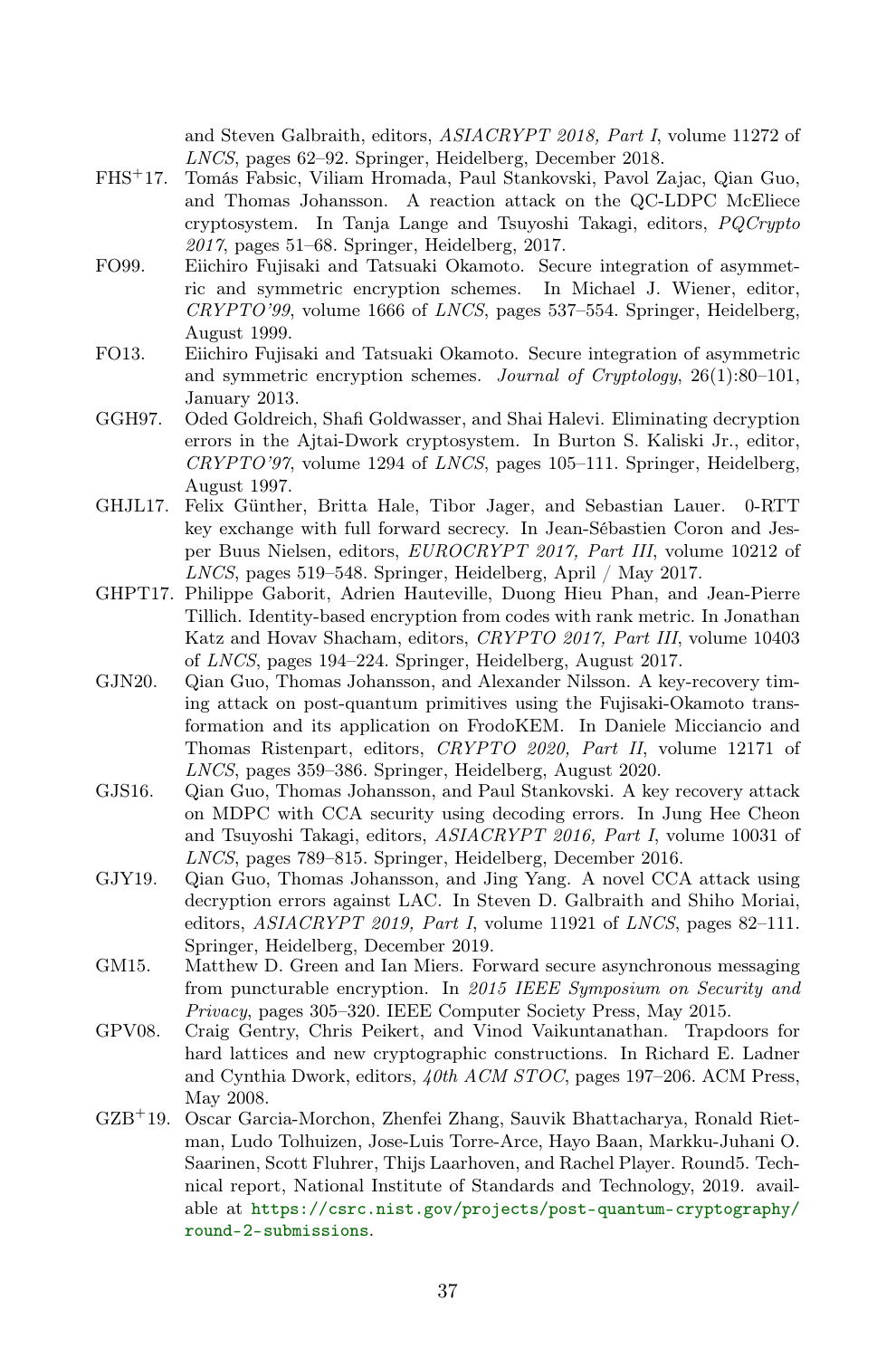- <span id="page-37-12"></span>Ham19. Mike Hamburg. Three Bears. Technical report, National Institute of Standards and Technology, 2019. available at [https://csrc.nist.gov/](https://csrc.nist.gov/projects/post-quantum-cryptography/round-2-submissions) [projects/post-quantum-cryptography/round-2-submissions](https://csrc.nist.gov/projects/post-quantum-cryptography/round-2-submissions).
- <span id="page-37-11"></span>Har06. Ben Harris. RSA key exchange for the secure shell (SSH) transport layer protocol. RFC, 4432:1–8, 2006.
- <span id="page-37-4"></span>HHK17a. Dennis Hofheinz, Kathrin Hövelmanns, and Eike Kiltz. A modular analysis of the Fujisaki-Okamoto transformation. In Yael Kalai and Leonid Reyzin, editors,  $TCC$  2017, Part I, volume 10677 of LNCS, pages 341–371. Springer, Heidelberg, November 2017.
- <span id="page-37-9"></span>HHK17b. Dennis Hofheinz, Kathrin Hövelmanns, and Eike Kiltz. A modular analysis of the Fujisaki-Okamoto transformation. Cryptology ePrint Archive, Report 2017/604, 2017. <http://eprint.iacr.org/2017/604>.
- <span id="page-37-7"></span>HKSU20. Kathrin Hövelmanns, Eike Kiltz, Sven Schäge, and Dominique Unruh. Generic authenticated key exchange in the quantum random oracle model. In Aggelos Kiayias, Markulf Kohlweiss, Petros Wallden, and Vassilis Zikas, editors,  $PKC 2020$ , Part II, volume 12111 of LNCS, pages 389-422. Springer, Heidelberg, May 2020.
- <span id="page-37-3"></span>HKW20. Susan Hohenberger, Venkata Koppula, and Brent Waters. Chosen ciphertext security from injective trapdoor functions. In Daniele Micciancio and Thomas Ristenpart, editors, CRYPTO 2020, Part I, volume 12170 of LNCS, pages 836–866. Springer, Heidelberg, August 2020.
- <span id="page-37-5"></span>HNP<sup>+</sup>03. Nick Howgrave-Graham, Phong Q. Nguyen, David Pointcheval, John Proos, Joseph H. Silverman, Ari Singer, and William Whyte. The impact of decryption failures on the security of NTRU encryption. In Dan Boneh, editor, CRYPTO 2003, volume 2729 of LNCS, pages 226–246. Springer, Heidelberg, August 2003.
- <span id="page-37-1"></span>JKSS12. Tibor Jager, Florian Kohlar, Sven Schäge, and Jörg Schwenk. On the security of TLS-DHE in the standard model. In Reihaneh Safavi-Naini and Ran Canetti, editors, CRYPTO 2012, volume 7417 of LNCS, pages 273-293. Springer, Heidelberg, August 2012.
- <span id="page-37-0"></span>JSS12. Tibor Jager, Sebastian Schinzel, and Juraj Somorovsky. Bleichenbacher's attack strikes again: Breaking PKCS#1 v1.5 in XML encryption. In Sara Foresti, Moti Yung, and Fabio Martinelli, editors, ESORICS 2012, volume 7459 of LNCS, pages 752–769. Springer, Heidelberg, September 2012.
- <span id="page-37-10"></span>JZC<sup>+</sup>18. Haodong Jiang, Zhenfeng Zhang, Long Chen, Hong Wang, and Zhi Ma. IND-CCA-secure key encapsulation mechanism in the quantum random oracle model, revisited. In Hovav Shacham and Alexandra Boldyreva, editors, CRYPTO 2018, Part III, volume 10993 of LNCS, pages 96–125. Springer, Heidelberg, August 2018.
- <span id="page-37-6"></span>JZM19. Haodong Jiang, Zhenfeng Zhang, and Zhi Ma. Tighter security proofs for generic key encapsulation mechanism in the quantum random oracle model. In Jintai Ding and Rainer Steinwandt, editors, PQCrypto 2019, pages 227– 248. Springer, Heidelberg, 2019.
- <span id="page-37-2"></span>KPW13. Hugo Krawczyk, Kenneth G. Paterson, and Hoeteck Wee. On the security of the TLS protocol: A systematic analysis. In Ran Canetti and Juan A. Garay, editors, CRYPTO 2013, Part I, volume 8042 of LNCS, pages 429– 448. Springer, Heidelberg, August 2013.
- <span id="page-37-8"></span>KSS<sup>+</sup>20. Veronika Kuchta, Amin Sakzad, Damien Stehlé, Ron Steinfeld, and Shifeng Sun. Measure-rewind-measure: Tighter quantum random oracle model proofs for one-way to hiding and CCA security. In Anne Canteaut and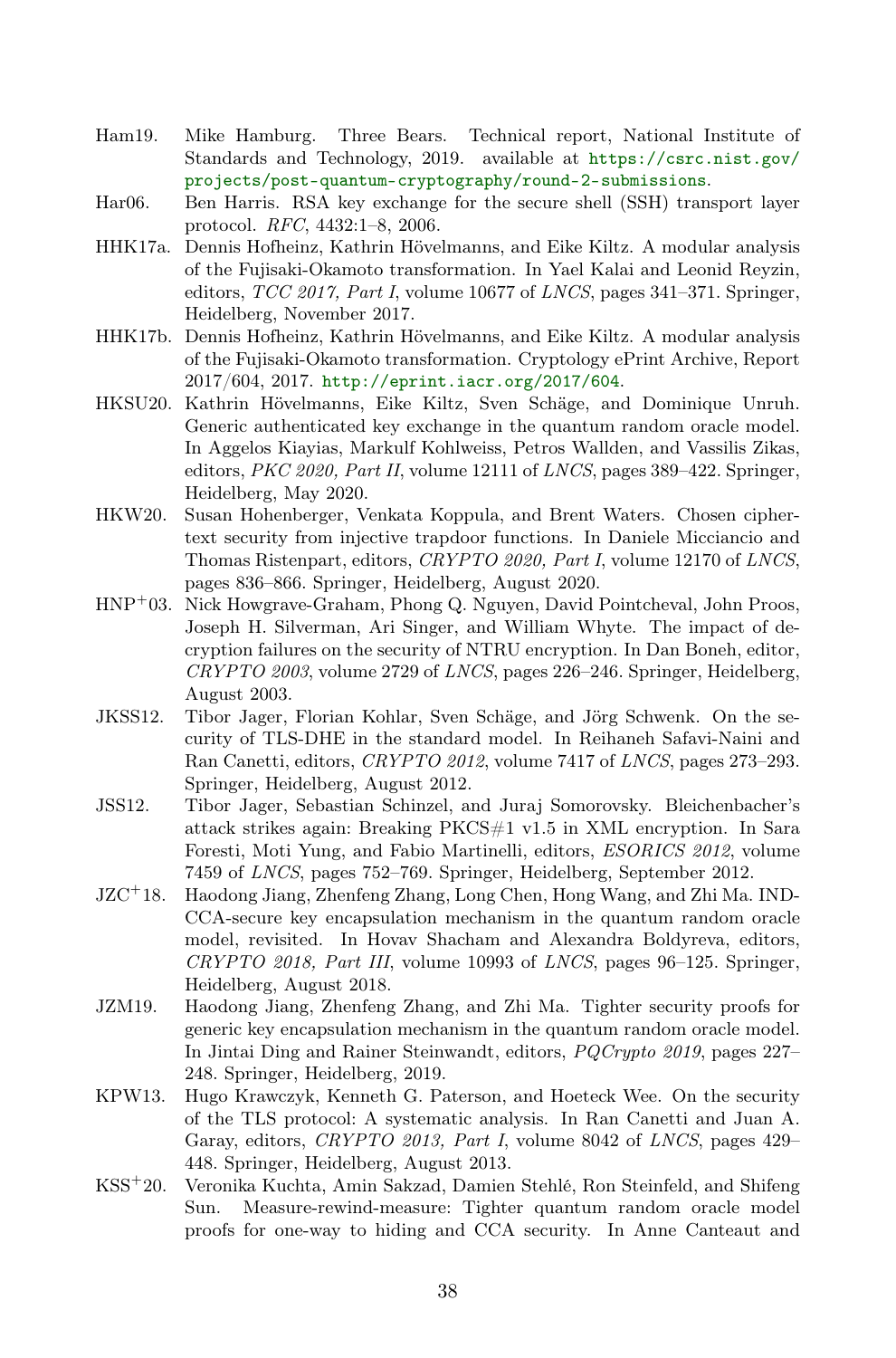Yuval Ishai, editors, EUROCRYPT 2020, Part III, volume 12107 of LNCS, pages 703–728. Springer, Heidelberg, May 2020.

- <span id="page-38-4"></span>KW19. Venkata Koppula and Brent Waters. Realizing chosen ciphertext security generically in attribute-based encryption and predicate encryption. In Alexandra Boldyreva and Daniele Micciancio, editors, CRYPTO 2019, Part II, volume 11693 of LNCS, pages 671–700. Springer, Heidelberg, August 2019.
- <span id="page-38-10"></span>NAB<sup>+</sup>19. Michael Naehrig, Erdem Alkim, Joppe Bos, Léo Ducas, Karen Easterbrook, Brian LaMacchia, Patrick Longa, Ilya Mironov, Valeria Nikolaenko, Christopher Peikert, Ananth Raghunathan, and Douglas Stebila. FrodoKEM. Technical report, National Institute of Standards and Technology, 2019. available at [https://csrc.nist.gov/projects/post-quantum-cryptography/](https://csrc.nist.gov/projects/post-quantum-cryptography/round-2-submissions) [round-2-submissions](https://csrc.nist.gov/projects/post-quantum-cryptography/round-2-submissions).
- <span id="page-38-7"></span>Nao90. Moni Naor. Bit commitment using pseudo-randomness. In Gilles Brassard, editor,  $CRYPTO'89$ , volume 435 of *LNCS*, pages 128–136. Springer, Heidelberg, August 1990.
- <span id="page-38-8"></span>NW94. Noam Nisan and Avi Wigderson. Hardness vs randomness. J. Comput. Syst.  $Sci., 49(2):149-167, 1994.$
- <span id="page-38-3"></span>NY90. Moni Naor and Moti Yung. Public-key cryptosystems provably secure against chosen ciphertext attacks. In 22nd ACM STOC, pages 427–437. ACM Press, May 1990.
- <span id="page-38-1"></span>PST20. Christian Paquin, Douglas Stebila, and Goutam Tamvada. Benchmarking post-quantum cryptography in TLS. In Jintai Ding and Jean-Pierre Tillich, editors, PQCrypto 2020, pages 72–91. Springer, Heidelberg, 2020.
- <span id="page-38-0"></span>RGG<sup>+</sup>19. Eyal Ronen, Robert Gillham, Daniel Genkin, Adi Shamir, David Wong, and Yuval Yarom. The 9 lives of bleichenbacher's CAT: New cache ATtacks on TLS implementations. In 2019 IEEE Symposium on Security and Privacy, pages 435–452. IEEE Computer Society Press, May 2019.
- <span id="page-38-11"></span>SAB<sup>+</sup>19. Peter Schwabe, Roberto Avanzi, Joppe Bos, Léo Ducas, Eike Kiltz, Tancrède Lepoint, Vadim Lyubashevsky, John M. Schanck, Gregor Seiler, and Damien Stehlé. CRYSTALS-KYBER. Technical report, National Institute of Standards and Technology, 2019. available at [https://csrc.nist.gov/](https://csrc.nist.gov/projects/post-quantum-cryptography/round-2-submissions) [projects/post-quantum-cryptography/round-2-submissions](https://csrc.nist.gov/projects/post-quantum-cryptography/round-2-submissions).
- <span id="page-38-5"></span>SSPB19. Simona Samardjiska, Paolo Santini, Edoardo Persichetti, and Gustavo Banegas. A reaction attack against cryptosystems based on LRPC codes. In Peter Schwabe and Nicolas Thériault, editors, LATINCRYPT 2019, volume 11774 of LNCS, pages 197–216. Springer, Heidelberg, 2019.
- <span id="page-38-9"></span>SSS<sup>+</sup>20. Shifeng Sun, Amin Sakzad, Ron Steinfeld, Joseph K. Liu, and Dawu Gu. Public-key puncturable encryption: Modular and compact constructions. In Aggelos Kiayias, Markulf Kohlweiss, Petros Wallden, and Vassilis Zikas, editors,  $PKC 2020$ , Part I, volume 12110 of LNCS, pages 309–338. Springer, Heidelberg, May 2020.
- <span id="page-38-2"></span>SSW20. Peter Schwabe, Douglas Stebila, and Thom Wiggers. Post-quantum tls without handshake signatures. Cryptology ePrint Archive, Report 2020/534, 2020. <https://eprint.iacr.org/2020/534>.
- <span id="page-38-6"></span>SV19. Nicolas Sendrier and Valentin Vasseur. On the decoding failure rate of QC-MDPC bit-flipping decoders. In Jintai Ding and Rainer Steinwandt, editors, PQCrypto 2019, pages 404–416. Springer, Heidelberg, 2019.
- <span id="page-38-12"></span>SV20. Nicolas Sendrier and Valentin Vasseur. About low DFR for QC-MDPC decoding. In Jintai Ding and Jean-Pierre Tillich, editors, PQCrypto 2020, pages 20–34. Springer, Heidelberg, 2020.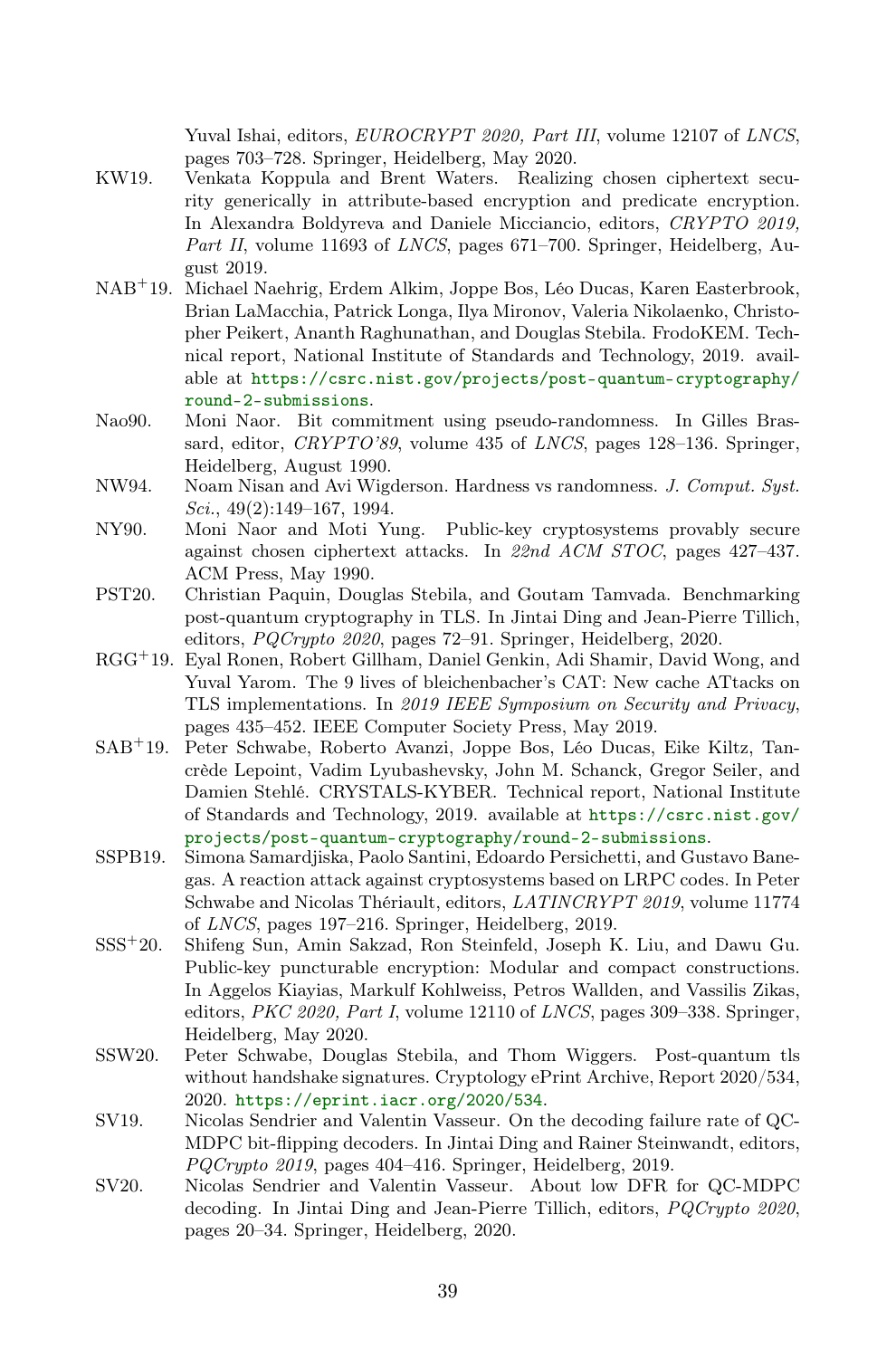- <span id="page-39-0"></span>SXY18. Tsunekazu Saito, Keita Xagawa, and Takashi Yamakawa. Tightly-secure key-encapsulation mechanism in the quantum random oracle model. In Jesper Buus Nielsen and Vincent Rijmen, editors, EUROCRYPT 2018, Part III, volume 10822 of LNCS, pages 520–551. Springer, Heidelberg, April / May 2018.
- <span id="page-39-3"></span>Unr15. Dominique Unruh. Revocable quantum timed-release encryption. J. ACM, 62(6):49:1–49:76, 2015.
- <span id="page-39-2"></span>ZCZ16. Jiang Zhang, Yu Chen, and Zhenfeng Zhang. Programmable hash functions from lattices: Short signatures and IBEs with small key sizes. In Matthew Robshaw and Jonathan Katz, editors, CRYPTO 2016, Part III, volume 9816 of LNCS, pages 303–332. Springer, Heidelberg, August 2016.

### A Omitted Definitions

### <span id="page-39-1"></span>A.1 QROM Definitions and Lemmas

We recall various lemmas that we require for the QROM proofs. While in the ROM, the simulator always learns x and  $H(x)$  if the adversary tries to learn any information on  $H(x)$ , the situation in the QROM is not as simple. Measuring or recording queries might collapse the adversary's quantum state and change its behavior. The simulator can however learn queries under certain conditions using the "one-way to hiding" (O2H) technique [\[Unr15\]](#page-39-3).

In the following we consider two quantum-accessible oracles  $G, H: X \to Y$ , but they do not have to be random oracles. Let's assume that  $G$  and  $H$  only differ in some small set  $S \subset X$ , i.e.  $G_{|X \setminus S} = H_{|X \setminus S}$ . Now consider an algorithm A that makes at most q queries to G or  $H$ . Since queries can be made in parallel, suppose that the maximum number of sequential invocations of the oracles, the depth, is at most  $d \leq q$ . Now, for some input z, the O2H technique gives a way for the simulator to find some  $x \in S$  if  $A^G(z)$  behaves differently from  $A^H(z)$ .

The first lemma is the original one-way to hiding lemma which first appeared in [\[Unr15\]](#page-39-3). We use the formulation from  $[BHH+19]$  $[BHH+19]$ , i.e. by conditioning the probabilities on a classical event Ev. [5](#page-39-4)

**Lemma 3 (Thm. 3 [\[AHU19\]](#page-33-2)).** Let  $G, H: X \rightarrow Y$  be random functions, let z be a random value, and let  $S \subset X$  be a random set such that  $G_{|X\setminus S} = H_{|X\setminus S}$ . Furthermore, let  $A^H$  be a quantum oracle algorithm which queries  $H$  with depth at most d. Let Ev be an arbitrary classical event. Define an oracle algorithm  $B^{H}(z)$  as follows: pick  $i \leftarrow s[d]$  and run  $A^{H}(z)$  until just before its i-th round of queries of H. Measure all query input registers in the computational basis, and output the set T of measurement outcomes. Define

<span id="page-39-5"></span>
$$
P_{left} = \Pr\left[A^H(z) : \text{Ev}\right],
$$
  
\n
$$
P_{right} = \Pr\left[A^G(z) : \text{Ev}\right],
$$
  
\n
$$
P_{guess} = \Pr\left[T \leftarrow B^H(z) : S \cap T \neq \emptyset\right].
$$

<span id="page-39-4"></span><sup>&</sup>lt;sup>5</sup> Throughout this section  $(G, H, S, z)$  may have an arbitrary joint distribution.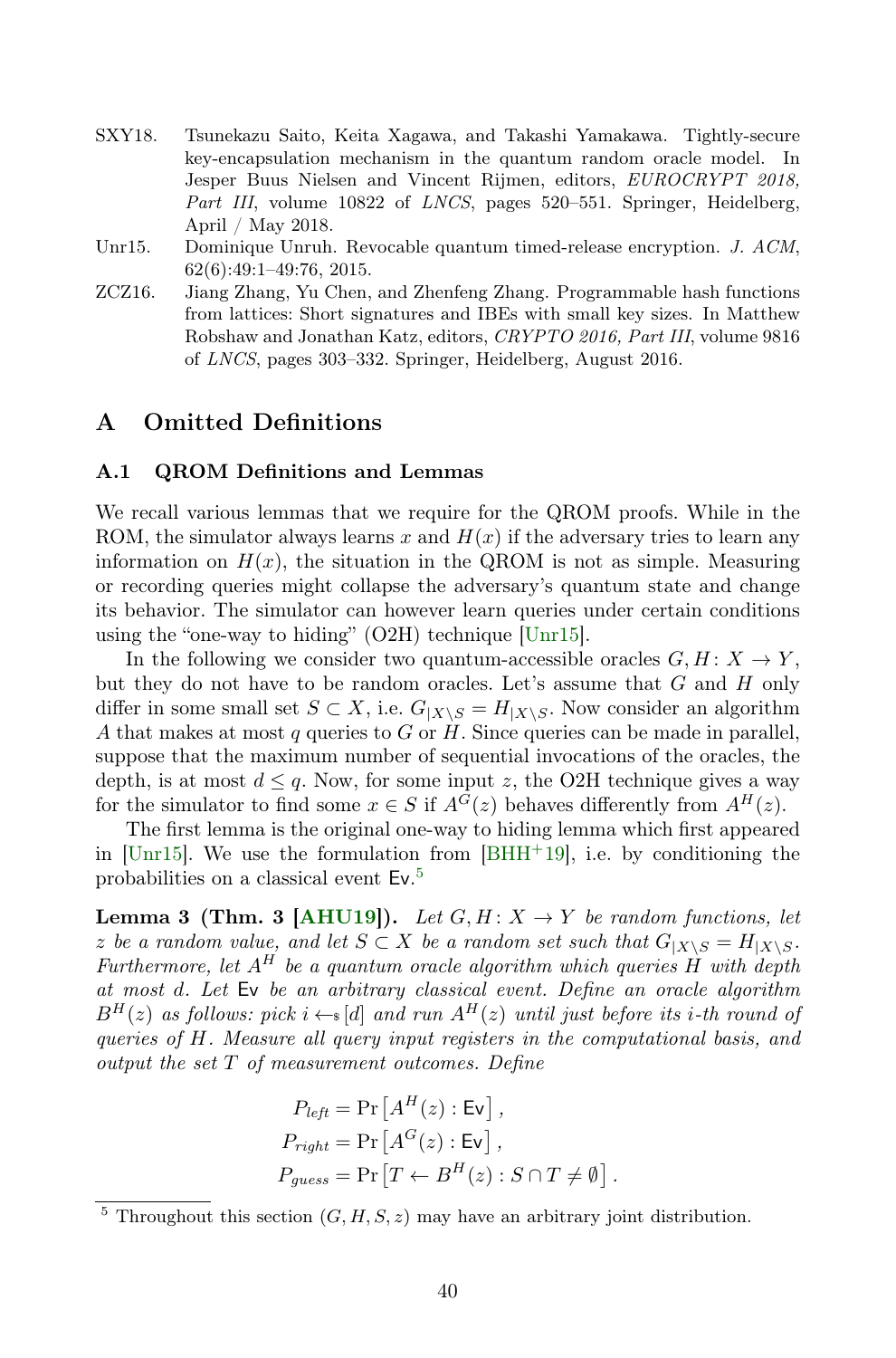Then

<span id="page-40-0"></span>
$$
|P_{left} - P_{right}| \le 2d\sqrt{P_{guess}} \text{ and } \left|\sqrt{P_{left}} - \sqrt{P_{right}|} \le 2d\sqrt{P_{guess}}.
$$

The same results holds with  $B^{G}(z)$  in the definition of  $P_{guess}$ .

Next up, we move on to the semi-classical O2H. For that we need punctured oracles [\[AHU19\]](#page-33-2) which measure whether the input is in a set S.

**Definition 18.** Let  $H: X \to Y$  be any function, and let  $S \subset X$  be a set. The oracle  $H \setminus S$  takes as input a value x. It first computes whether  $x \in S$  into an auxiliary qubit p and measures p. Then it runs  $H(x)$  and returns the result. Let Find be the event that any of the measurements of p returns 1.

We recall the "puncturing is effective" lemma, the "semi-classical one-way to hiding" lemma, as well as the "search in the semi-classical oracle" lemma.

**Lemma 4 (Lemma 1 [\[AHU19\]](#page-33-2)).** Let  $G, H: X \rightarrow Y$  be random functions, let z be a random value, and let  $S \subset X$  be a random set such that  $G_{|X \setminus S} = H_{|X \setminus S}$ . Furthermore, let  $A^H$  be a quantum oracle algorithm. Let  $\mathsf{Ev}$  be an arbitrary classical event. Then

<span id="page-40-2"></span>
$$
\Pr\left[A^{H \setminus S}(z) : \textsf{Ev} \land \neg \textsf{Find}\right] = \Pr\left[A^{G \setminus S}(z) : \textsf{Ev} \land \neg \textsf{Find}\right].
$$

<span id="page-40-1"></span>**Lemma 5 (Thm. 1 [\[AHU19\]](#page-33-2)).** Let  $G, H: X \rightarrow Y$  be random functions, let z be a random value, and let  $S \subset X$  be a random set such that  $G_{|X\setminus S} = H_{|X\setminus S}$ . Furthermore, let  $A^H$  be a quantum oracle algorithm which queries H with depth at most d. Let Ev be an arbitrary classical event. Define

$$
P_{left} = \Pr\left[A^H(z) : \text{Ev}\right],
$$
  
\n
$$
P_{right} = \Pr\left[A^G(z) : \text{Ev}\right],
$$
  
\n
$$
P_{find} = \Pr\left[A^{H \setminus S}(z) : \text{Find}\right] = \Pr\left[A^{G \setminus S}(z) : \text{Find}\right].
$$

Then

$$
|P_{left} - P_{right}| \le 2\sqrt{dP_{find}} \ and \qquad \left| \sqrt{P_{left}} - \sqrt{P_{right}} \right| \le 2\sqrt{dP_{find}}.
$$

The theorem also holds with bound  $\sqrt{(d+1)P_{\text{find}}}$  for the following alternative definitions of  $P_{right}:$ 

<span id="page-40-3"></span>
$$
P_{right} = \Pr\left[A^{H \setminus S}(z) : \text{Ev}\right],
$$
  
\n
$$
P_{right} = \Pr\left[A^{H \setminus S}(z) : \text{Ev} \land \neg \text{Find}\right] = \Pr\left[A^{G \setminus S}(z) : \text{Ev} \land \neg \text{Find}\right],
$$
  
\n
$$
P_{right} = \Pr\left[A^{H \setminus S}(z) : \text{Ev} \lor \text{Find}\right] = \Pr\left[A^{G \setminus S}(z) : \text{Ev} \lor \text{Find}\right].
$$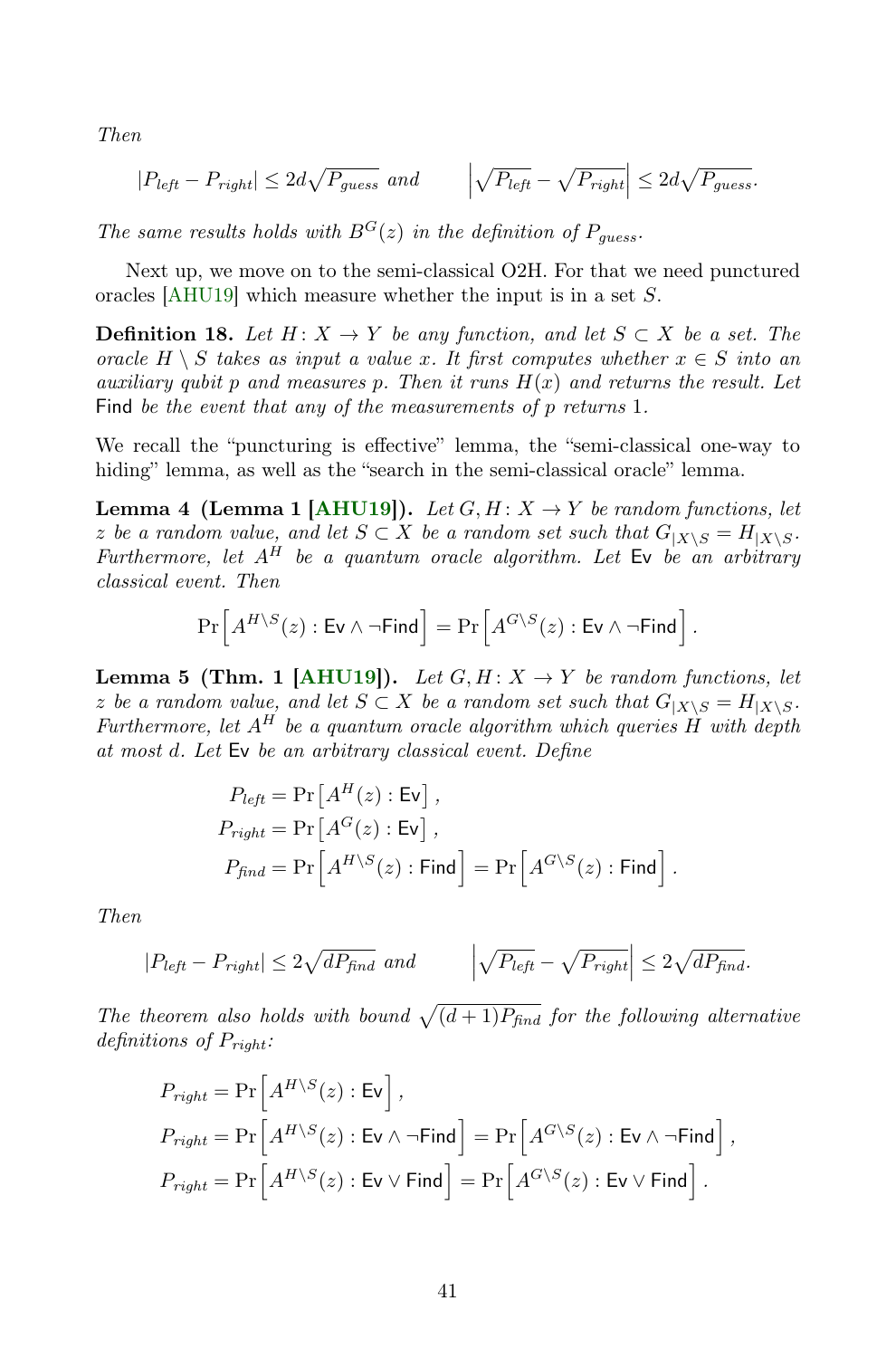**Lemma 6 (Thm. 2, Cor. 1 [\[AHU19\]](#page-33-2)).** Let  $H: X \rightarrow Y$  be a random function, let z be a random value, and let  $S \subset X$  be a random set. Let  $A^H$  be a quantum oracle algorithm which queries H at most q times with depth at most d. Let  $B^H(z)$  and  $P_{guess}$  be defined as in Lemma [3.](#page-39-5) Then

$$
\Pr\Big[\mathcal{A}^{H\setminus S}(z):\mathsf{Find}\Big]\leq 4dP_{guess}.
$$

In particular, if for each  $x \in X$ ,  $Pr[x \in S] \leq \varepsilon$  (conditioned on z, on other oracles A has access to, and on other outputs of  $H$ ), then

$$
\Pr\left[\mathcal{A}^{H\setminus S}(z):\mathsf{Find}\right]\leq 4q\varepsilon.
$$

### B Omitted Proofs

### <span id="page-41-0"></span>B.1 Proof of Theorem [7](#page-17-0)

*Proof.* To prove correctness, consider an adversary A playing the  $Exp_{\Pi',A}^{cor}(\lambda)$ game in the random oracle model. We can assume that it makes at most  $q_G$ (distinct) queries and that  $q_G$  is a multiple of the number  $\ell$  of  $\Pi$  ciphertexts that form a  $\Pi'$  one. Let  $q'_{\mathsf{G}} = q_{\mathsf{G}}/\ell, h \in [q'_{\mathsf{G}}], i \in [\ell]$  and let

$$
G(M_1, 1), \ldots, G(M_1, \ell), \ldots, G(M_{q'_G}, 1), \ldots, G(M_{q'_G}, \ell),
$$

be the queries to G. We call a query  $\mathsf{G}(M_h, i)$  problematic iff it exhibits a correctness error in  $\Pi$  (in the sense that  $\Pi$ .Dec(sk,  $\Pi$ .Enc(pk,  $M_h$ ;  $G(M_h, i)$ ))  $\neq M_h$ ) and a message  $M_h$  problematic in  $\Pi'$  if  $\mathsf{G}(M_h, i)$  is problematic for all  $i \in [\ell]$  (in the sense that  $\Pi'.\mathsf{Dec}(\mathsf{sk}, \Pi'.\mathsf{Enc}(\mathsf{pk}, M_h)) \neq M_h$ , i.e.,  $\Pi$ .Dec(sk,  $\Pi$ .Enc(pk,  $M_h$ ;  $G(M_h, i))$ )  $\neq M_h$  for all  $i \in [\ell]$ ). Since G outputs independently random values, each  $\mathsf{G}(M_h, i)$  is problematic with probability at most  $\delta$ , since we assumed that  $\Pi$  is  $\delta$ -correct. Hence, by definition of  $\Pi'$ , each message  $M_h$  is problematic with probability  $\leq \delta^{\ell}$ . Thus, a union bound shows that the probability that at least one  $M_h$  is problematic is at most  $q'_G \delta^\ell = \frac{q_G}{\ell}$  $\frac{\mu}{\ell} \delta^{\ell}$ .

This proves that  $\Pi'$  is  $\delta_1$ -correct with  $\delta_1(q_{\mathsf{G}}) \leq \frac{q_{\mathsf{G}}}{q}$  $\frac{\pi}{6} \delta^{\ell}$ .

Now, we argue the security and therefore let  $\overline{B}$  be an adversary against the OW-PCA security of  $\Pi'$  issuing at most  $q_{\mathsf{G}}$  queries to G and at most  $q_P$  queries to Pco. We proceed with a sequence of games. Let  $\mathsf{Adv}_{B,j}$  be the advantage of B in Game j.

GAME  $G_0$ : This is the original **OW-PCA** game, where we simulate the random oracle queries  $\mathsf{G}(M, i)$  as follows: if there exits r s.t.  $(M, i, r) \in \mathcal{Q}_{\mathsf{G}}$ , then return  $\mathsf{G}(M,i) := r$ . Otherwise choose  $r \leftarrow s \Pi \mathcal{R}$ , set  $\mathcal{Q}_{\mathsf{G}} := \mathcal{Q}_{\mathsf{G}} \cup \{(M,i,r)\}\$  and return  $\mathsf{G}(M,i) := r$ . Consequently, we have

$$
\mathsf{Adv}_{B,0} = \mathsf{Adv}_{\varPi',B}^{\mathsf{pke-ow-pca}}(\lambda).
$$

GAME  $G_1$ : In game  $G_1$  we replace the plaintext checking oracle  $PCO(M, C)$  by a simulation that does not check whether  $M = M'$  anymore but simply computes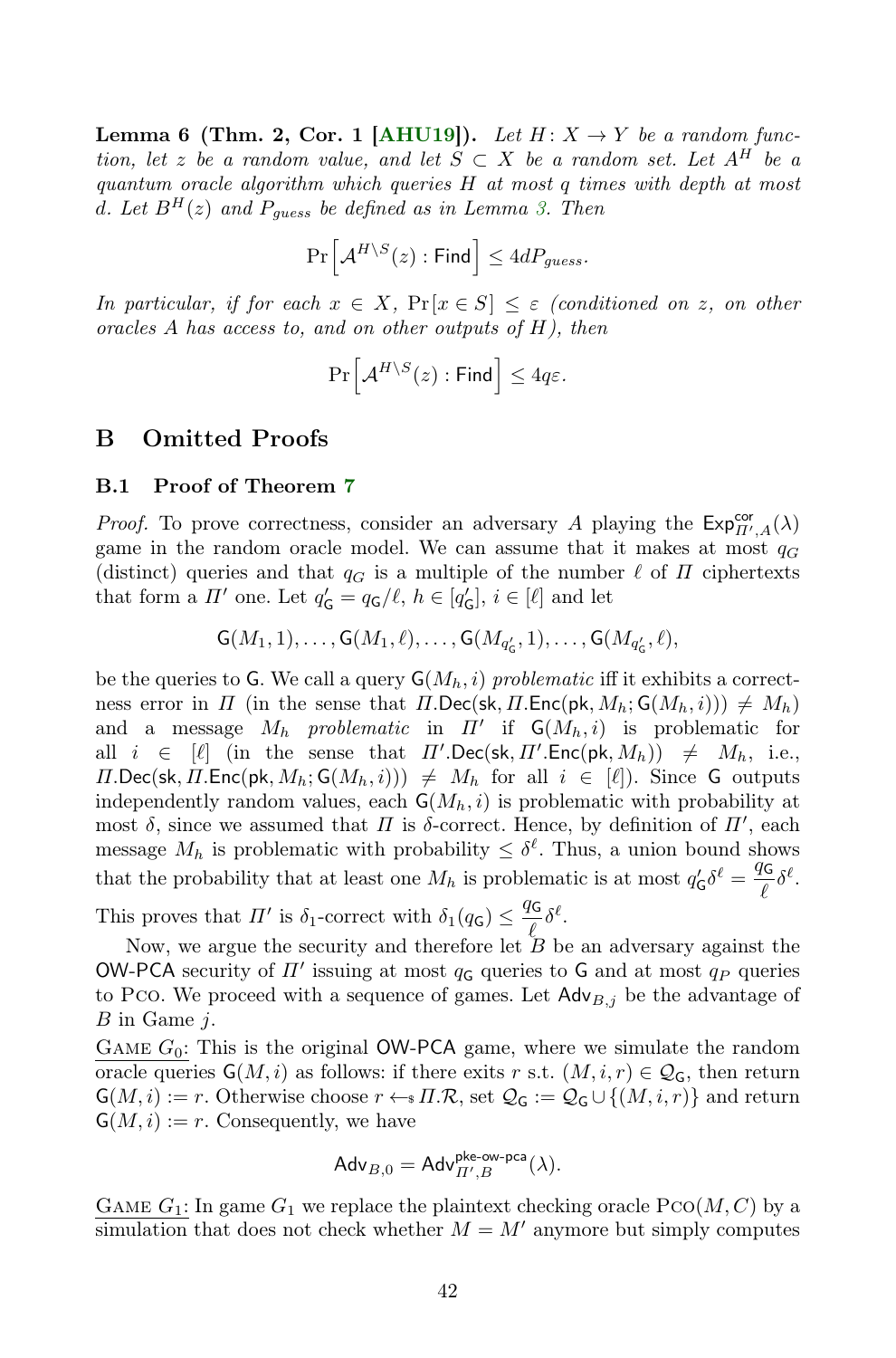$C_i := \Pi$ . Enc(pk,  $M$ ; G( $M$ , i)) for all  $i \in [\ell]$  and checks if  $(C_1, \ldots, C_\ell) = C$ . We observe that in game  $G_1$  at most  $q_{\mathsf{G}}$  (distinct queries)

 $\mathsf{G}(M_1,1),\ldots,\mathsf{G}(M_1,\ell),\ldots,\mathsf{G}(M_{q'_{\mathsf{G}}},1),\ldots,\mathsf{G}(M_{q'_{\mathsf{G}}},\ell),$ 

to G happen. Again, we call a query a message  $M_h$  problematic iff it exhibits a correctness error in  $\Pi'$  (in the sense that  $\Pi'.\mathsf{Dec}(\mathsf{sk}, \Pi'.\mathsf{Enc}(\mathsf{pk}, M_h)) \neq M_h$ , i.e.,  $\Pi$ .Dec(sk,  $\Pi$ .Enc(pk,  $M_h$ ;  $G(M_h, i)$ ))  $\neq M_h$  for all  $i \in [\ell]$ ). Clearly, if B makes a problematic query, then there exists an adversary  $C$  that wins the correctness experiment  $\mathsf{Exp}_{\Pi',C}^{\mathsf{cor}}(\lambda)$  in the random oracle model. Hence, the probability that at least one  $G(M_h, i)$  is problematic is at most  $\delta_1(q_G) \leq \frac{q_G}{q(G)}$  $\frac{\partial G}{\partial \zeta} \delta^{\ell}$ . However, conditioned on the event that no query is problematic, games  $G_0$  and  $G_1$  proceed identical and they only differ if B submits a Pco query  $(M, C)$  together with a query  $(M, i), i \in [\ell],$  such that  $\mathsf{G}(M, i)$  is problematic and  $C = \Pi$ . Enc(pk,  $M_h$ ). Consequently, we have

$$
|\mathsf{Adv}_{B,1} - \mathsf{Adv}_{B,0}| \leq \frac{q_{\mathsf{G}}}{\ell} \delta^{\ell}.
$$

GAME  $G_2$ : In Game  $G_2$ , we consider event  $\mathcal{E}$ , which we define to be a query  $(M, i)$  to G for challenge message M and  $i \in [\ell]$ , or equivalently  $(M, \cdot, \cdot) \in \mathcal{Q}_G$ . We abort if event  $\mathcal E$  happens and due to the difference lemma we have

$$
|\mathsf{Adv}_{B,2} - \mathsf{Adv}_{B,1}| \le \Pr[\mathcal{E}].
$$

Now, we can construct an adversary against the OW-CPA security of  $\Pi$  in that by obtaining a challenge ciphertext  $C$  for a unknown random  $M$  we provide  $(\mathsf{pk}, C)$  to the adversary B and we forward the output M' of B to the OW-CPA challenger. Using Lemma [1,](#page-6-1) relating OW-CPA and IND-CPA, we thus obtain:

$$
\mathsf{Adv}_{B,2} = \frac{1}{|\mathcal{M}|} + \mathsf{Adv}_{\varPi,B}^{\mathsf{n-pke-ind-cpa}}(\lambda).
$$

Finally, we bound  $Pr[\mathcal{E}]$  and construct an  $\ell$ -IND-CPA adversary against PKE  $\Pi$ that wins if event  $\mathcal E$  happens in Game  $G_2$ . Therefore, we choose  $(M_0, M_1) \leftarrow \mathcal M^2$ and send it  $\ell$  times to the  $\ell$ -IND-CPA challenger obtaining  $(C_{b,1}, \ldots, C_{b,\ell})$  for  $M_b$ with unknown bit b and forward  $(\mathsf{pk},(C_{b,1},\ldots,C_{b,\ell}))$  to B simulating its view in Game  $G_2$ . Now we consider event B being the event that B does query  $(M_{b-1}, j)$ for some arbitrary  $j \in [\ell]$  to G. Since  $M_{b-1}$  is chosen uniformly random from M and independent of B's view, we have  $Pr[\mathcal{B}] \leq \frac{q_G}{|\mathcal{M}|}$ . For the remainder let us assume that event  $\beta$  did not happen. Note that if  $\mathcal E$  happens, then  $B$  queried the random oracle G on  $M_b$  for some  $i \in [\ell]$  and thus  $b = b'$ . If E does not happen, then B did neither query  $M_b$  on G nor  $M_{b-1}$ , we choose a random bit b' and thus  $Pr[b = b'] = \frac{1}{2}$ . Overall, we then have

$$
\begin{aligned} \mathsf{Adv}_{II,B}^{\mathsf{n-pke-ind-cpa}}(\lambda) + \frac{q\mathsf{G}}{|\mathcal{M}|} &\geq \left| \Pr[b = b'] - \frac{1}{2} \right| \\ &= \left| \Pr[\mathcal{E}] + \frac{1}{2} \Pr[\neg \mathcal{E}] - \frac{1}{2} \right| \end{aligned}
$$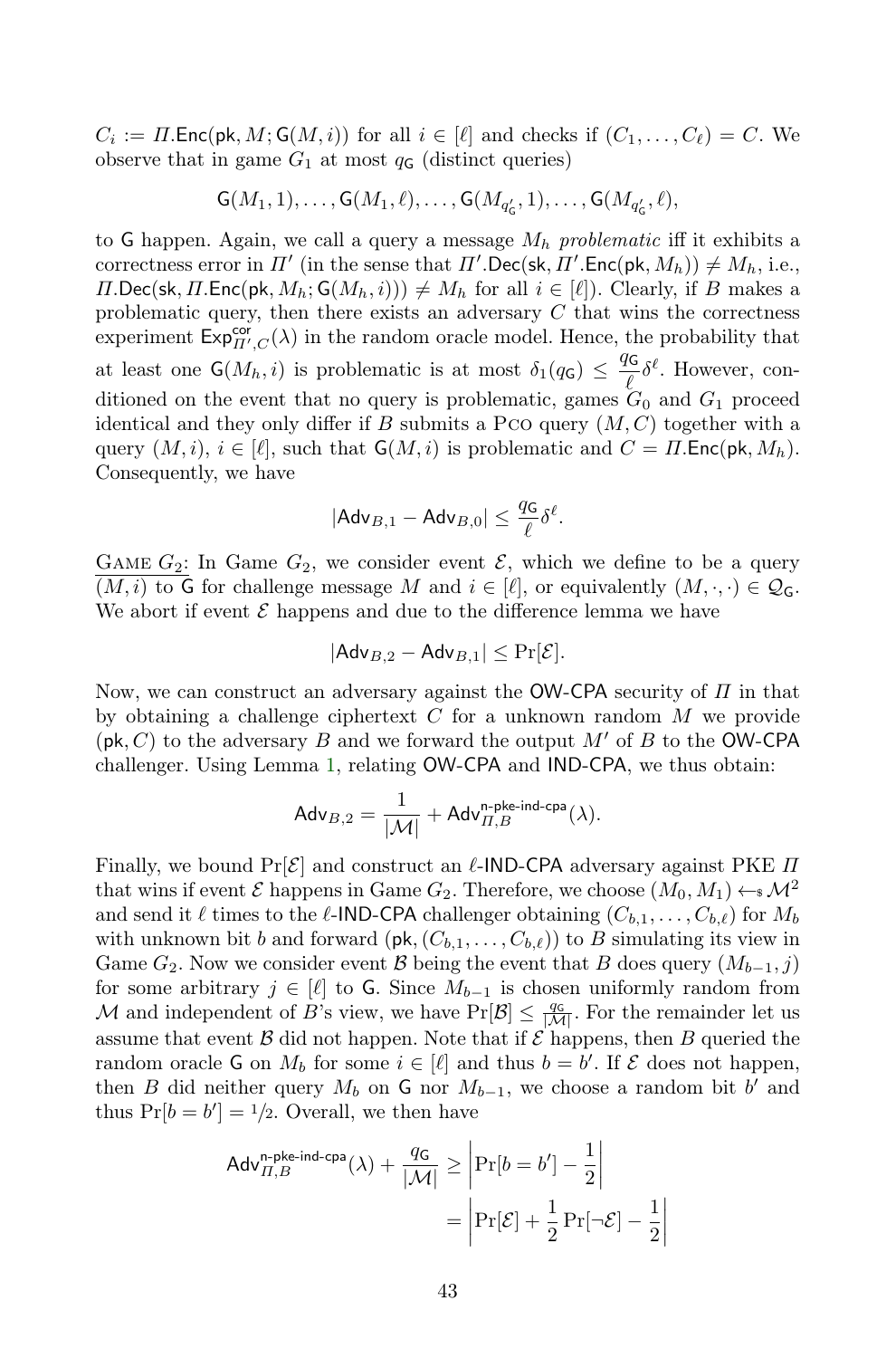$$
= \frac{1}{2}\Pr[\mathcal{E}].
$$

Taking all together and using Theorem [1](#page-7-0) yields the desired bound.  $\Box$ 

### <span id="page-43-0"></span>B.2 Proof of Theorem [8](#page-18-1)

*Proof.* Let  $A_1$  be the same as A but after choosing an output M, compute and discard  $\mathsf{G}(M, i)$  for all  $i \in [\ell]$ . Hence, it makes at most  $q_{\mathsf{G}} + \ell$  queries at depth at most  $d+\ell$ . Thus, returning the correct M will always count as a Find later in the proof (c.f. Definition [18\)](#page-40-0). The two algorithms have the same OW-CPA-advantage of  $\Pi' = \mathsf{T}^* [H, \mathsf{G}, \ell].$ 

As Bindel et al. we show a slightly stronger result by constructing an IND-KPA adversary B with  $\ell$  challenge ciphertexts, i.e. the adversary is given a tuple  $(\mathsf{pk}, M_0, M_1, C_1, \ldots, C_\ell)$  with  $C_i = \mathsf{Enc}(\mathsf{pk}, M_b; r_i)$  and needs to determine b. The algorithm B creates a fresh random oracle G and runs  $A_1^{\mathsf{G}\setminus F}$  with  $F =$  $\{(M_b, i)_{b \in \{0,1\}, i \in [\ell]\}}.$  Now assume that Find occurs, B measures whether the query was  $(M_0, i)$  or  $(M_1, i)$  for some i and returns the corresponding b. If the oracle is queried on both  $(M_0, i)$  or  $(M_1, i')$  or Find does not occur, B guesses b at random.

Let G' be the oracle such that  $G'(M_b, i) = r_i$  and  $G'(M, i) = G(M, i)$  for all other messages.  $G'$  is unknown to  $B$ , but we can still analyze  $A$ 's behavior when run with G' instead of G. By construction,  $A_1^{G' \setminus F}$  cannot return  $m_b$  without causing Find. Hence, by Lemma [5,](#page-40-1)

$$
\begin{aligned}\sqrt{\mathsf{Adv}^{\mathsf{pke-ow-cpa}}_{\varPi',A}(\lambda)} &= \sqrt{\Pr\left[m_b \leftarrow A^{\mathsf{G}'}\right]} \\ &= \left|\sqrt{\Pr\left[m_b \leftarrow A^{\mathsf{G}'}\right]}\right| - \underbrace{\sqrt{\Pr\left[m_b \leftarrow A^{\mathsf{G}'\backslash F} \wedge \neg \mathsf{Find}\right]}}_{=0}\right. \\ & \leq \sqrt{\left(d + \ell + 1\right)\Pr\left[A^{\mathsf{G}'\backslash F} _{1} : \mathsf{Find}\right]}. \end{aligned}
$$

By Lemma [4,](#page-40-2) we obtain

$$
Adv_{\Pi',A}^{\mathsf{pke-ow-cpa}}(\lambda) \leq (d+\ell+1) \Pr\left[A_1^{\mathsf{G}'\backslash F} : \mathsf{Find}\right]
$$

$$
= (d+\ell+1) \Pr\left[A_1^{\mathsf{G}\backslash F} : \mathsf{Find}\right] = (d+\ell+1) \Pr[B : \mathsf{Find}].
$$

We now split the event Find as Find<sub>b</sub> ∨ Find<sub>¬b</sub>. In both cases Find occurs and in the first case  $M_b$  is measured whereas in the second  $M_{\neg b}$  is measured. Then  $\mathsf{Adv}_{\Pi,B}^{\mathsf{n}\text{-}\mathsf{p}\mathsf{k}\mathsf{e}\text{-}\mathsf{ind}\text{-}\mathsf{k}\mathsf{p}\mathsf{a}}(\lambda) = |\mathrm{Pr}[\mathsf{Find}_b] - \mathrm{Pr}[\mathsf{Find}_\neg b]|.$ 

Since B measures M whenever Find occurs, we can view  $G \setminus F$  as  $\mathsf{G}'' \setminus \{ (M_{\neg b}, i)_{i \in [\ell]} \} = (\mathsf{G} \setminus \{ (M_b, i)_{i \in [\ell]} \}) \setminus \{ (M_{\neg b}, i)_{i \in [\ell]} \}.$  Since A has no information about  $M_{\neg b}$  except from puncturing, it holds that for any M that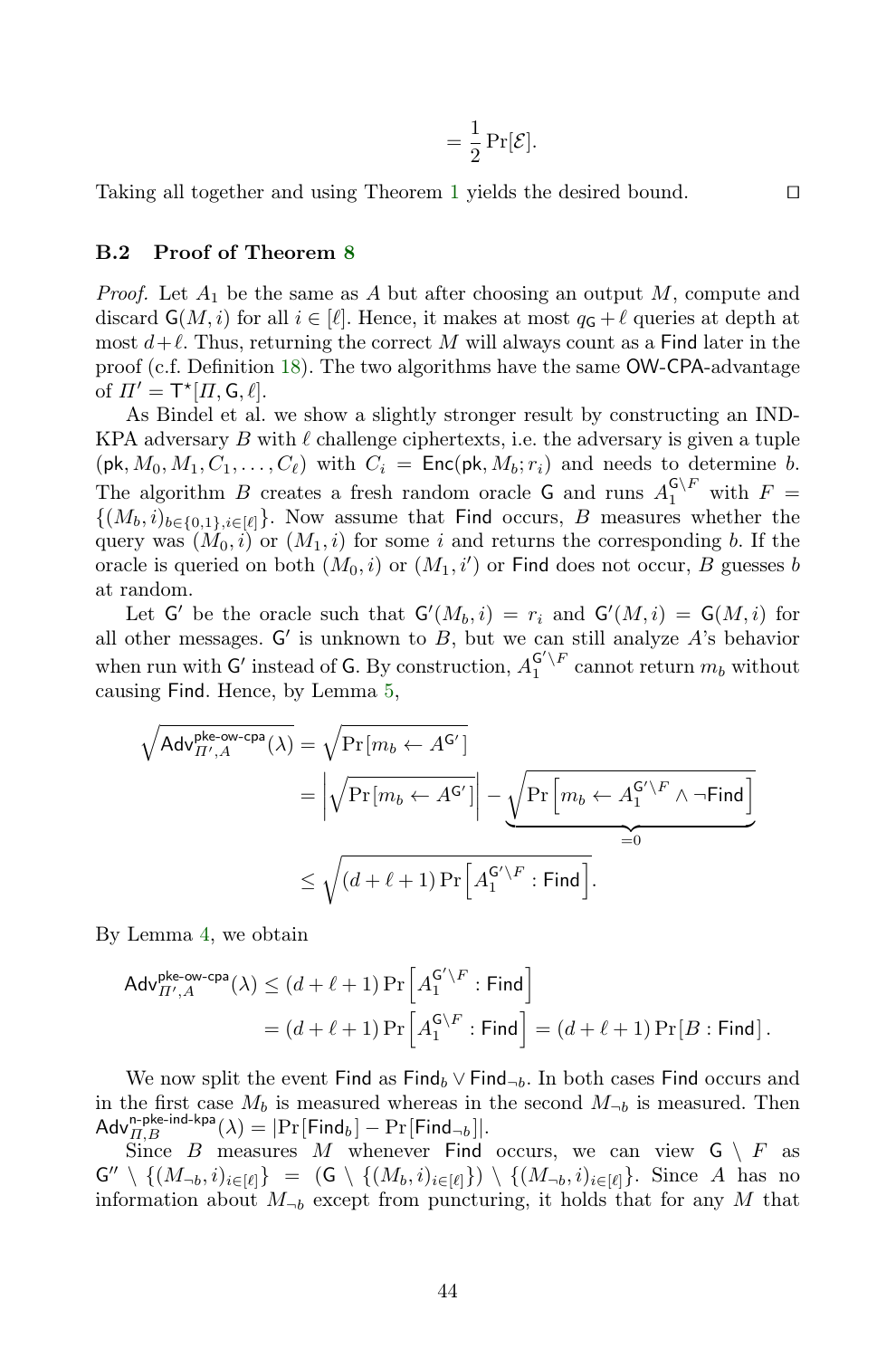$Pr\left[A^{G''}: M \in \{M_{\neg b}\}\right] = \frac{1}{|\mathcal{M}|}.$  Thus, by Lemma [6,](#page-40-3) we have

$$
\Pr[B:\mathsf{Find}_{\neg b}] \le \frac{4(q_{\mathsf{G}}+1)}{|\mathcal{M}|}.
$$

Consequently,

$$
\begin{aligned} \mathsf{Adv}_{\Pi,B}^{\mathsf{n}\text{-}\mathsf{pke-ind}\text{-}\mathsf{kpa}}(\lambda) &= \left|\Pr[B:\mathsf{Find}_b] - \Pr[B:\mathsf{Find}_{\neg b}]\right| \\ &\geq \Pr[B:\mathsf{Find}] - 2\Pr[B:\mathsf{Find}_{\neg b}] \geq \Pr[B:\mathsf{Find}] - \frac{8(q_\mathsf{G}+1)}{|\mathcal{M}|}. \end{aligned}
$$

Since  $\mathsf{Adv}_{\Pi,B}^{\mathsf{n}\text{-}\mathsf{p}\mathsf{ke}\text{-}\mathsf{ind}}(\lambda) \leq \mathsf{Adv}_{\Pi,B}^{\mathsf{n}\text{-}\mathsf{p}\mathsf{ke}\text{-}\mathsf{ind}}(\lambda) \leq \ell \cdot \mathsf{Adv}_{\Pi,B}^{\mathsf{p}\mathsf{ke}\text{-}\mathsf{ind}}(\lambda) \text{ (by Theorem 1)},$  $\mathsf{Adv}_{\Pi,B}^{\mathsf{n}\text{-}\mathsf{p}\mathsf{ke}\text{-}\mathsf{ind}}(\lambda) \leq \mathsf{Adv}_{\Pi,B}^{\mathsf{n}\text{-}\mathsf{p}\mathsf{ke}\text{-}\mathsf{ind}}(\lambda) \leq \ell \cdot \mathsf{Adv}_{\Pi,B}^{\mathsf{p}\mathsf{ke}\text{-}\mathsf{ind}}(\lambda) \text{ (by Theorem 1)},$  $\mathsf{Adv}_{\Pi,B}^{\mathsf{n}\text{-}\mathsf{p}\mathsf{ke}\text{-}\mathsf{ind}}(\lambda) \leq \mathsf{Adv}_{\Pi,B}^{\mathsf{n}\text{-}\mathsf{p}\mathsf{ke}\text{-}\mathsf{ind}}(\lambda) \leq \ell \cdot \mathsf{Adv}_{\Pi,B}^{\mathsf{p}\mathsf{ke}\text{-}\mathsf{ind}}(\lambda) \text{ (by Theorem 1)},$ we conclude with

$$
\mathsf{Adv}_{\mathsf{T}^{\star}[H,\mathsf{G},\ell],A}^{\mathsf{pk}\text{-}\mathsf{ow}\text{-}\mathsf{cpa}}(\lambda) \leq (d+\ell+1)\bigg(\ell\cdot\mathsf{Adv}_{H,B}^{\mathsf{pk}\text{-}\mathsf{ind}\text{-}\mathsf{cpa}}(\lambda) + \frac{8(q_{\mathsf{G}}+1)}{|\mathcal{M}|}\bigg).
$$

#### <span id="page-44-0"></span>B.3 Proof of Theorem [2](#page-18-0)

*Proof.* Let  $(\mathsf{sk}, \mathsf{pk}) \leftarrow \mathsf{KGen}(\lambda)$ . For  $M \in \mathcal{M}$ , define the set of coins such that decryption of M will succeed as

$$
Y_M=\{r\in \mathcal{R}\mid \mathsf{Dec}(\mathsf{sk},\mathsf{Enc}(\mathsf{pk},M;r))=M\}.
$$

Define a new random oracle  $G'$  as  $G'(M, i) = G(M, i)$  if  $G(M, i) \in Y_M$ ,  $\mathsf{G}'(M,i) \leftarrow \mathbb{R}$  if  $Y_M = \emptyset$ , and  $\mathsf{G}'(M,i) \leftarrow \mathbb{R}Y_M$  otherwise. Thus  $\mathsf{G}'$  is uniformly random in the space of oracles where decryption succeeds if possible and G' is independent of the behavior of messages and ciphertexts for  $\mathsf{T}^{\star}[\Pi,\mathsf{G},\ell]$  which do not decrypt correctly. Define the failure probability for a fixed key pair and  $G'$  as

$$
\delta' = \max_{M \in \mathcal{M}} \Pr\left[ \mathsf{Dec}(\mathsf{sk}, \mathsf{Enc}(\mathsf{pk}, M)) \neq M \right].
$$

Additionally, define the event  $\mathsf{Dbl}$  Fail as the case that C is the encryption of two messages  $M_1$  and  $M_2$  such that decryption fails, i.e. Dec(sk, C)  $\notin \{M_1, M_2\}$ . Define  $\varepsilon' = \Pr[\text{Db}|\text{Tail}]$ . Both  $\delta'$  and  $\varepsilon'$  are independent of G'. We denote the event that A wins the FFC game as Fail and define  $E_v = Fail \wedge \neg DblFail$ . By Lemma [3:](#page-39-5)

$$
\left| \sqrt{\Pr[A^{\mathsf{G}}(\mathsf{pk}) : \mathsf{Ev}]} - \sqrt{\Pr[A^{\mathsf{G}'}(\mathsf{pk}) : \mathsf{Ev}]} \right| \leq 2d\sqrt{P_{\text{guess}}}.
$$

Conditioned on  $\mathsf{G}'$ , for each m we have that  $\mathsf{G}(m,i) \neq \mathsf{G}'(m,i)$  for all  $i \in [\ell]$  with probability at most  $(\delta')^{\ell}$ . Hence, with  $q\epsilon/d$  guesses (in expectation), we have that

$$
2d\sqrt{P_{\text{guess}}}\leq \sqrt{4d^2P_{\text{guess}}}\leq \sqrt{4dq_{\text{G}}(\delta')^{\ell}}.
$$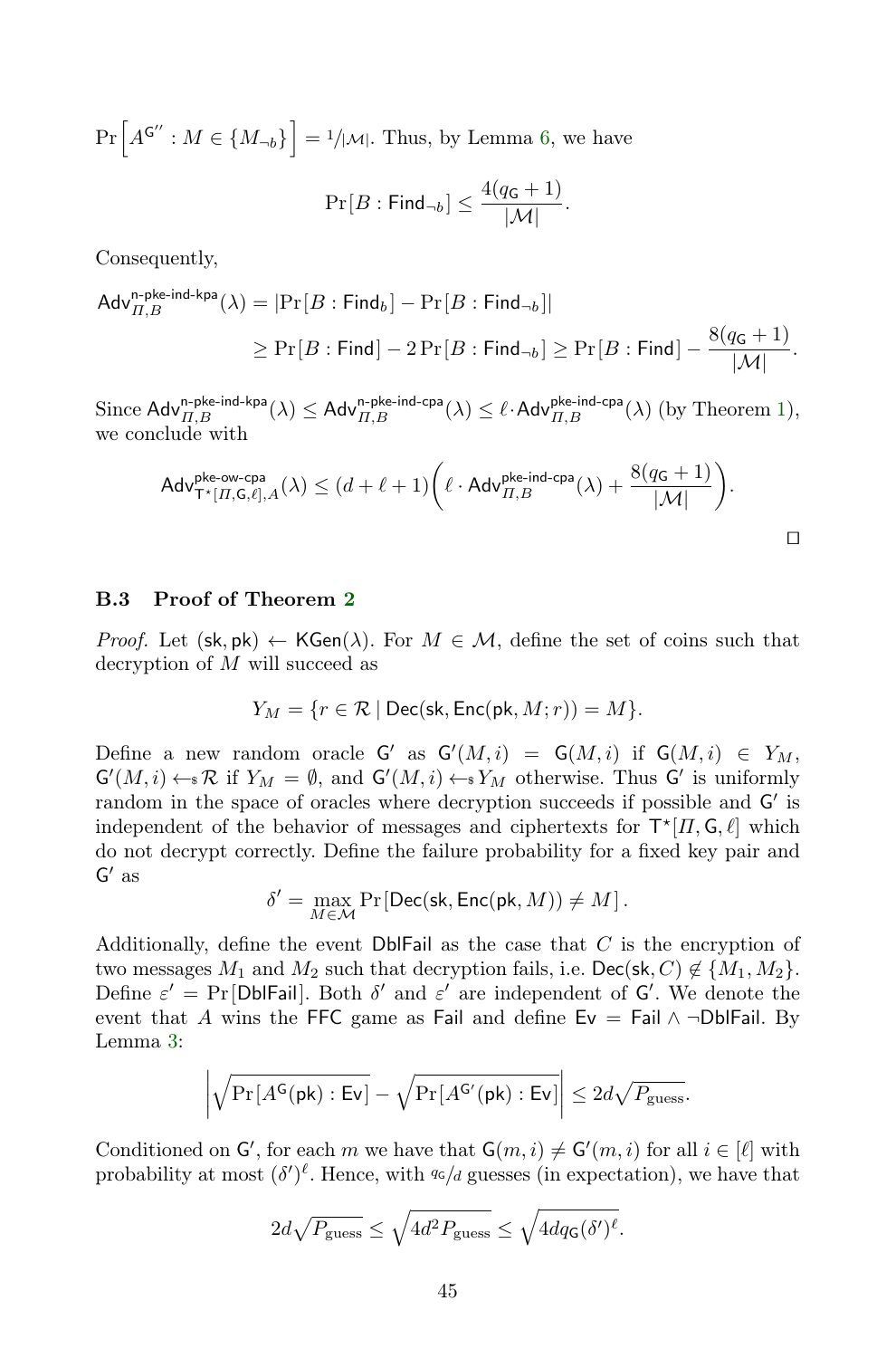For a ciphertext C define

$$
p_1(c) = \Pr[\exists! M \in \mathcal{M}, \forall i \in [\ell] : C_i = \mathsf{Enc}(\mathsf{pk}, M; \mathsf{G}(m, i)) \land \mathsf{Dec}(\mathsf{sk}, C_i) \neq M].
$$

Note that if M exists but is not unique, then DbIFail occurs. Let  $p_1 = \max_c p_1(c)$ . Since  $p_1$  is independent of  $\mathsf{G}'$ , we have

$$
\Pr\left[A^{\mathsf{G}'}(\mathsf{pk}): \mathsf{Ev}\right] \leq q_L \cdot p_1.
$$

From Lemma [3,](#page-39-5) we obtain  $p_1 \leq (\delta')^{\ell} + \sqrt{3(\varepsilon')^{\ell}}$ . From the Cauchy-Schwarz corollary we obtain:

$$
\Pr\left[A^{\mathsf{G}}(\mathsf{pk}) : \mathsf{Ev}\right] \leq \sqrt{4dq_{\mathsf{G}}(\delta')^{\ell}} + \sqrt{q_{L}\left((\delta')^{\ell} + \sqrt{3(\varepsilon')^{\ell}}\right)} \leq \sqrt{\left((4d+1)(\delta')^{\ell} + \sqrt{3(\varepsilon')^{\ell}}\right)(q_{\mathsf{G}} + q_{L})}.
$$

Finally, note that  $\delta = E[\delta' : \mathsf{pk}, \mathsf{G}]$  and  $\varepsilon \leq E[(\varepsilon')^{\ell} : \mathsf{pk}, \mathsf{G}]$ . By Jensen's inequality it holds that  $\sqrt{\varepsilon} \leq E[\sqrt{(\varepsilon')^{\ell}} : \mathsf{pk}, \mathsf{G}]$ , and thus

$$
\mathsf{Adv}^{\mathsf{pkeffc}}_{\mathsf{T}^{\star}[H,\mathsf{G},\ell],A}(\lambda) \leq \Big((4d+1)\delta^{\ell} + \sqrt{3\varepsilon}\Big)(q_{\mathsf{G}} + q_{L}) + \varepsilon.
$$

 $\Box$ 

### <span id="page-45-0"></span>B.4 Proof of Theorem [10](#page-31-1)

**Theorem 11.** If a BFKEM BFKEM is BFKEM-IND-CPA-secure with the (extended) correctness, separable randomness, publicly-checkable puncturing, and  $\gamma$ spreadness properties, then BFKEM' is BFKEM-IND-CCA-secure. Concretely, for any PPT adversary A making at most  $q_{\mathsf{G}} = q_{\mathsf{G}}(\lambda)$  queries to the random oracle G and negligible  $\delta = \delta(\lambda)$ , there is a distinguisher D in the BFKEM-IND-CPA-security experiment such that

$$
\mathsf{Adv}_{\mathsf{BFKEM}^{\mathsf{bfkm-ind-cca}}_{\mathsf{A}}(\lambda,m,k) \leq \mathsf{Adv}_{\mathsf{BFKEM},D}^{\mathsf{bfkm-ind-cpa}}(\lambda,m,k) + 3 \cdot \delta + \frac{q_{\mathsf{G}}}{2^\gamma}. \tag{4}
$$

Proof. We prove the Theorem via a sequence of games where changes of the specific games are shown to have at most only negligible advantage compared to the success probability in the BFKEM-IND-CCA security experiment. Let  $\mathsf{Adv}_{A,j}$  be the advantage of A in Game j. Let Decaps' be the decryption oracle which we successively change (cf. Figure [16](#page-46-0) for the definition and all changes made throughout the sequence of games). The game steps are as follows:

GAME  $G_0$  (BFKEM-IND-CCA-security): Game 0 is the BFKEM-IND-CCA security experiment. Hence, we have that

$$
\mathsf{Adv}_{A,0} = \mathsf{Adv}_{\mathsf{BFKEM}^{\mathsf{bfkem-ind-cca}}( \lambda, m, k).
$$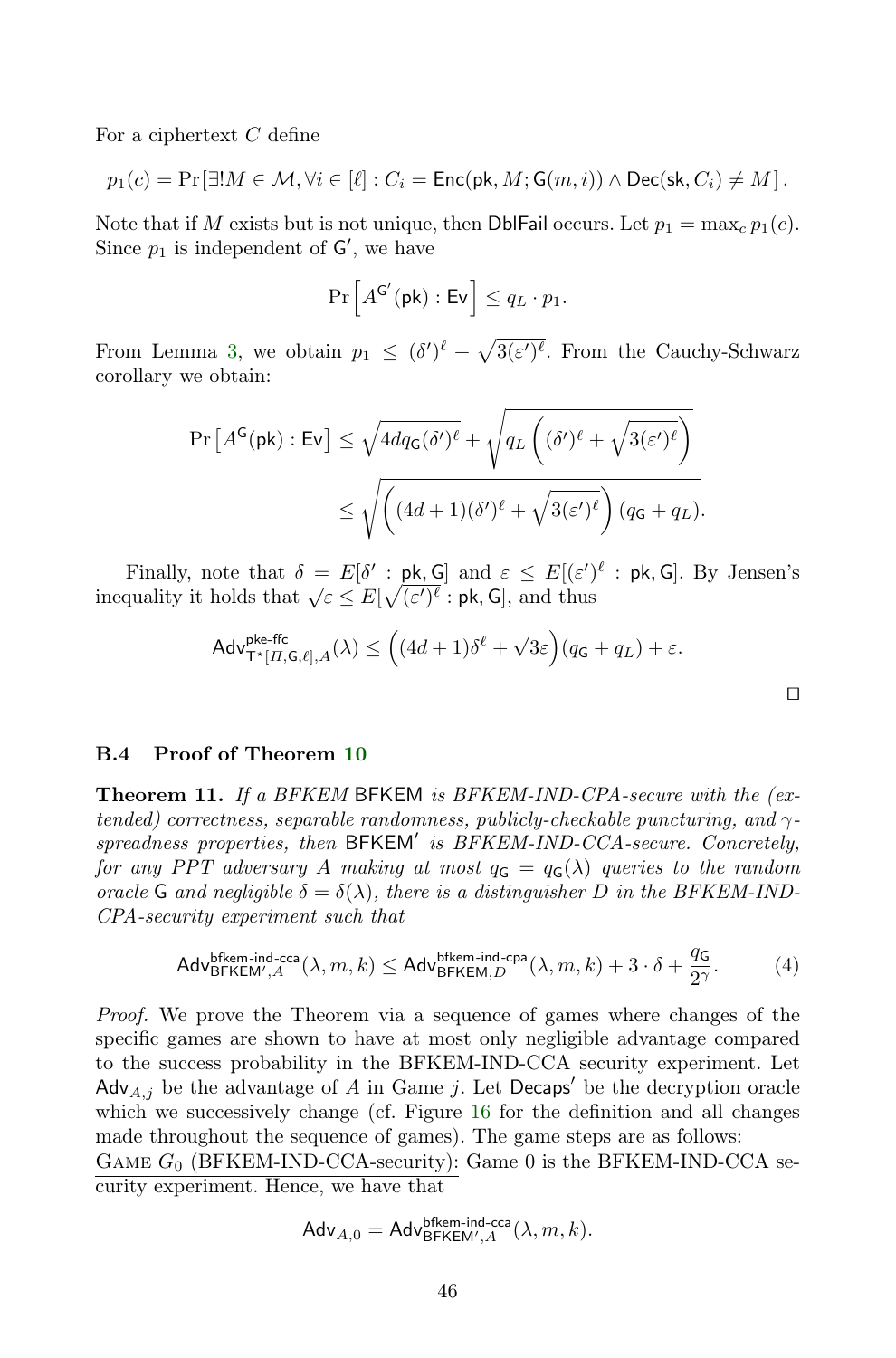|     | Decapsulation-Oracle: Decaps'(sk, C)                                                                                                                                     |                                               |
|-----|--------------------------------------------------------------------------------------------------------------------------------------------------------------------------|-----------------------------------------------|
|     | 0: if CheckPunc(pk, $\mathcal{L}, C$ ) = $\perp$ return $\perp$                                                                                                          | $\sqrt{G_3 - G_7}$                            |
|     | 1 : $k \leftarrow$ Decaps(sk <sub>i</sub> , C)                                                                                                                           | $\mathscr{C}$ G <sub>0</sub> - G <sub>3</sub> |
|     | 2 : $k \leftarrow$ Decaps(sk <sub>0</sub> , C)                                                                                                                           | $\#G_4 - G_6$                                 |
|     | 3: if $k = \perp$ return $\perp$                                                                                                                                         | $\mathscr{C} G_0$                             |
|     | 4: if $(k, G(k)) \notin \mathcal{L}$ return $\perp$                                                                                                                      | $\#G_1$ - $G_4$                               |
|     | 5: $(r, k') := G(k)$                                                                                                                                                     | $\#G_0 - G_1$                                 |
|     | 6: read (unique) $(k, (r, k'))$ from $\mathcal L$                                                                                                                        | $\parallel G_2 - G_4 \parallel$               |
| 7:  | if $(C, k) \neq$ Encaps(pk; $(r, k)$ ) return $\perp$                                                                                                                    | $\#G_0$ - $G_4$                               |
| 8 : | return k                                                                                                                                                                 | $\mathcal{G}_0$ - $G_4$                       |
|     | 9: if $(k, (r, k')) \notin \mathcal{L}$ and $(C, k) =$ Encaps(pk; $(r, k)$ ) return $\perp$                                                                              | $\#G_5$                                       |
|     | 10: <b>return</b> k' such that $(k, (r, k')) \in \mathcal{L}$ and $(C, k) =$ Encaps $(\mathsf{pk}, (r, k))$                                                              | $\#G_5$                                       |
|     | 11: if $(\hat{k}, (\hat{r}, \hat{k}')) \notin \mathcal{L}$ and $(C, \hat{k})$ = Encaps(pk; $(\hat{r}, \hat{k})$ ) return $\perp$                                         | $\#G_6 - G_7$                                 |
|     | 12: <b>return</b> $\hat{k}'$ such that $(\hat{k}, (\hat{r}, \hat{k}')) \in \mathcal{L}$ and $(C, \hat{k}) =$ Encaps $(\mathsf{pk}, (\hat{r}, \hat{k}))$ // $G_6$ - $G_7$ |                                               |

<span id="page-46-0"></span>Fig. 16. The changes in the decapsulation oracle throughout the sequence of games.

GAME  $G_1$  ( $\gamma$ -spreadness of C): Game 1 is defined as Game 0 except that we substitute line 3 with line 4. More concretely, instead of checking  $k = \perp$ , the decapsulation oracle checks if the adversary has queried G on (k) and maintains a list  $\mathcal L$  with all adversarial queries to G as  $(k, G(k)), \ldots$ . The change is perfectly indistinguishable except for the case when the adversary inputs a ciphertext  $C'$  such that  $\mathsf{Decaps}'(\mathsf{sk}_i, C')$  behaves differently in Game 0 (i.e.,  $\mathsf{Decaps}(\mathsf{sk}_i, C') \neq \bot$ ) and Game 1 (i.e.,  $\mathsf{Decaps}(\mathsf{sk}_i, C') = \bot$ ). By the properties of BFKEM', we have that  $(C, k)$  = Encaps(pk;  $(r, k)$ ) is determined by  $(r, k') = G(k)$  for uniform  $r \in \mathcal{R}$  and some  $k \in \mathcal{K}$ . Hence, the different behavior can only happen if G was not queried before. But the probability that the adversary finds such  $C'$  with  $C' = C$  without querying  $G(k)$  is bounded by the  $\gamma$ -spreadness of BFKEM. Since the adversary queries the oracle at most  $q_{\mathsf{G}} = q_{\mathsf{G}}(\lambda)$  times, we conclude  $\mathsf{Adv}_{A,0} \leq \mathsf{Adv}_{A,1} + q_{\mathsf{G}} \cdot 2^{-\gamma}$ .

GAME  $G_2$  (conceptional change): Game 2 is defined as Game 1 except that we substitute line 5 with line 6. More concretely, we read the unique tuple  $(k, (r, k'))$  from the list  $\mathcal L$  which guarantees that  $(k, (r, k')) = (k, G(k'))$  holds. Indeed,  $G(k)$  uniquely determines  $(k, (r, k'))$ . We conclude  $Adv_{A,1} = Adv_{A,2}$ .

GAME  $G_3$  (publicly-checkable puncturing of BFKEM): Game 3 is defined as Game 2 except that we introduce line 0. More concretely, we now first check if CheckPunc(pk,  $\mathcal{L}', C$ ) =  $\bot$ , for some list of ciphertexts  $\mathcal{L}'$ . By the publicly-checkable puncturing property of BFKEM, we have that  $\Pr[\mathsf{Decaps}(\mathsf{sk}_\ell, C) = \bot \iff \mathsf{CheckPunc}(\mathsf{pk}, \mathcal{L}', C) = \bot] \leq \delta$ , for negligible error term  $\delta = \delta(\lambda)$  and  $\mathcal{L}' = (C_0, \ldots, C_{\ell-1})$  is the list of ciphertexts that were sent to Punc'. It follows that  $\mathsf{Adv}_{A,2} \leq \mathsf{Adv}_{A,3} + \delta$ .

GAME  $G_4$  (extended-correctness of BFKEM): Game 4 is defined as Game 3 except that we substitute line  $1$  with line  $2$ . More concretely, we now use the non-punctured (initial) secret key $\mathsf{sk}_0$  to perform decryption of  $C$  (note that  $\mathsf{sk}_i$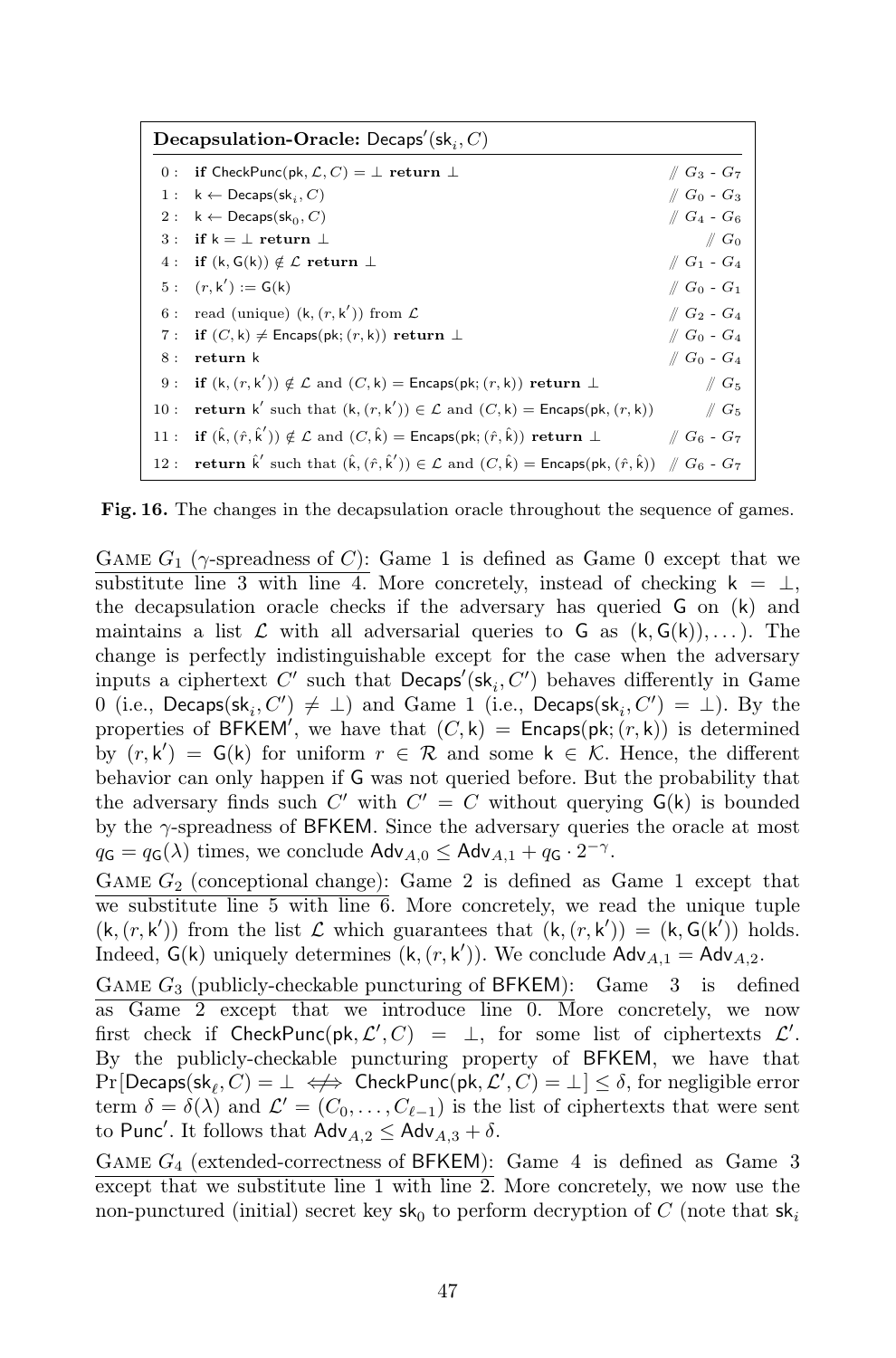can be an already punctured secret key). By the extended-correctness property of BFKEM, we have  $Pr[Decaps(s k_i, C) \neq Decaps(s k_0, C)] \leq \delta$ , for negligible error term  $\delta = \delta(\lambda)$ . Besides that, the oracle behaves the same as in Game 3. Hence, we conclude that  $\mathsf{Adv}_{A,3} \leq \mathsf{Adv}_{A,4} + \delta$ .

GAME  $G_5$  (conceptional change): Game 5 is defined as Game 4 except that we simplify the checks in lines  $4, 6, 7$  and 8. More concretely, we simply replaced the checks in Game 4 with equivalent checks in Game 5 now in lines 9-10. Hence, we deduce  $\mathsf{Adv}_{A,4} = \mathsf{Adv}_{A,5}$ .

GAME  $G_6$  (correctness for non-punctured secret keys of BFKEM): Game 6 is defined as Game 5 except that we check if there exist  $(\hat{k},(\hat{r},\hat{k}')) \in \mathcal{L}$  such that  $(C, \hat{\mathsf{k}}')$  = Encaps(pk;  $(\hat{r}, \hat{\mathsf{k}})$ ) without comparing it to  $\hat{\mathsf{k}} \leftarrow \mathsf{Decaps}(\mathsf{sk}_0, C),$ that is we substitute lines 9-10 with lines 11-12. By the correctness for nonpunctured secret keys of BFKEM, we have that if  $(C, \hat{k}) =$  Encaps(pk;  $(\hat{r}, \hat{k})$ ) then  $\mathsf{Decaps}(\mathsf{sk}_0, C) = \hat{\mathsf{k}}$  except with negligible probability  $\delta = \delta(\lambda)$ . Hence, we infer that  $\mathsf{Adv}_{A.5} \leq \mathsf{Adv}_{A.6} + \delta$ .

GAME  $G<sub>7</sub>$  (conceptional change): Game 7 is defined as Game 6 except that we remove line 2 in Game 6. In Game 6,  $\mathsf{k}'$  computed via  $\mathsf{k} \leftarrow \mathsf{Decaps}(\mathsf{sk}_0, C)$  was never used within the consistency checks anymore. Hence, we can safely remove this computation. We conclude  $\mathsf{Adv}_{A,6} = \mathsf{Adv}_{A,7}.$ 

We are now ready to continue with the reduction to the BFKEM-IND-CPAsecurity of BFKEM. (In particular, note that in Game 7,  $sk_0$  is not used anymore within the Decaps-oracle.) Let A be a PPT adversary on the BFKEM-IND-CCA-security of BFKEM', we will construct a PPT adversary  $D$  on the BFKEM-IND-CPA-security of BFKEM. D receives  $(C^*, k_b^*)$ , for some (unknown)  $b \leftarrow s \{0, 1\}$ , that is forwarded to A. During the experiment, oracle-calls by A to Punc' and Cor are re-directed to the BFKEM-IND-CPA-challenger. The decapsulation oracle Decaps' is as defined in Game 7. Eventually, A outputs a guess  $b'$  which  $D$  forwards to its challenger.

Analysis. We conclude that the success probability of A in the BFKEM-IND-CCA-security experiment is

$$
\mathsf{Adv}_{\mathsf{BFKEM}',A}^{\mathsf{bfkm-ind-cca}}(\lambda,m,k) \leq \mathsf{Adv}_{\mathsf{BFKEM},D}^{\mathsf{bfkm-ind-cpa}}(\lambda,m,k) + 3 \cdot \delta + \frac{q_{\mathsf{G}}}{2^{\gamma}}.\hspace*{1cm} \Box
$$

# <span id="page-47-0"></span>C Evaluation

In this section, we present the evaluation of our compiler applied to all the NIST candidates with non-negligible correctness error. Throughout this section,  $\mathsf{O}[H,\ell]$  denotes either  $\mathsf{T}^*$  or  $\mathsf{C}_{p,d}$  and the generic framework applied to  $H$  with  $\ell$  parallel ciphertexts. In the columns with the runtime, we present both the expected runtime of a parallelized implementation as well as a serial implementation of the Encaps and Decaps algorithms, i.e.  $p/s$  where p denotes the runtime of the parallel implementation and s denotes the runtime of the serial implementation. For the runtime of the Decaps algorithm, we assume that none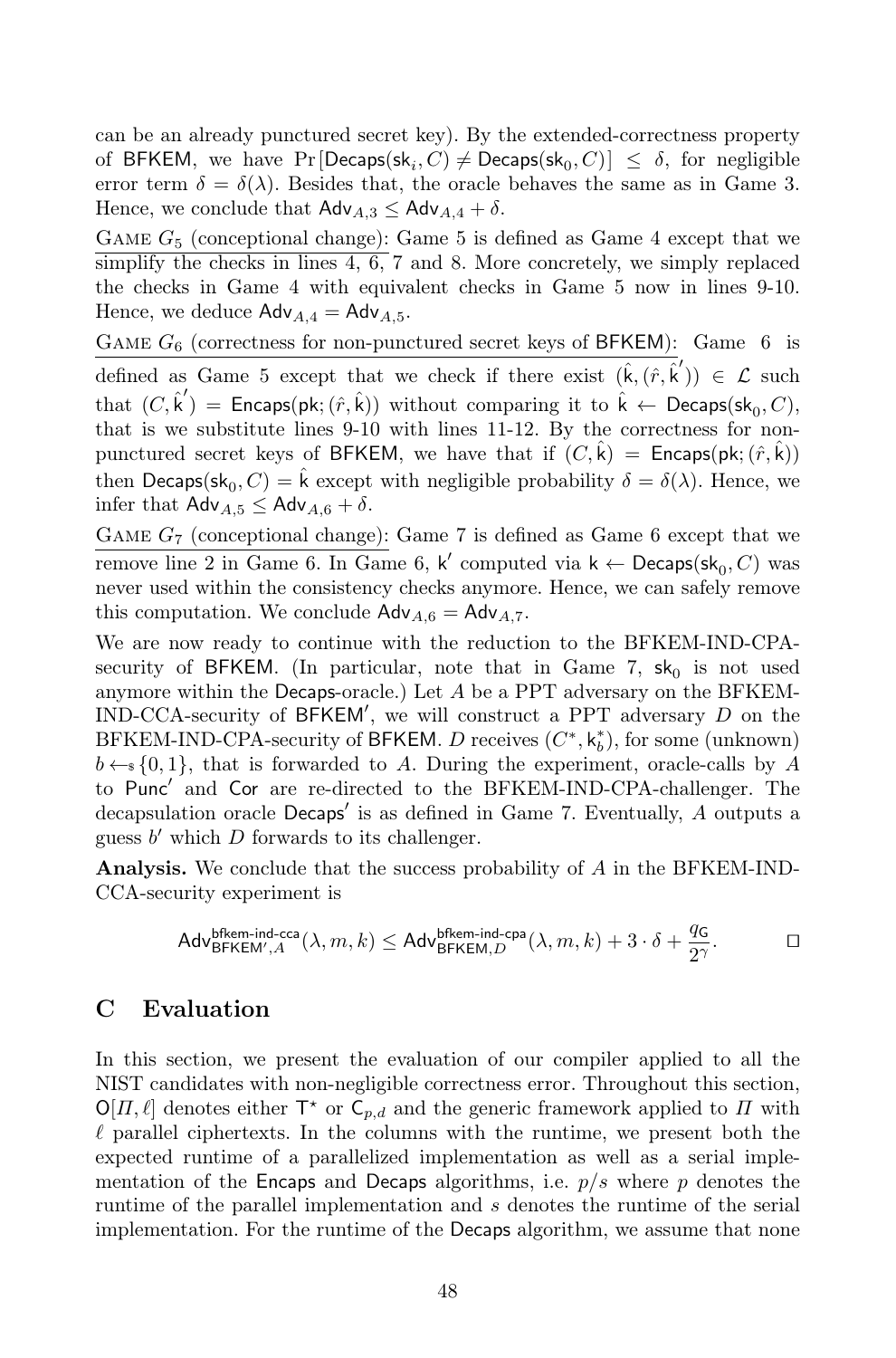of the underlying schemes returns  $\perp$  on failure, i.e. we consider the worst case. We want to note that the target correctness error is not consistent, but all of them target  $\leq 2^{-128}$  for all levels. Hence, we will target the same error. In case  $\delta^{\ell-1}$  is only slightly larger than  $2^{-128}$ , we also include it in the tables to give a more complete picture.

### C.1 Code-based KEMs

Let's start with ROLLO. The designers specify two **IND-CPA** secure variants, namely ROLLO-I and ROLLO-III, with decoders having DFRs between  $2^{-30}$ and  $2^{-42}$ . Additionally, ROLLO-II is specified as IND-CCA secure variant with a negligible DFR of 2<sup>–128</sup>.<sup>[6](#page-48-0)</sup> While our transform does not render ROLLO-III more efficient than ROLLO-II, for ROLLO-I the picture is quiet different: while the ciphertexts of ROLLO-I combined with our transform are slightly larger than those of ROLLO-II, public key and ciphertext size combined is always smaller even if we overshoot the goal for the correctness error. Runtime-wise, a parallel implementation is faster, of course. For the L1 and L5 instances of ROLLO-I, the table also includes instances where our transform produces a correctness error that is only slightly larger than  $2^{-128}$ . If the analysis of the decoder is improved only by a small amount, those instances would become the desired ones without overshooting the correctness error by too much. The full comparison is depicted in Table [5.](#page-50-0) [7](#page-48-1)

Next, we discuss BIKE. All parameter sets targeting an IND-CPA security are specified with a bit flipping decoder obtaining a DFR of  $< 10^{-7} \approx 2^{-23.25}$ . More in depth analysis of the decoder of BIKE estimates the actual DFR between  $2^{-49}$  and  $2^{-57}$  [\[SV19\]](#page-38-6). Hence we will base our comparison on a DFR of  $2^{-49}$ and thus on the same  $\delta$ -correctness since DFR coincides with  $\delta$ -correctness for BIKE [\[DGKP20\]](#page-35-8). Sendrier and Vasseur also expect that by increasing the size of the underlying field by up to 15  $\%$ , the decoder would achieve a negligible DFR. For the IND-CCA secure version of BIKE, the backflip decoder [\[SV20\]](#page-38-12) is used which achieves a negligible DFR. This decoder comes with the drawback, however, that at the time of the round 2 submission no constant-time implementation was available. A less efficient but constant-time version of the decoder was proposed recently [\[DGK20\]](#page-35-13), though. For BIKE, our transform only improves the runtime in case the parallel implementation is used, though. As expected, the public key is smaller compared to the IND-CCA versions, yet the increase in the ciphertext outweighs the saving in the public key size. Overall, our transform applied to BIKE leads to a trade-off between runtime efficiency and size. The in-depth comparison is depicted in Tables [6](#page-51-0) to [8.](#page-53-0)

Finally, we consider LEDAcrypt which directly starts from a deterministic PKE. Hence, we have to apply the direct product compiler with independent

<span id="page-48-0"></span> $6$  In this section, we will base  $\delta$  estimations on the DFR if not specified otherwise.

<span id="page-48-1"></span><sup>&</sup>lt;sup>7</sup> Note that with the new parameters proposed in  $\frac{https://groups.google.com/a/})$  $\frac{https://groups.google.com/a/})$  $\frac{https://groups.google.com/a/})$ [list.nist.gov/forum/#!topic/pqc-forum/p7o1N2-sXFw](https://groups.google.com/a/list.nist.gov/forum/#!topic/pqc-forum/p7o1N2-sXFw), we can observe similar trade-offs.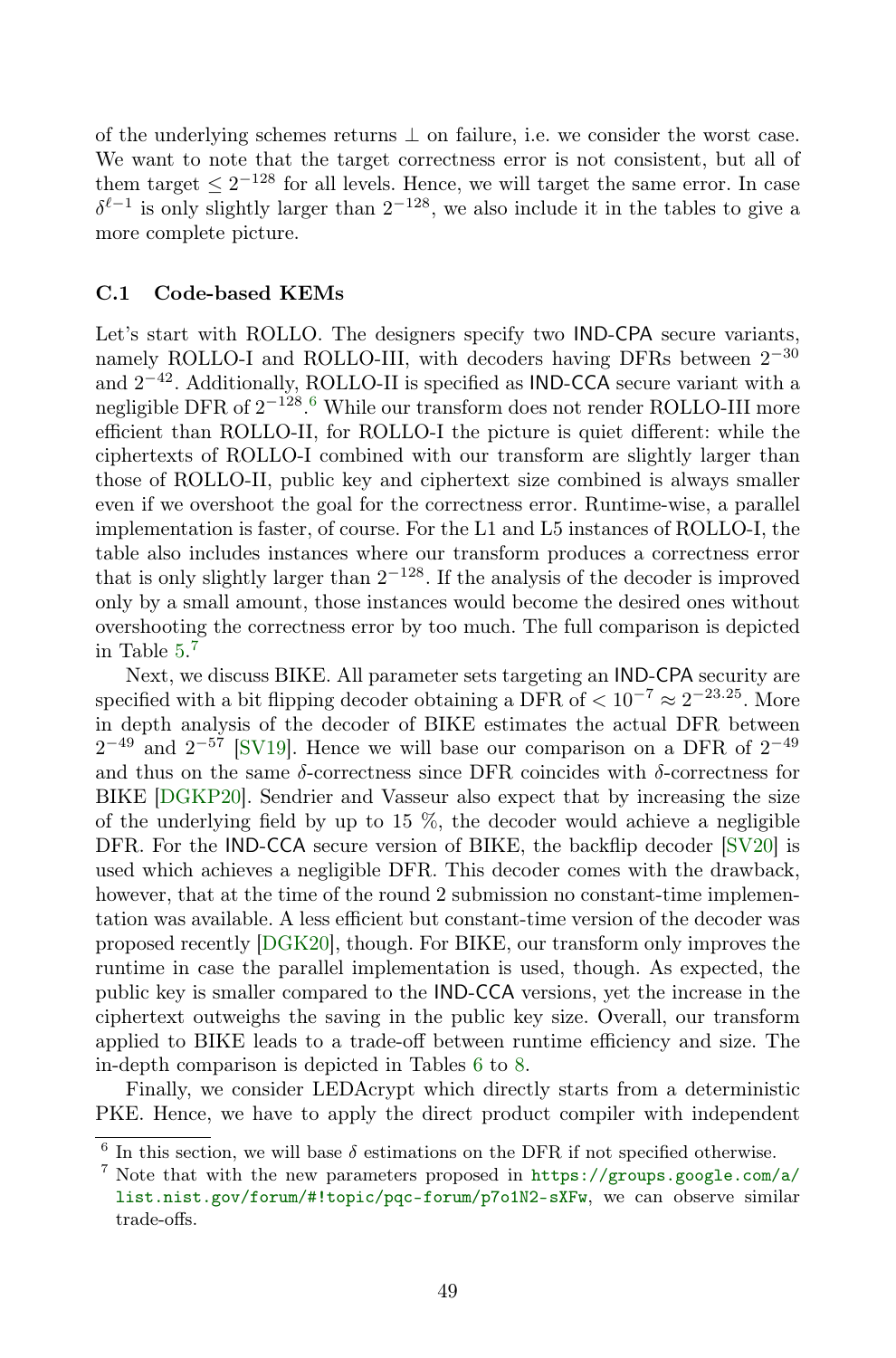keys, but use our modified version  $C^{\star}_{p,d}$ . Its parameter sets are specified with a non-negligible DFR of  $2^{-64}$  for the IND-CPA case and with negligible DFR for the IND-CCA case. With a DFR of  $2^{-64}$ , the compiler ends up doubling the key and ciphertext sizes and end up with larger sum by 17% (for L5) to 38% (for L1). But in any case, the runtime figures for Encaps and Decaps significantly improve using a parallel implementation, resulting in a trade-off between bandwidth and runtime costs. See Table [9](#page-53-1) for the full comparison.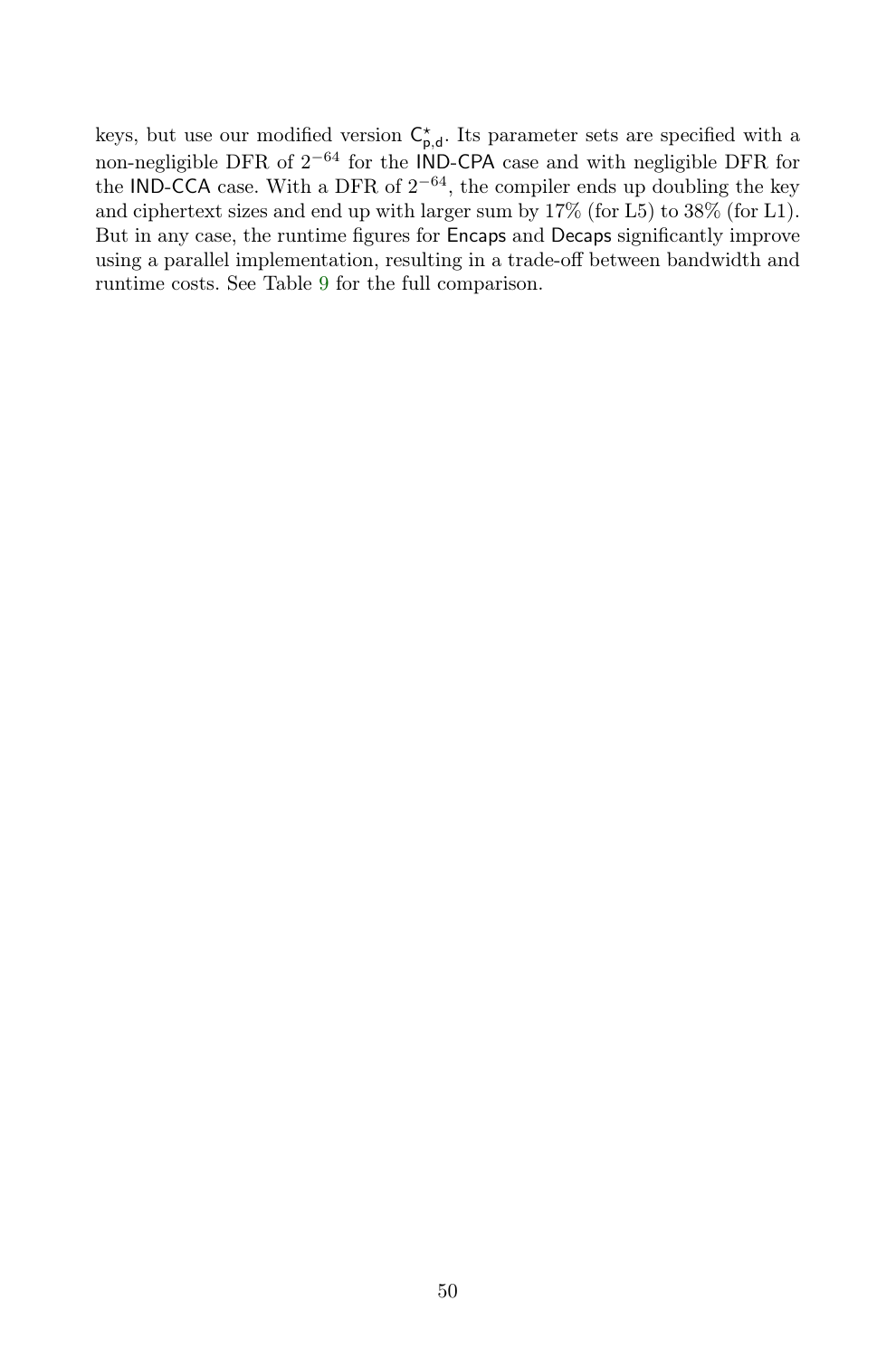| <b>KEM</b>          | $_{\rm CCA}$ | $\delta$   | sk | pk           | C         | $\sum$         | KGen | Encaps                         | Decaps |
|---------------------|--------------|------------|----|--------------|-----------|----------------|------|--------------------------------|--------|
| ROLLO-I-L1          | X            | $2^{-30}$  | 40 | 465          | 465       | 930            | 0.10 | 0.02                           | 0.18   |
| $O[ROLLO-I-L1,4]$   |              | $2^{-120}$ | 40 |              |           | 465 1860 2325  |      | 0.10 $0.02/0.08$ 0.24/0.96     |        |
| $O[ROLLO-I-L1,5]$   |              | $2^{-150}$ | 40 |              |           | 465 2325 2790  |      | 0.10 $0.02/0.10$ 0.26/1.30     |        |
| ROLLO-II-L1         |              | $2^{-128}$ | 40 |              |           | 1546 1674 3220 | 0.69 | 0.08                           | 0.53   |
| ROLLO-III-L1        | X            | $2^{-30}$  | 40 |              | 634 1180  | <b>1814</b>    | 0.03 | 0.04                           | 0.14   |
| $O[ROLLO-III-L1,4]$ | ✓            | $2^{-120}$ | 40 |              | 634 4720  | 5354           |      | 0.03 $0.04/0.16$ 0.26/1.04     |        |
| $O[ROLLO-III-L1,5]$ |              | $2^{-150}$ | 40 |              | 634 5900  | 6534           |      | 0.03 0.04/0.20 0.30/1.50       |        |
| ROLLO-I-L3          | X            | $2^{-32}$  | 40 |              |           | 590 590 1180   | 0.13 | 0.02                           | 0.36   |
| $O[ROLLO-I-L3,4]$   | ℐ            | $2^{-128}$ | 40 |              |           | 590 2360 2950  |      | $0.13$ $0.02/0.08$ $0.42/1.68$ |        |
| ROLLO-II-L3         |              | $2^{-128}$ | 40 |              |           | 2020 2148 4168 | 0.83 | 0.09                           | 0.69   |
| ROLLO-III-L3        | X            | $2^{-36}$  | 40 |              |           | 830 1580 2410  | 0.04 | 0.05                           | 0.38   |
| $O[ROLLO-III-L3,4]$ | ✓            | $2^{-144}$ | 40 |              | 830 6320  | 7150           |      | 0.04 $0.05/0.20$ 0.53/2.12     |        |
| ROLLO-I-L5          | X            | $2^{-42}$  | 40 |              |           | 947 1894 2841  | 0.20 | 0.03                           | 0.69   |
| $O[ROLLO-I-L5,3]$   | ✓            | $2^{-126}$ | 40 |              | 947 5682  | 6629           |      | 0.20 0.03/0.09 0.75/2.25       |        |
| $O[ROLLO-I-L5,4]$   |              | $2^{-168}$ | 40 |              | 947 7576  | 8523           |      | 0.20 $0.03/0.12$ 0.78/3.12     |        |
| ROLLO-II-L5         | ℐ            | $2^{-128}$ | 40 | 2493 2621    |           | 5114           | 0.79 | 0.10                           | 0.84   |
| ROLLO-III-L5        | X            | $2^{-42}$  | 40 |              | 1138 2196 | 3334           | 0.05 | 0.07                           | 0.63   |
| $O[ROLLO-III-L5,3]$ | ✓            | $2^{-126}$ | 40 | 1138 6588    |           | 7726           |      | 0.05 $0.07/0.21$ 0.77/2.31     |        |
| $O[ROLLO-III-L5,4]$ | ✓            | $2^{-168}$ |    | 40 1138 8784 |           | 9922           |      | 0.05 $0.07/0.28$ 0.84/3.36     |        |

<span id="page-50-0"></span>Table 5. Sizes (in bytes) and runtimes (in ms) of ROLLO. Runtimes are taken from the optimized implementations.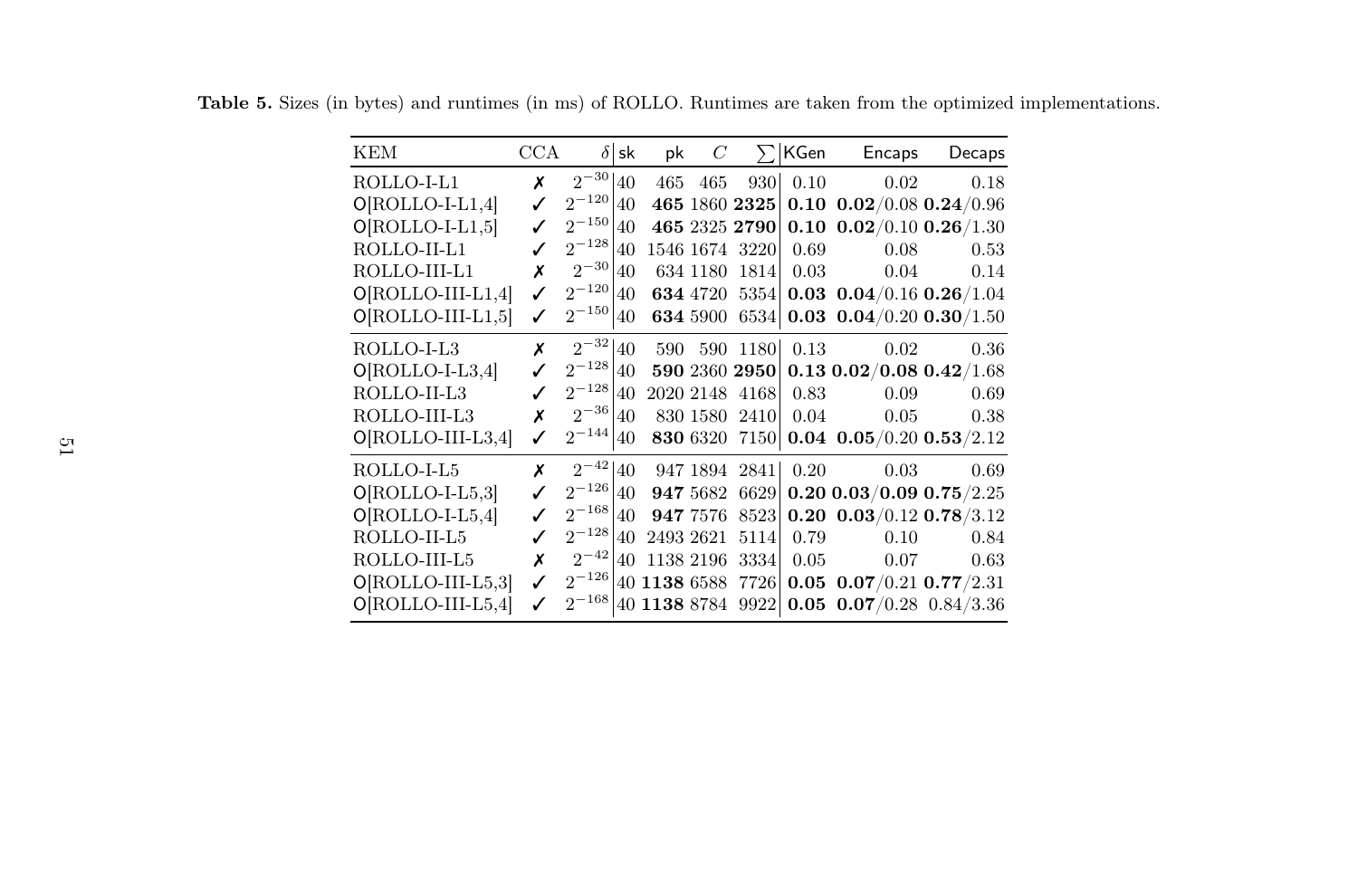| <b>KEM</b>         | <b>CCA</b> | δ          | sk | pk                                 |  | KGen | Encaps         | Decaps                                           |
|--------------------|------------|------------|----|------------------------------------|--|------|----------------|--------------------------------------------------|
| <b>BIKE-1-L1</b>   | x          | $2^{-49}$  |    | 1988 20326 20326 40652             |  | 0.21 | 0.24           | 3.13                                             |
| $O[BIKE-1-L1,3]$   |            | $2^{-147}$ |    |                                    |  |      |                | 1988 20326 60978 81304 0.21 0.24/0.72 3.61/10.83 |
| BIKE-1-CCA-L1      |            | $2^{-128}$ |    | 25546 23558 23558 47116            |  | 0.36 | 0.34           | 4.15                                             |
| BIKE-2-L1          | x          | $2^{-49}$  |    | 1988 10163 10163 20326             |  | 4.79 | 0.14           | 3.01                                             |
| $O[BIKE-2-L1,3]$   |            | $2^{-147}$ |    | 1988 10163 30489 40652             |  |      | 4.79 0.14/0.42 | 3.29/9.88                                        |
| BIKE-2-CCA-L1      |            |            |    | $2^{-128}$ 25546 11779 12035 23814 |  | 6.32 | 0.20           | 4.12                                             |
| BIKE-3-L1          | X          | $2^{-49}$  |    | 1876 22054 22054 44108             |  | 0.17 | 0.24           | 3.95                                             |
| $O[BIKE-3-L1,3]$   |            | $2^{-147}$ |    | 1876 22054 66162 88216             |  |      |                | 0.17 0.24/0.71 4.42/13.27                        |
| BIKE-3-CCA-L1      |            | $2^{-128}$ |    | 26414 24538 24794 49332            |  | 0.23 | 0.29           | 5.65                                             |
| BIKE-BO3-L1        | x          | $2^{-49}$  |    | 1876 11283 22054 33337             |  | 0.17 | 0.31           | 3.95                                             |
| $O[BIKE-BO3-L1,3]$ |            | $2^{-147}$ |    | 1876 11283 66162 77445             |  |      |                | 0.17 0.31 / 0.92 4.56 / 13.68                    |
| BIKE-BO3-CCA-L1    | ✓          |            |    | $2^{-128}$ 26414 12525 24794 37319 |  | 0.28 | 0.35           | 5.65                                             |

<span id="page-51-0"></span>Table 6. Sizes and runtimes (millions of cycles) of BIKE L1. Runtimes are taken from the reference implementations.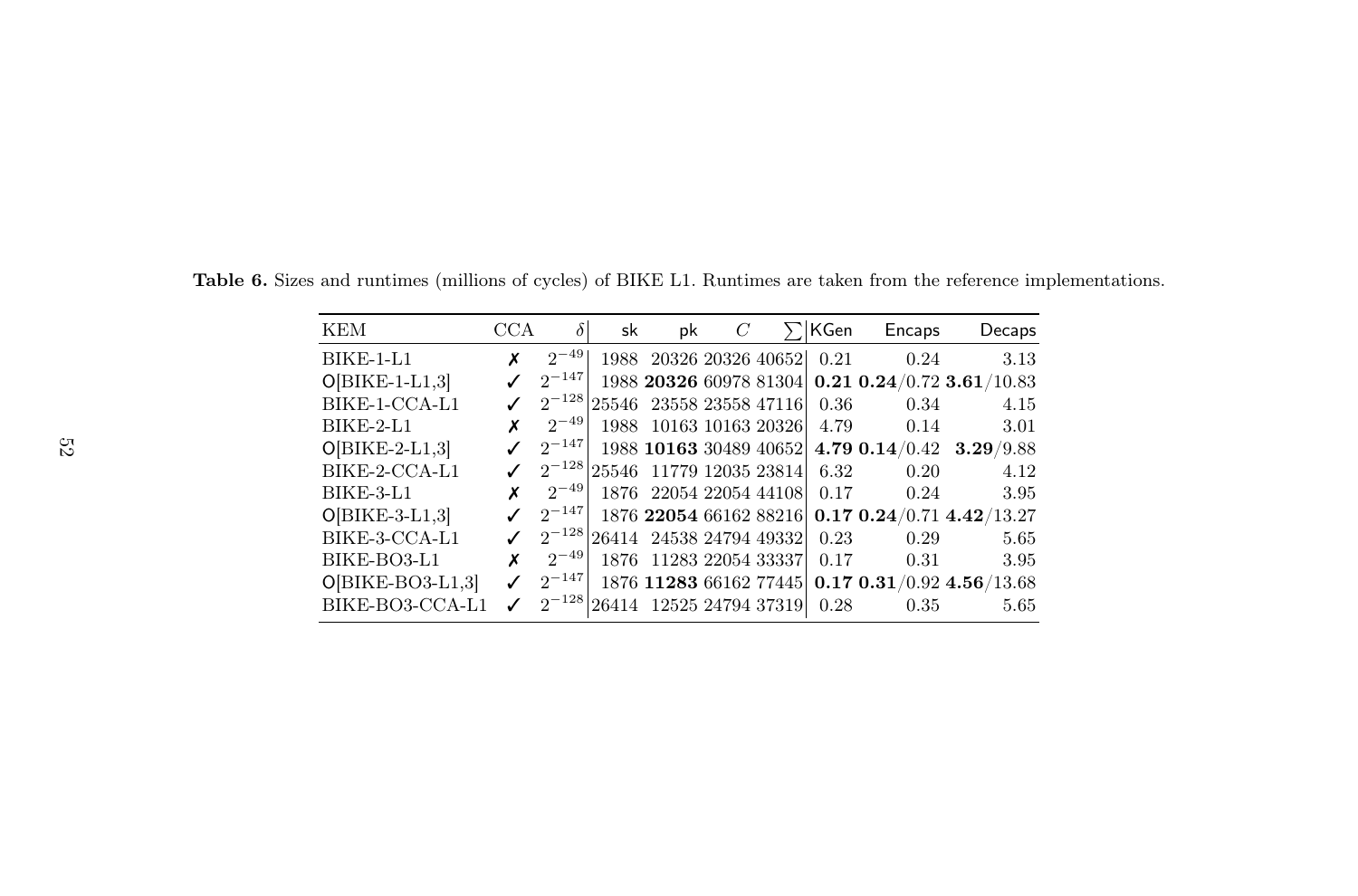| KEM                | <b>CCA</b> | $\delta$   | sk   | pk          | C     |              | ∣KGen | Encaps                                  | Decaps                                              |
|--------------------|------------|------------|------|-------------|-------|--------------|-------|-----------------------------------------|-----------------------------------------------------|
| $BIKE-1-L3$        | x          | $2^{-49}$  |      | 3090 39706  | 39706 | 79412        | 0.40  | 0.44                                    | 8.33                                                |
| $O[BIKE-1-L3,3]$   |            | $2^{-147}$ |      |             |       |              |       | 3090 39706 119118 158824 0.40 0.44/1.32 | 9.21/27.63                                          |
| BIKE-1-CCA-L3      |            | $2^{-128}$ |      | 52732 49642 | 49642 | 99284        | 0.77  | 0.71                                    | 8.86                                                |
| BIKE-2-L3          | x          | $2^{-49}$  | 3090 | 19853       | 19853 | 39706        | 7.30  | 0.25                                    | 8.28                                                |
| $O[BIKE-2-L3,3]$   |            | $2^{-147}$ |      | 3090 19853  | 59559 |              |       | $79412$ 7.30 0.25/0.75                  | 8.79/26.36                                          |
| BIKE-2-CCA-L3      |            | $2^{-128}$ |      | 52732 24821 | 25077 | 49898        | 9.89  | 0.39                                    | 8.57                                                |
| BIKE-3-L3          | x          | $2^{-49}$  | 2970 | 43366       | 43366 | 867321       | 0.34  | 0.46                                    | 9.01                                                |
| $O[BIKE-3-L3,3]$   |            | $2^{-147}$ |      |             |       |              |       | 2970 43366 130098 173464 0.34 0.46/1.38 | 9.94/29.81                                          |
| BIKE-3-CCA-L3      |            | $2^{-128}$ |      | 57056 54086 |       | 54342 108428 | 0.60  | 0.62                                    | 9.59                                                |
| BIKE-BO3-L3        | x          | $2^{-49}$  | 2970 | 21939       | 43366 | 65305        | 0.34  | 0.59                                    | 9.01                                                |
| $O[BIKE-BO3-L3,3]$ |            | $2^{-147}$ |      |             |       |              |       |                                         | 2970 21939 130098 152037 0.34 0.59/1.76 10.18/30.55 |
| BIKE-BO3-CCA-L3    | ℐ          | $2^{-128}$ |      | 57056 27299 | 54342 | 81641        | 0.61  | 0.75                                    | 9.59                                                |

Table 7. Sizes and runtimes (millions of cycles) of BIKE L3. Runtimes are taken from the reference implementations.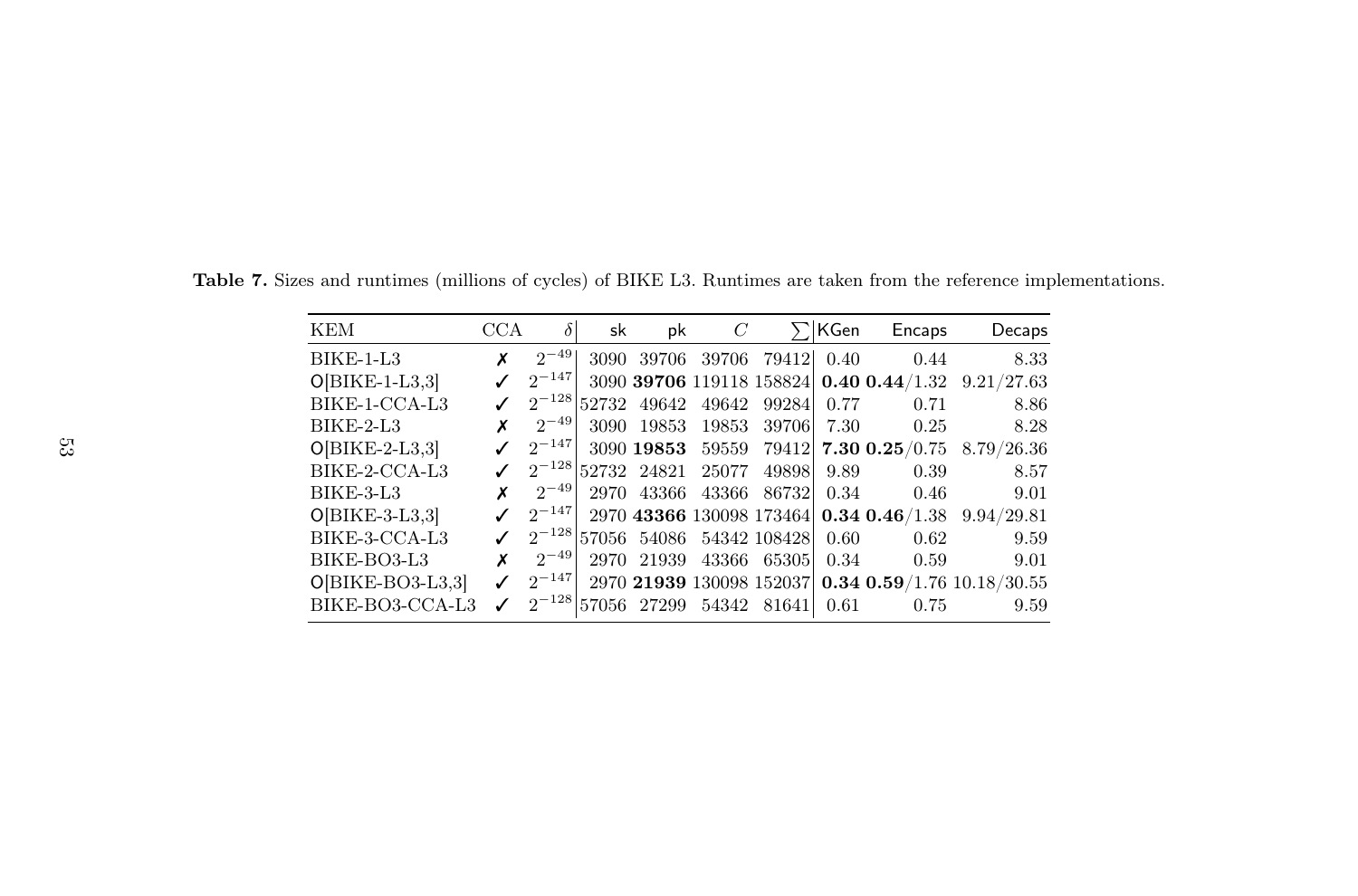<span id="page-53-1"></span>Table 8. Sizes and runtimes (millions of cycles) of BIKE L5. Runtimes are taken from the reference implementations.

| KEM                | CCA | $\delta$   | sk   | pk                     |                                          | KGen  | Encaps | Decaps                                              |
|--------------------|-----|------------|------|------------------------|------------------------------------------|-------|--------|-----------------------------------------------------|
| BIKE-1-L5          |     | $2^{-49}$  | 4111 |                        | 65498 65498 130996                       | 0.72  | 0.79   | 20.05                                               |
| $O[BIKE-1-L5,3]$   |     | $2^{-147}$ |      |                        | 4111 65498 196494 261992                 |       |        | 0.72 0.79/2.38 21.63/64.90                          |
| BIKE-1-CCA-L5      |     |            |      | $2^{-128}$ 85578 81194 | 81194 162388                             | 1.15  | 1.02   | 17.96                                               |
| BIKE-2-L5          |     | $2^{-49}$  | 4110 |                        | 32749 32749 65498                        | 14.05 | 0.42   | 19.81                                               |
| $O[BIKE-2-L5,3]$   |     | $2^{-147}$ |      |                        |                                          |       |        | 4110 32749 98247 130996 14.05 0.42/1.25 20.64/61.91 |
| BIKE-2-CCA-L5      |     |            |      |                        | $2^{-128}$ 85578 40597 40853 81450 16.95 |       | 0.57   | 17.63                                               |
| BIKE-3-L5          | x   | $2^{-49}$  |      |                        | 4256 72262 72262 144524                  | 0.55  | 0.75   | 21.00                                               |
| $O[BIKE-3-L5,3]$   |     | $2^{-147}$ |      |                        | 4256 72262 216786 289048                 |       |        | 0.55 0.75/2.26 22.50/67.51                          |
| BIKE-3-CCA-L5      |     |            |      |                        | $2^{-128} 93990$ 89734 89990 179724      | 1.03  | 1.15   | 20.21                                               |
| BIKE-BO3-L5        |     | $2^{-49}$  | 4256 |                        | 36387 72262 108649                       | 0.55  | 0.97   | 21.00                                               |
| $O[BIKE-BO3-L5,3]$ |     | $2^{-147}$ |      |                        | 4256 36387 216786 253173                 |       |        | 0.55 $0.97/2.92$ 22.94/68.82                        |
| BIKE-BO3-CCA-L5    | ✓   |            |      |                        | $2^{-128}$ 93990 45123 89990 135113      | 1.07  | 1.41   | 20.21                                               |

Table 9. Sizes (in bytes) and runtimes (in ms) of LEDAcrypt. The instances with postfix NN refer to those with non-negligible DFR. Runtimes are taken from the reference implementations.

<span id="page-53-0"></span>

| KEM                                                           | CCA | $\delta$ sk                                                                          | pk           | $\mathcal{C}$ |                                            | $\Sigma$ KGen | Encaps                                                                   | Decaps       |
|---------------------------------------------------------------|-----|--------------------------------------------------------------------------------------|--------------|---------------|--------------------------------------------|---------------|--------------------------------------------------------------------------|--------------|
| $LEDAcrypt-L1-NN$<br>$O[LEDAcrypt-L1-NN,2]$<br>LEDAcrypt-L1   | Х   | $2^{-64}$  25<br>$2^{-128}$ 50<br>$2^{-128}$ 25                                      | 4488<br>8976 |               | 4488 8976<br>8976 17952<br>6520 6520 13040 | 0.29<br>0.55  | 0.13<br>$0.59$ $0.13/0.26$ $0.55/1.10$<br>0.16                           | 0.42<br>0.55 |
| $LEDAcrypt-L3-NN$<br>$O[LEDAcrypt-L3-NN,2]$<br>LEDAcrypt-L3   | Х   | $2^{-64}$ 33 7240 7420 14660<br>$2^{-128}$ 33 12032 12032 24064                      |              |               |                                            | 0.91<br>1.53  | 0.26<br>$2^{-128}$ 66 14480 14840 29320 1.81 0.26/0.52 1.17/2.34<br>0.54 | 0.91<br>1.25 |
| $LEDAcrypt-L5-NN$<br>$O[LEDAcrypt-L5-NN,2]$<br>$LEDAcrypt-L5$ | Х   | $2^{-64}$ 41 11136 11136 22272 2.52<br>$2^{-128}$ 82 22272 22272 44544<br>$2^{-128}$ |              |               | 41 19040 19040 38080                       | 4.25          | 0.14<br>$5.04$ 0.14/0.29 1.55/3.11<br>0.84                               | 1.41<br>2.28 |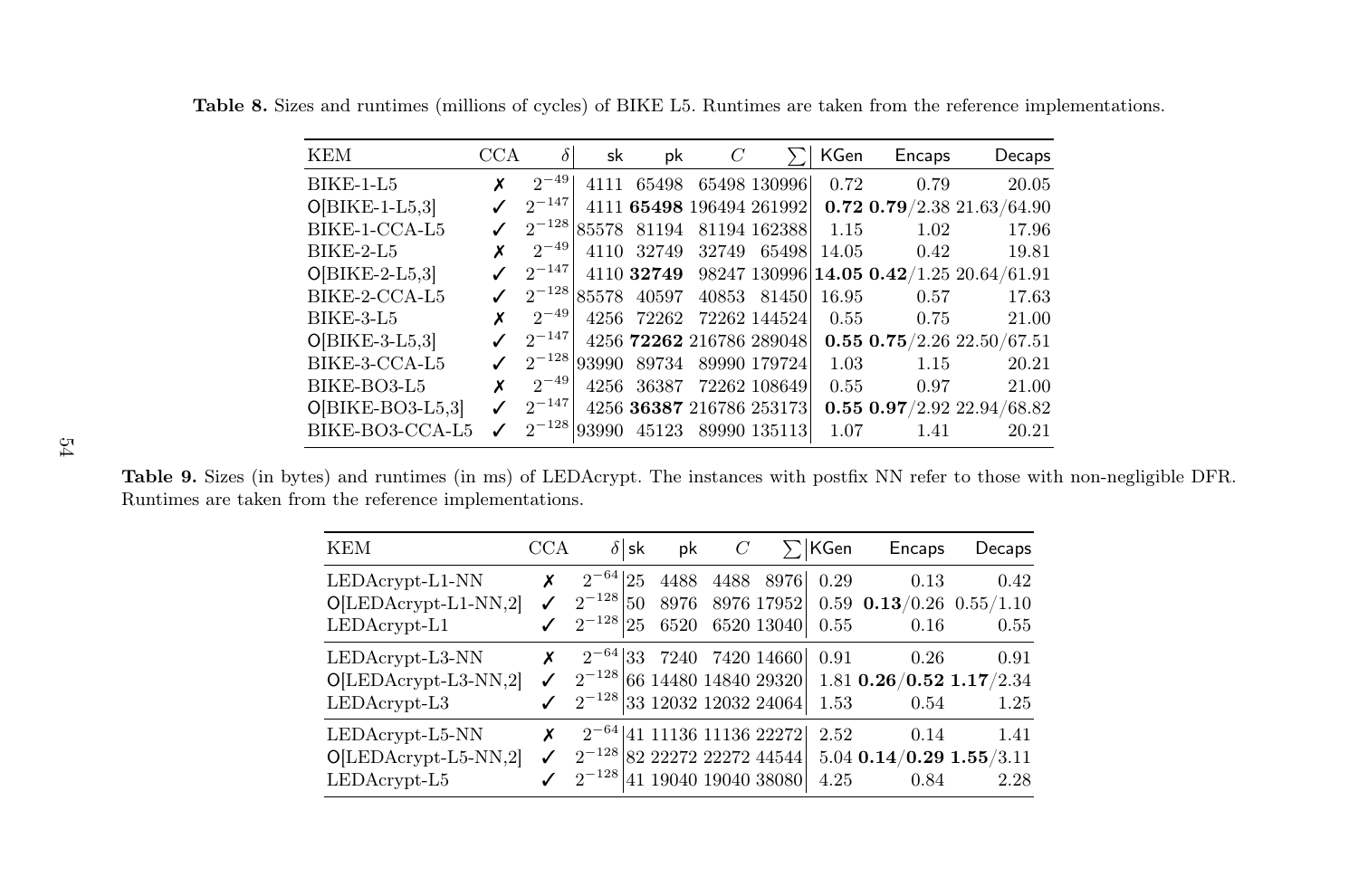#### C.2 Lattice-Based KEMs

The designers of ThreeBears [\[Ham19\]](#page-37-12) specify both a IND-CPA secure version and an IND-CCA secure one for each security level they target: the parameters sets of the former achieve around  $2^{-62}$  decryption error whereas those of the latter guarantee a decryption error  $\langle 2^{-140} \rangle$ . Such improvement is obtained by reducing the variance of the error distribution, while leaving all other parameters fixed, and therefore by incurring in a security loss. Our complier will thus double the ciphertext size in order to achieve negligible decryption error but keep the security level constant.

Next, we consider Round5  $[GZB<sup>+</sup>19]$  $[GZB<sup>+</sup>19]$ . Its designers specify three different versions both for a CPA-secure KEM and for a CCA-secure PKE. Moreover each of them has three variants: two based on structured lattices (one using error-correcting codes and the other one not) and one based on unstructured ones. The transform, as expected, provides a smaller public keys this time too but the doubling ciphertext, as in the FrodoKEM case, outweighs this advantage: public key and ciphertext size combined is always at least thirty percent bigger when our transform is applied. The results are shown in Table [10.](#page-55-0)

Finally, we also consider FrodoKEM [\[NAB](#page-38-10)<sup>+</sup>19]. While the NIST submission was specified with negligible correctness error, an earlier version of the scheme  $[BCD^+16]$  $[BCD^+16]$  was specified with non-negligible error. For the submission, the designers set parameters which achieve negligible decryption error (which in their case corresponds to decryption error less than  $2^{-128}$ ,  $2^{-192}$  and  $2^{-256}$ for target 1, 3 and 5 security level respectively). On the contrary, the earlier version of this scheme  $[BCD^+16]$  $[BCD^+16]$ , that we denote by FrodoCCS, achieves only non-negligible failure probability. It is therefore possible to apply our transform to this primitive and compare its performance, in terms of ciphertext/public-key size and runtime, to its later versions. In this case, the only advantage of our transform is the public key size, which remains slightly smaller compared to the CCA versions. This comes the cost of a blow-up in the ciphertext size which exceeds significantly the aforementioned gain. The full comparison is depicted in Table [11.](#page-56-0)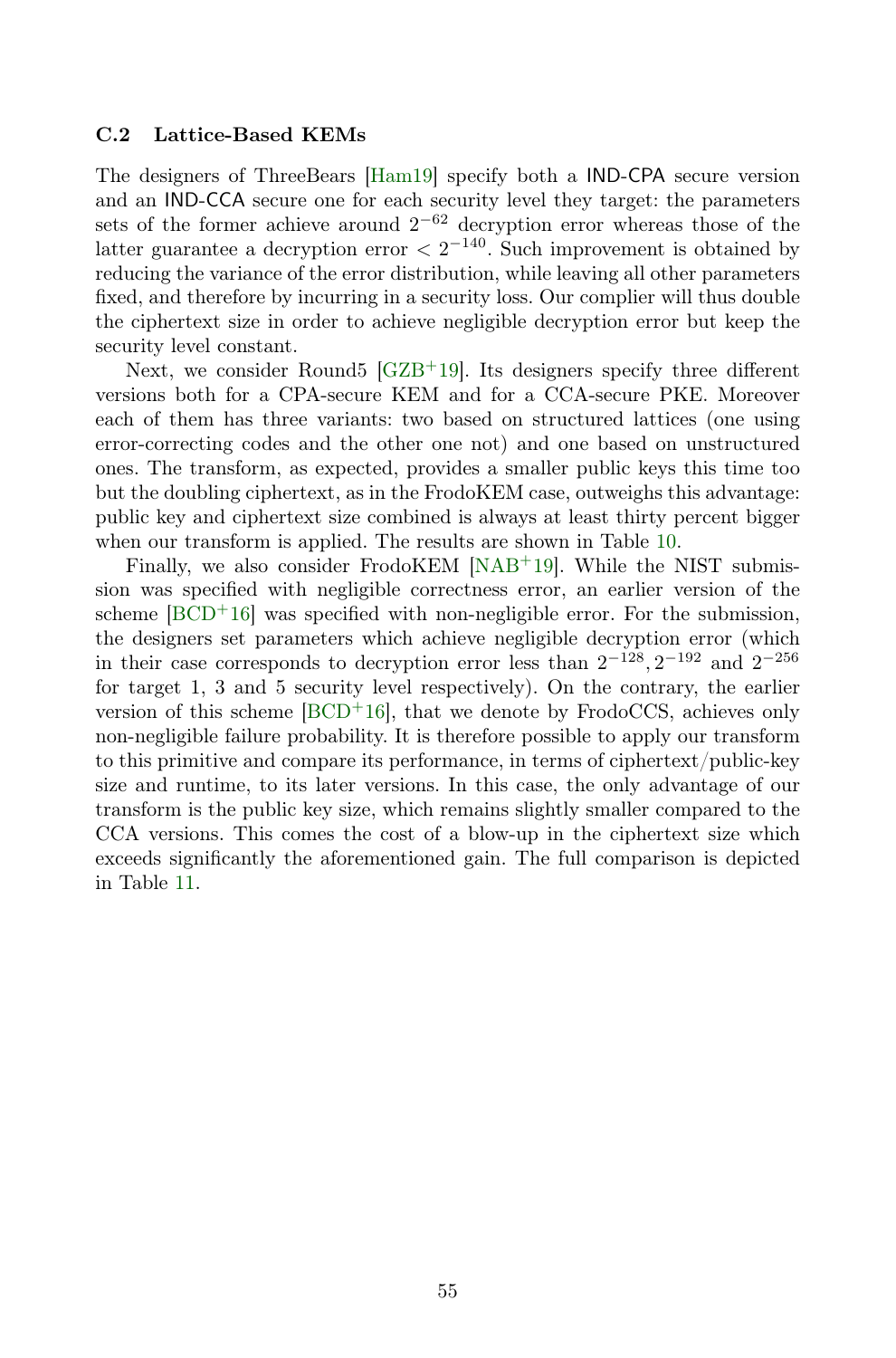<span id="page-55-0"></span>Table 10. Sizes (in bytes) and runtimes (millions of cycles) of Round5. Runtimes of the PKEs are taken from the reference implementations and KEMs' ones are approximated starting from those of the CCA PKE used to construct them. A parameter set is denotedas  $R5N\{1,D\}$ - $\{1,3,5\}$ - $\{KEM, PKE\{0,5\}$ , where  $\{1,D\}$  refers whether it is a non-ring (1) or ring (D) parameter set,  $\{1,3,5\}$  refers to the NIST security level, and {0,5} identifies the number of correctable bits.

| <b>KEM</b>                                                      | CCA    | $\delta$<br>sk                                               | pk                   | $\,C$                |                                                    | KGen                 | Encaps                                                                            | Decaps                    |
|-----------------------------------------------------------------|--------|--------------------------------------------------------------|----------------------|----------------------|----------------------------------------------------|----------------------|-----------------------------------------------------------------------------------|---------------------------|
| R5ND-1-PKE0d-cpa<br>O[R5ND-1-PKE0d-cpa,2]<br>R5ND-1-KEM0d-cca   | х<br>✓ | $2^{-65}$<br>128<br>$2^{-130}$<br>128<br>$2^{-155}\,$<br>256 | 634<br>634<br>676    | 682<br>1364<br>756   | 1316<br>1998<br>1432                               | 0.06<br>0.06<br>0.07 | 0.09<br>0.09/0.19<br>0.10                                                         | 0.04<br>0.14/0.28<br>0.14 |
| R5ND-3-PKE0d-cpa<br>O[R5ND-3-PKE0d-cpa,2]<br>R5ND-3-KEM0d-cca   | х      | $2^{-71}$<br>192<br>$2^{-142}$<br>192<br>$2^{-147}$<br>384   | 909<br>909<br>983    | 981<br>1962<br>1119  | 1890<br>2871<br>2102                               | 0.14<br>0.14<br>0.09 | 0.21<br>0.21/0.42<br>0.14                                                         | 0.11<br>0.33/0.65<br>0.19 |
| R5ND-5-PKE0d-cpa<br>$O[R5ND-5-PKE0d-cpa,2]$<br>R5ND-5-KEM0d-cca | Х      | $2^{-64}$<br>256<br>$2^{-128}$<br>256<br>$2^{-143}$<br>512   | 1178<br>1178<br>1349 | 1274<br>2548<br>1525 | 2452<br>3726<br>2874                               | 0.16<br>0.16<br>0.10 | 0.25<br>0.25/0.50<br>0.17                                                         | 0.13<br>0.38/0.76<br>0.24 |
| R5N1-1-PKE0d-cpa<br>$O[R5N1-1-PKE0d-cpa,2]$<br>R5N1-1-KEM0d-cca | X      | $2^{-66}$<br>128<br>$2^{-132}$<br>128<br>$2^{-146}$<br>256   | 5214<br>5740         |                      | 5236 10450<br>5214 10472 15686<br>5804 11544       | 2.77<br>2.77<br>3.52 | 4.05<br>4.05/8.10<br>5.31                                                         | 0.19<br>4.24/8.48<br>5.42 |
| R5N1-3-PKE0d-cpa<br>$O[R5N1-3-PKE0d-cpa,2]$<br>R5N1-3-KEM0d-cca | х      | $2^{-65}$<br>192<br>$2^{-130}$<br>192<br>$2^{-144}$<br>384   | 8834<br>9660         |                      | 8866 17700<br>8834 17732 26566<br>9732 19392       | 6.69<br>6.78         | 10.10<br>6.69 10.10/20.20 10.38/20.75<br>10.20                                    | 0.28<br>10.60             |
| R5N1-5-PKE0d-cpa<br>$O[R5N1-5-PKE0d-cpa,2]$<br>R5N1-5-KEM0d-cca | X      | $2^{-77}$<br>256<br>$2^{-144}$<br>512                        |                      |                      | 14264 14288 28552 14.00<br>14636 14724 29360 12.70 |                      | 18.60<br>$2^{-154}$  256 14264 28576 42840 14.00 18.60/37.20 19.41/38.83<br>19.20 | 0.81<br>19.60             |